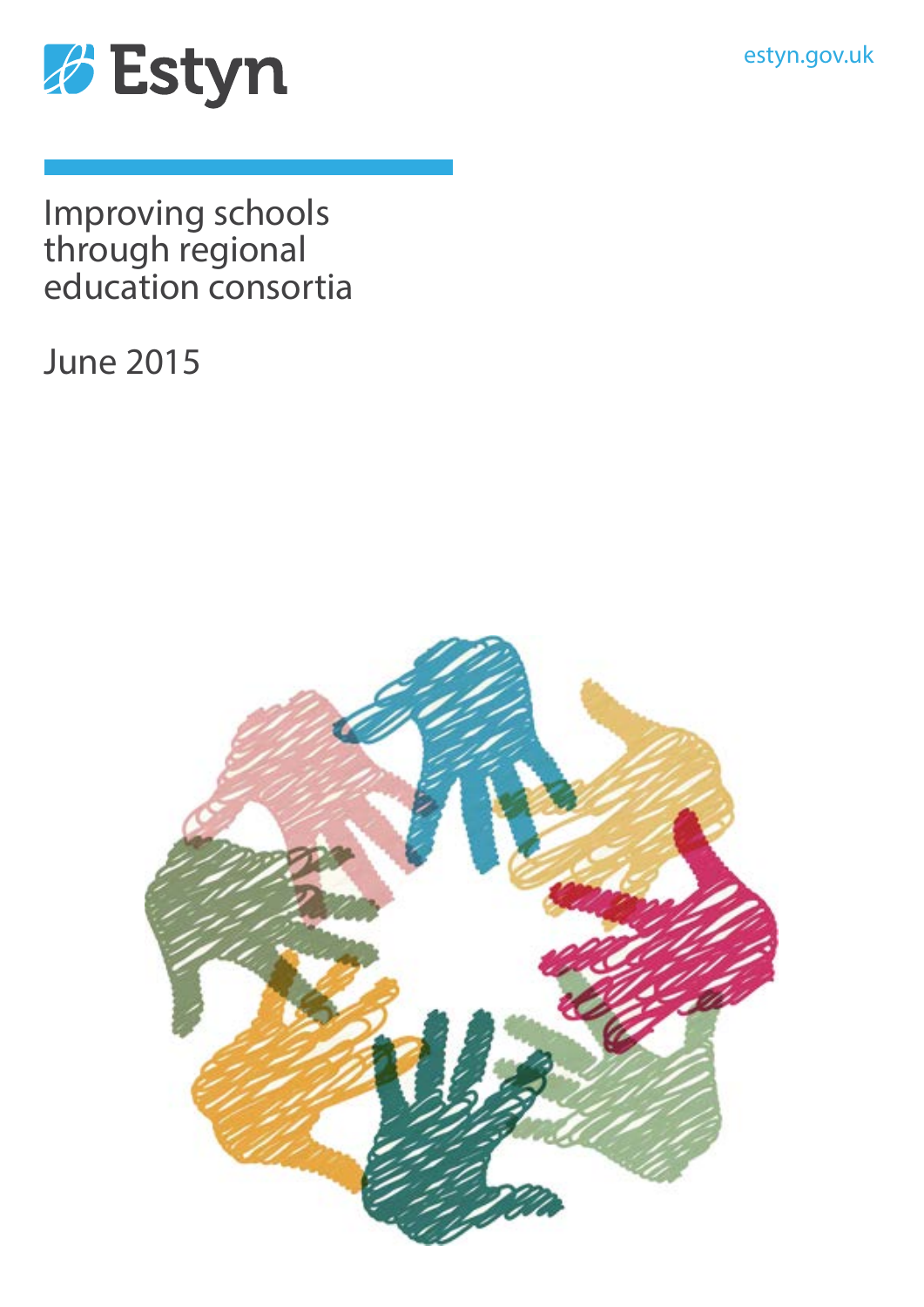#### **The purpose of Estyn is to inspect quality and standards in education and training in Wales. Estyn is responsible for inspecting:**

- $\lambda$  nursery schools and settings that are maintained by, or receive funding from, local authorities
- $\overline{\phantom{a}}$  primary schools
- $\overline{\phantom{a}}$  secondary schools
- $\triangle$  special schools
- $\lambda$  pupil referral units
- $\overline{\phantom{a}}$  independent schools
- $\blacktriangle$  further education
- $\overline{\phantom{a}}$  independent specialist colleges
- $\triangle$  adult community learning
- $\lambda$  local authority education services for children and young people
- $\triangle$  teacher education and training
- $\triangle$  Welsh for adults
- work-based learning
- $\triangle$  learning in the justice sector

Estyn also:

- A provides advice on quality and standards in education and training in Wales to the National Assembly for Wales and others
- A makes public good practice based on inspection evidence

Every possible care has been taken to ensure that the information in this document is accurate at the time of going to press. Any enquiries or comments regarding this document/publication should be addressed to:

Publication Section Estyn Anchor Court Keen Road **Cardiff** CF24 5JW or by email to [publications@estyn.gsi.gov.uk](mailto:publications@estyn.gsi.gov.uk)

This and other Estyn publications are available on our website: [www.estyn.gov.uk](http://www.estyn.gov.uk/)

### **This document has been translated by Trosol (English to Welsh).**

**© Crown Copyright 2015: This report may be re-used free of charge in any format or medium provided that it is re-used accurately and not used in a misleading context. The material must be acknowledged as Crown copyright and the title of the document/publication specified.**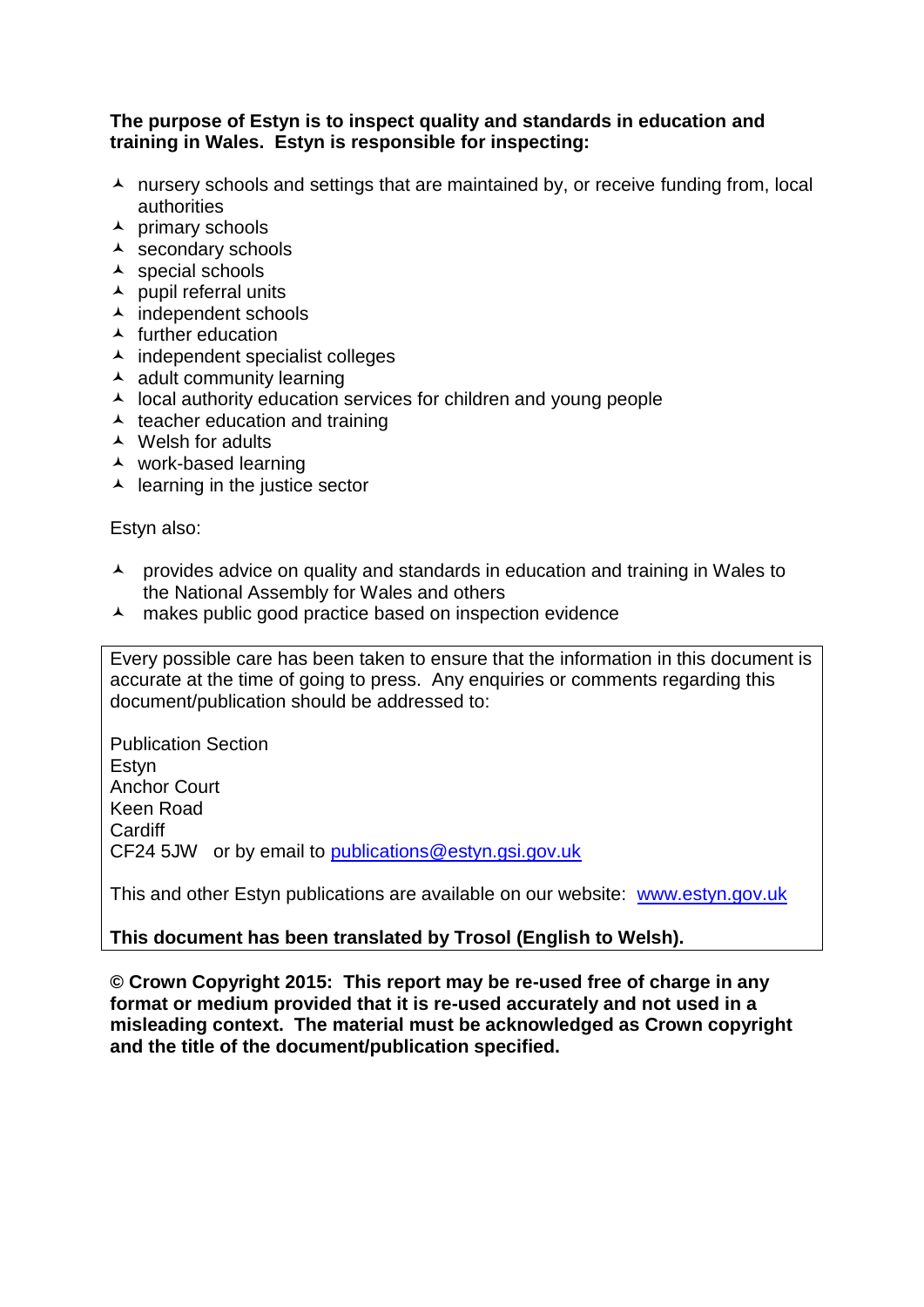| <b>Contents</b>                                                                                                                                                                                                                                                                                                                                                | Page                             |
|----------------------------------------------------------------------------------------------------------------------------------------------------------------------------------------------------------------------------------------------------------------------------------------------------------------------------------------------------------------|----------------------------------|
|                                                                                                                                                                                                                                                                                                                                                                |                                  |
| <b>Introduction</b>                                                                                                                                                                                                                                                                                                                                            | 1                                |
| <b>Background</b>                                                                                                                                                                                                                                                                                                                                              | $\mathbf{2}$                     |
| <b>Main findings</b>                                                                                                                                                                                                                                                                                                                                           | 6                                |
| <b>Recommendations</b>                                                                                                                                                                                                                                                                                                                                         | 8                                |
| <b>Leadership and management</b>                                                                                                                                                                                                                                                                                                                               | 10                               |
| <b>School improvement services</b>                                                                                                                                                                                                                                                                                                                             | 16                               |
| Appendix 1: Map of regional consortia<br>Appendix 2: Regional share of schools and pupils<br>Appendix 3: Regional consortia arrangements<br><b>Appendix 4: Funding flows</b><br>Appendix 5: Regional view of school performance<br>Appendix 6: Main findings and recommendations from the Auditor<br>General for Wales' report on regional education consortia | 22<br>23<br>24<br>26<br>27<br>32 |
| <b>Glossary</b>                                                                                                                                                                                                                                                                                                                                                | 36                               |
| <b>Evidence base</b>                                                                                                                                                                                                                                                                                                                                           | 39                               |
| <b>Author and survey team</b>                                                                                                                                                                                                                                                                                                                                  | 43                               |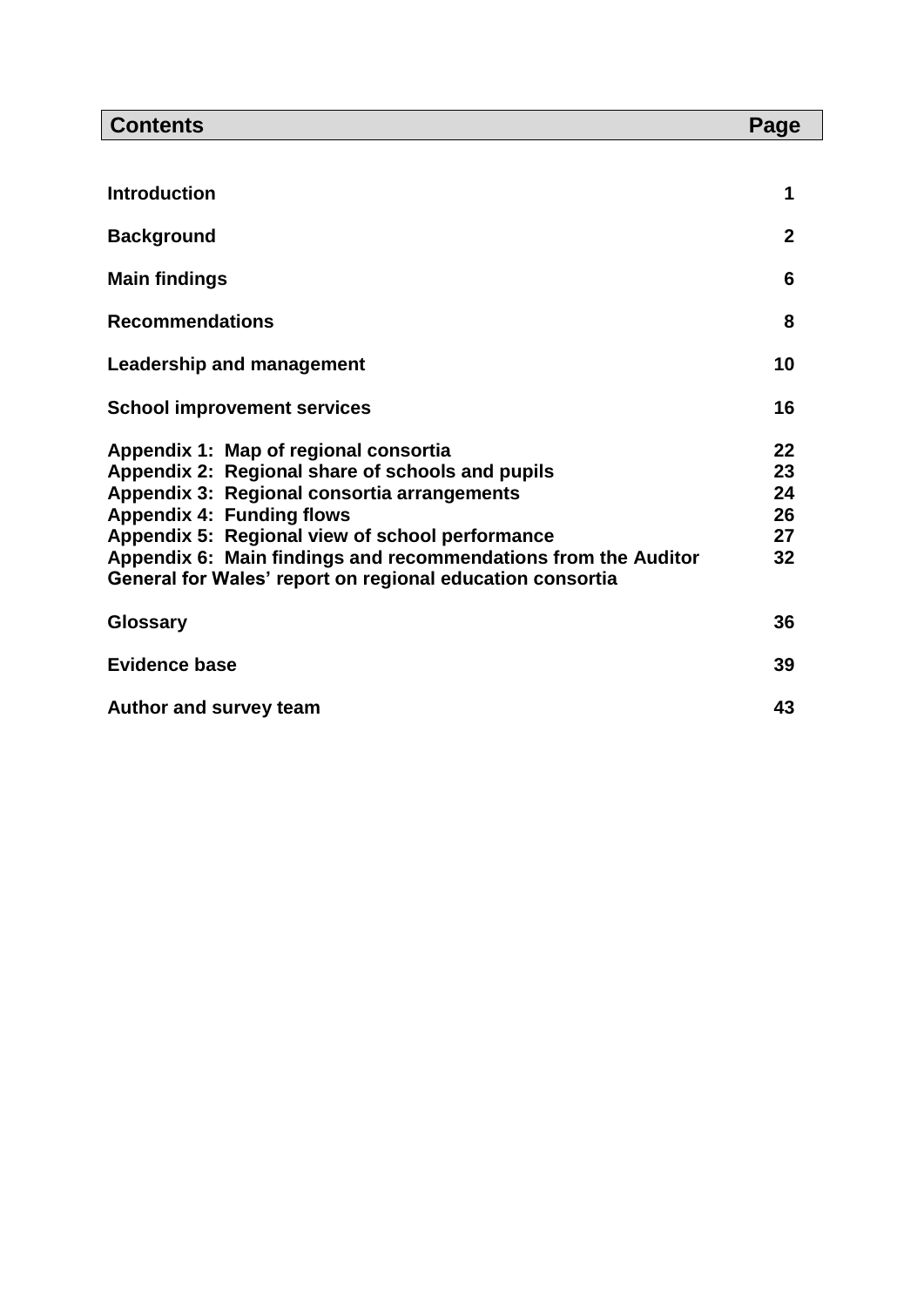### **Introduction**

The Welsh Government asked Estyn to produce this report for the Minister for Education and Skills in its annual remit.

The purpose of this survey is to report on the progress being made by regional education consortia (hereinafter referred to as regional consortia) to provide school improvement services. In 2014, the Welsh Government published a guidance document 'National Model for Regional Working', which outlines the government's vision of regional consortia. It also sets out the relative roles of each tier (schools, local authorities, and regional consortia) within the education system, (Welsh Government, 2014a).

Separately, the Auditor General for Wales asked Wales Audit Office staff to carry out a study on the Welsh Government's approach to improving schools through regional consortia. Wales Audit Office staff will report to the Public Accounts Committee at the National Assembly for Wales. Their main findings and recommendations feature in Appendix 6 of this report.

Estyn and Wales Audit Office staff carried out fieldwork visits to each regional consortium in partnership and evidence was shared between the two organisations.

The fieldwork visits involved interviews with key staff from each consortium and its related local authorities. These visits took place between November 2014 and January 2015. The survey also involved scrutiny of a wide range of evidence from schools, local authorities, diocesan authorities, regional consortia and the Welsh Government.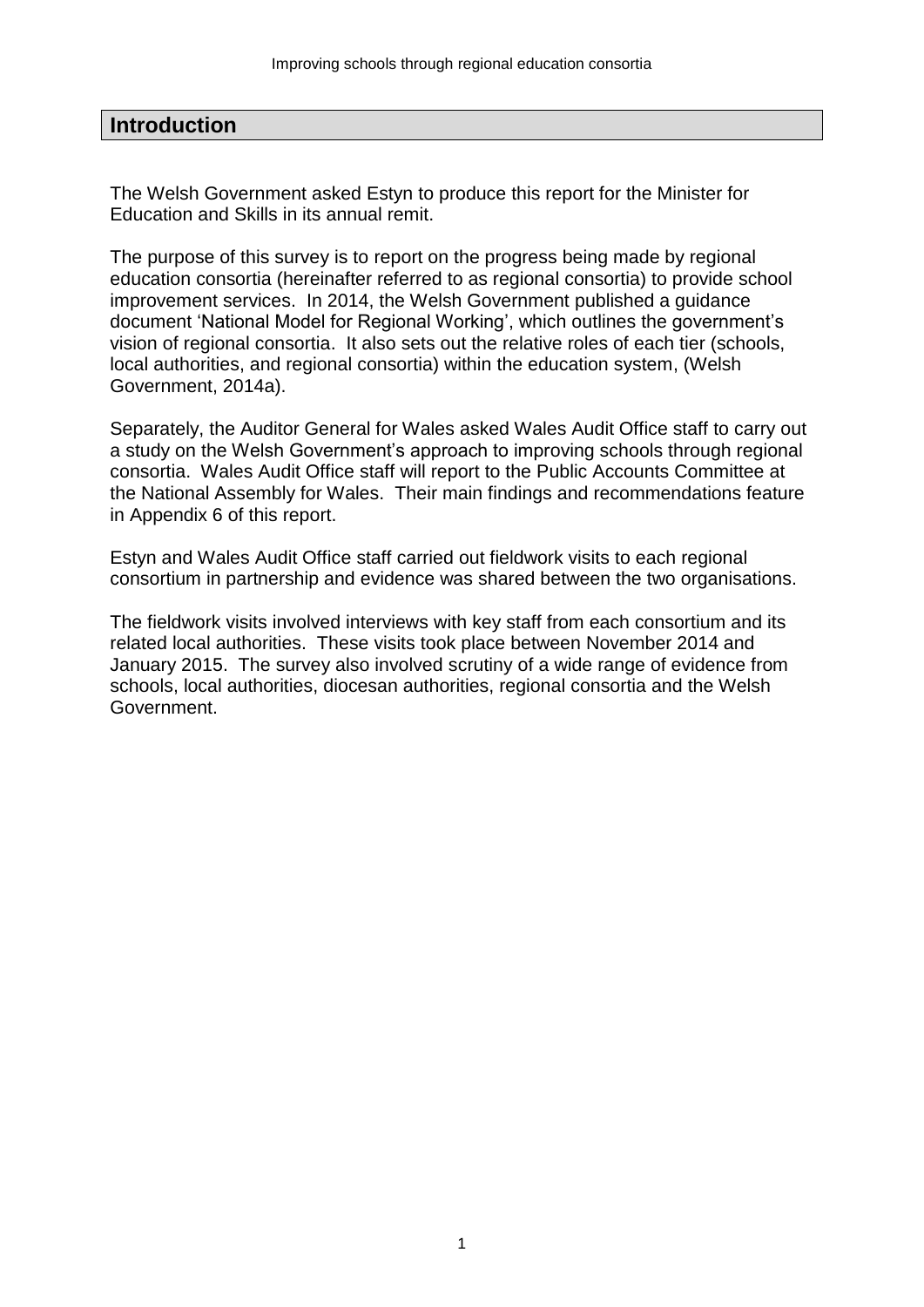### **Background**

Between September 2010 and November 2013, Estyn inspected all local authority services for children and young people. In each inspection, Estyn judged the authority's provision for school improvement. Figure 1 shows the distribution of judgements for school improvement for the 22 authorities.





Following their inspections, the majority of local authorities required follow-up activity, very often due to weaknesses in school performance, in school improvement services and in leadership and management.

During this cycle of inspections, and continuing after the cycle of core inspections had been completed, the Welsh Government introduced a range of policy developments aimed at improving the outcomes for children and young people in Wales.

In February 2011 the Minister for Education and Skills set out 20 priorities for rapidly transforming standards of achievement in Wales in his speech 'Teaching makes a difference'. One of the priorities the Minister identified was about the structural management and leadership of education in Wales. He included the following direction to local authorities:

We will expect local authorities to participate in consortia arrangements, including shared consortium services, or suffer financial penalties, including the withdrawal of Better Schools Funding. The consortia will identify system leaders, who will support and challenge the professional learning communities, which will have a focus on literacy and numeracy (p.14).

As a consequence, local authorities had to formalise their various existing informal arrangements for working together into the four regional consortia that exist now.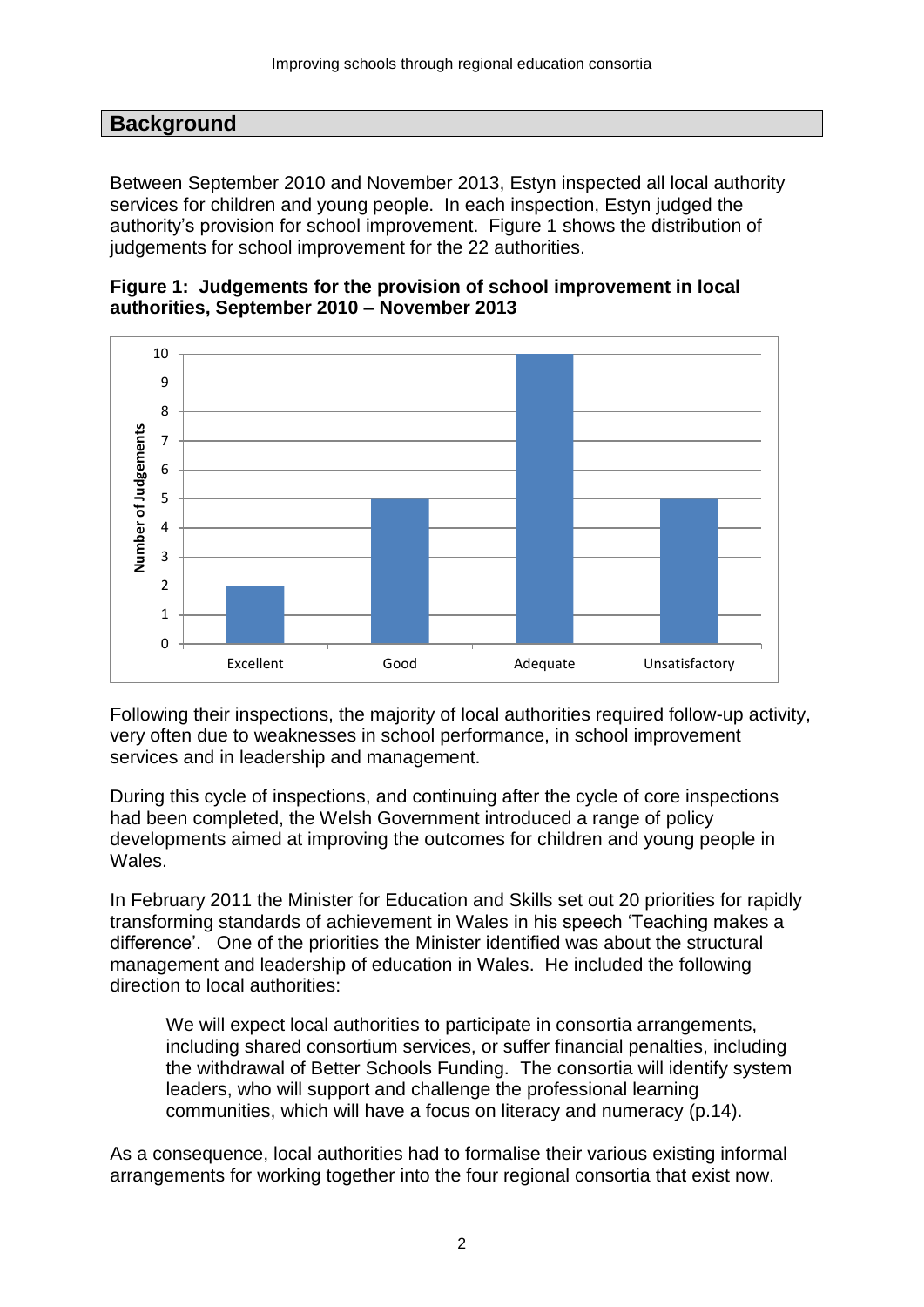Two local authorities changed the consortium that they were part of during this formalisation. Cardiff joined the central south region having previously been part of south east Wales and Caerphilly moved in the opposite direction.

In October 2012, the Welsh Government published an information document 'Improving Schools'. This document sets out plans for improving the education system in Wales incorporating commitments made within the 'Teaching makes a difference' speech. Within these plans, the government outlined the important role that system leaders, working within regional consortia, had in challenging and supporting schools.

In June 2013, the Welsh Government published 'The future delivery of education services in Wales', following a review led by Robert Hill. Chapter 6 of this document considered the issue of the respective roles and responsibilities of the local authorities, regional consortia and national government. Hill (2013) described this as 'the area where there is the greatest urgency for decisions and action on the options for reform that I have identified' (p.3)*.* Hill described the arrangements for school improvement in Wales at the time as 'profoundly unsatisfactory' (p.14).

Hill offered a range of options for delivering school improvement services through regional consortia. The Welsh Government consulted on Hill's review and options from June to September 2013 (Welsh Government, 2013a).

Separately from its work on education policy, the Welsh Government set up a Commission on Public Service Governance and Delivery, led by Sir Paul Williams, in April 2013 to 'look hard, honestly and objectively at the way public services are governed and delivered in Wales, and how they may be improved' (Welsh Government, 2013b). The commission's report was published in January 2014 and recommended a reduction in the number of local authorities in Wales from the present 22 to between 10 and 12. In implementing any reduction, the commission recommended that the Welsh Government 'aligns the boundaries of the four school improvement consortia with those of the new local authorities' (p.111).

In February 2014, the Welsh Government published its 'National Model for Regional Working'. This national model outlines the vision of regional school improvement consortia as well as the respective roles of each tier (schools, local authorities, regional consortia and the Welsh Government) within the education system (Welsh Government, 2014a). The national model introduced the role of challenge advisers, who superseded the role of system leaders.

The national model covers the following elements in five key sections:

- 1 the mission, values and principles of effective school improvement
- 2 the scope of regional consortia
- 3 delivery of respective regional consortia and local authority functions
- 4 governance and accountability
- 5 the organisation and operation of consortia

The national model referred to an executive board as part of the governance arrangements. An unpublished addendum revised this to be an advisory board to clarify that it has no executive function following discussion between the Welsh Government and the Welsh Local Government Association.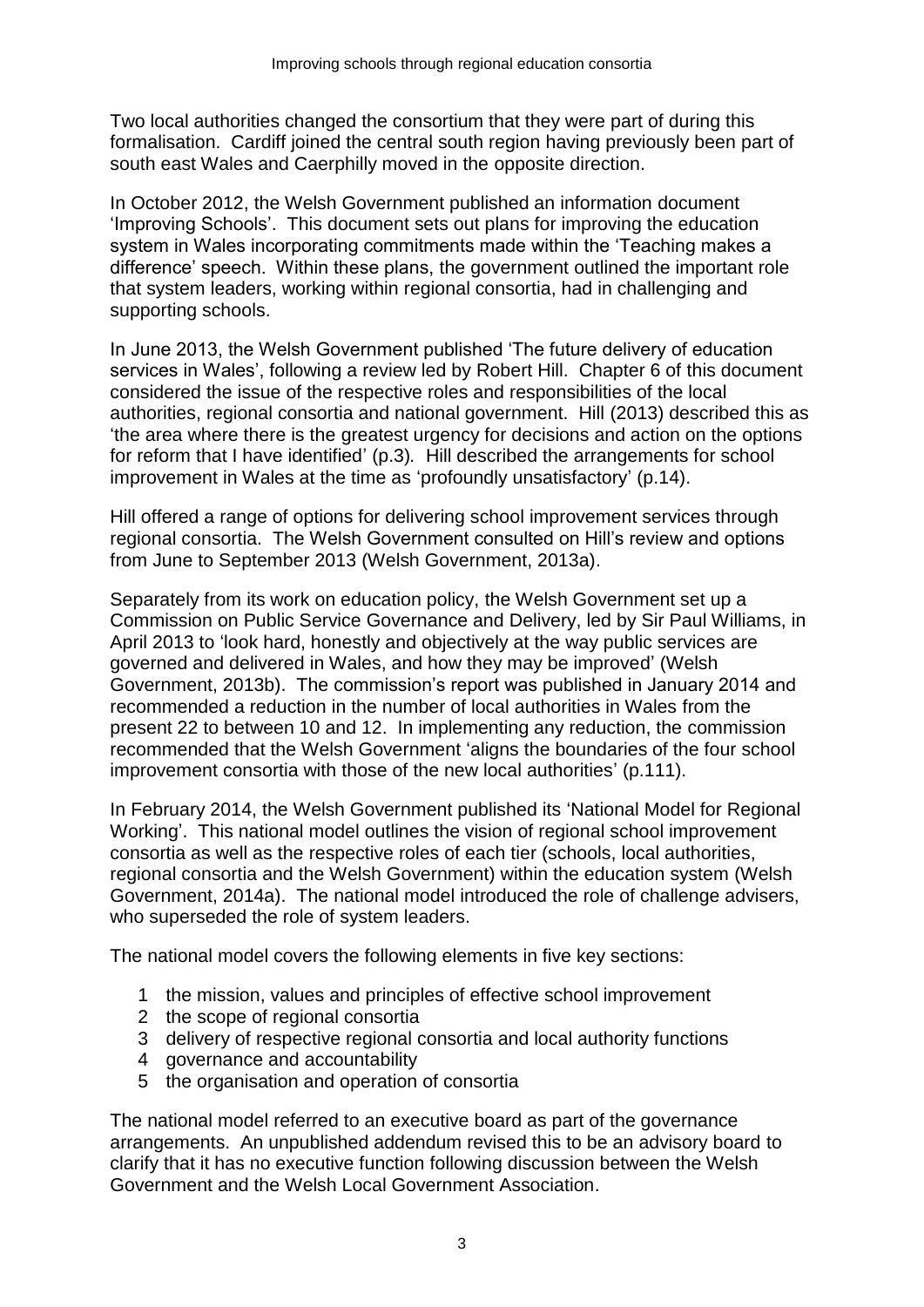The national model does not alter the statutory responsibilities that local authorities have for education.

Local authorities were expected to ensure that the arrangements for their regional consortia aligned to the national model from April 2014, although the guidance allowed for some school improvement services to be planned for regional delivery from April 2015.

In December 2012, the Welsh Government commissioned the Organisation for Economic Co-operation and Development (OECD) to report on 'Improving Schools in Wales'. The report was published in April 2014, and concluded that the 'school improvement infrastructure is undeveloped and lacks a clear implementation strategy for the long run' (p.36).

In June 2014, the Welsh Government published information about Schools Challenge Cymru (SCC). It described Schools Challenge Cymru as:

an acceleration and concentration of the Welsh Government's school improvement efforts, focused on secondary schools in Wales that face the largest challenge in terms of circumstance and stage of development (Welsh Government, 2014b, p.4).

The number of schools selected to be part of Schools Challenge Cymru within each regional consortia is shown in Figure 2 below.

#### **Figure 2: Number of schools selected to be part of Schools Challenge Cymru, by regional consortia**

| <b>CSC</b> | <b>EAS</b> | <b>ERW</b> | àwF |
|------------|------------|------------|-----|
|            | ל '        |            |     |

Source: Welsh Government (2014b)

In October 2014, the Welsh Government published 'Qualified for Life', its education improvement plan for three to 19-year-olds in Wales. This plan reiterated the role of regional consortia as follows:

The role of regional consortia in the National Model is to deliver intervention, and challenge. This challenge is essential to ensure that schools set ambitious and stretching targets for improved learner attainment. Their role is also to broker support strategies that improve teaching and learning, ensuring that partnership working and collaboration leads to higher standards and increased rigour (Welsh Government, 2014c, p.22).

In January 2015, the Welsh Government published the 'National School Categorisation System guidance for schools, local authorities and regional consortia',(Welsh Government, 2015a).

This guidance explains in detail the three steps of the National School Categorisation System:

- performance and standards
- self-evaluation and capacity to self-improve in relation to leadership and teaching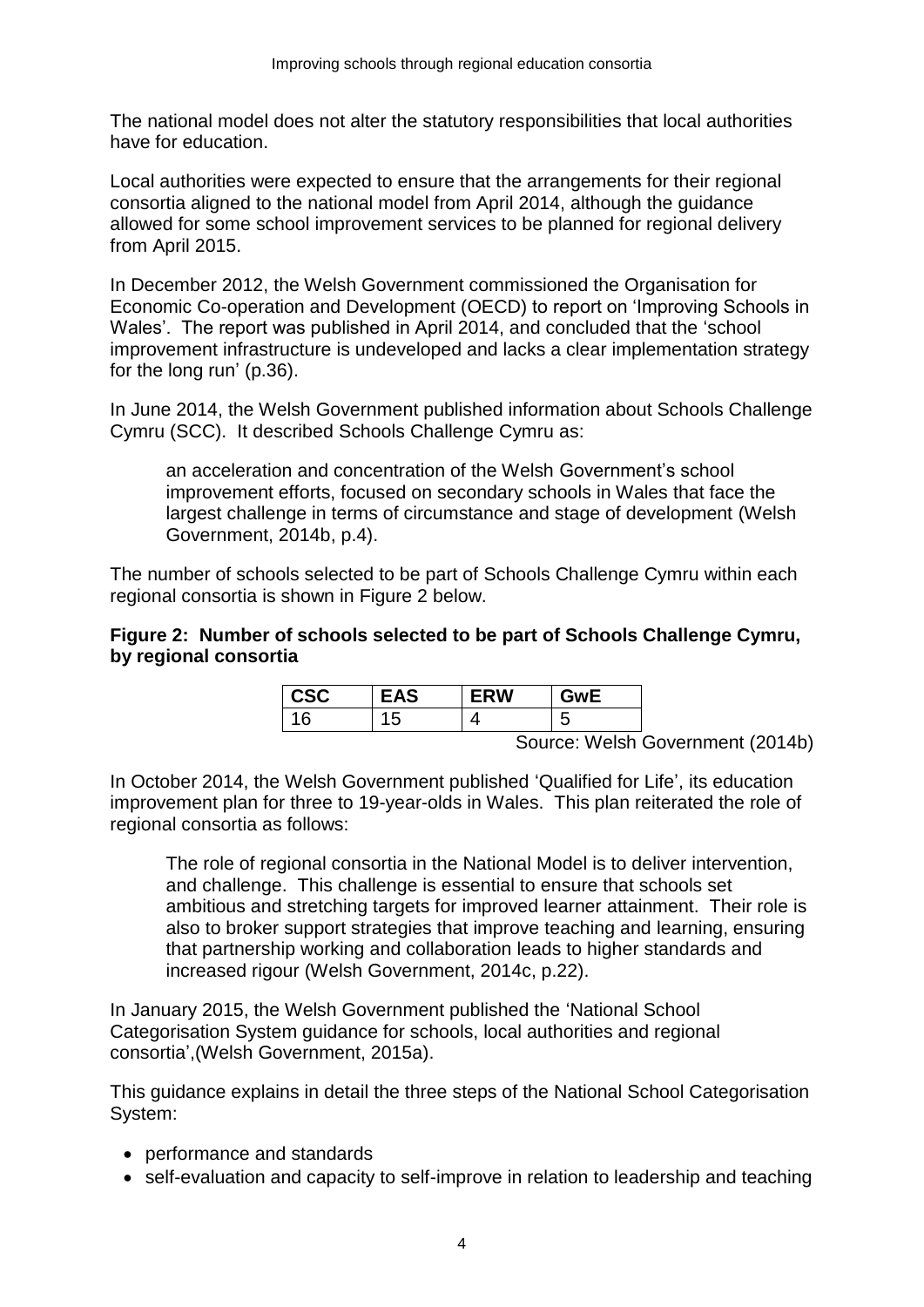and learning

categorisation and level of support, challenge and intervention

The Welsh Government had been developing this guidance with regional consortia prior to its publication and most of the detail was available to challenge advisers when categorising schools in the autumn term 2014.

Appendices 1-3 provide information about the regional consortia and their arrangements as they were at the end of January 2015.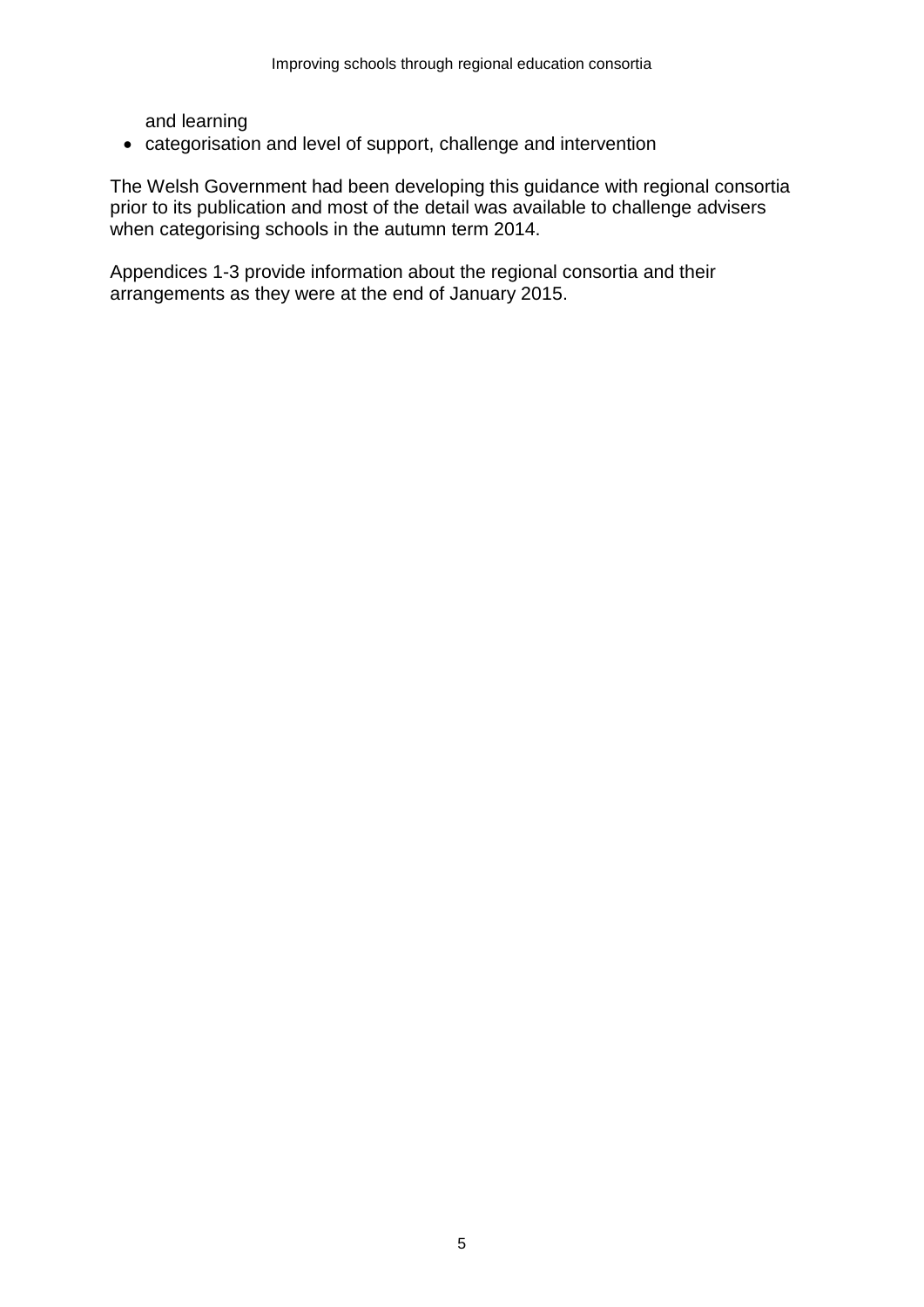## **Main findings**

- 1 Although the general improvements in standards of pupil attainment over the past three years cannot be solely attributed to the development of regional consortia, the published data reflects a gradual improvement in pupil attainment across all four regions. At key stage 2 pupils attain at similar levels across all regions but at key stage 4 there is greater variation in levels of pupil outcomes. Performance is consistently higher in GWE and ERW than in CSC and EAS, the latter two regions having comparatively greater levels of social deprivation.
- 2 School inspection outcomes are broadly similar across the four regions, although there has been a notably higher proportion of schools causing concern in EAS in recent years.
- 3 The regional consortia have been slow to fully implement governance arrangements in line with the Welsh Government's National Model for Regional Working. All the regional consortia struggled to fill senior posts, which adversely affected their capacity to direct and manage work and highlights the lack of a national strategic approach to develop senior leaders. It is too early to judge the effectiveness of the governance arrangements and senior leadership and management of the consortia.
- 4 All the consortia prepared business plans for 2014-2015 that focus appropriately on the most important areas for improvement. However, all the plans have important weaknesses in them. In particular, the plans do not identify well enough what impact is expected from actions taken and how and when this will be measured. This is particularly the case for the sections that set out how the consortia tailor their work to meet the needs of individual local authorities. None of the consortia has a medium-term plan in place to guide a strategic approach to school improvement.
- 5 While there are examples of robust scrutiny by elected members of how a regional consortium is working with individual schools at a local authority level, scrutiny committees do not hold their senior officers and representatives to account well enough for their role in ensuring that the consortium meets the needs of the authority's schools. In addition there is no joint approach to scrutinising the effectiveness of the consortium as a whole in any region.
- 6 The self-evaluation reports produced by the regional consortia are in the main overly positive. These reports identify strengths more accurately and convincingly than shortcomings.
- 7 Most of the regional consortia have engaged effectively with local authority officers, school leaders and trade unions in developing their regional priorities and policies for school improvement. However, none of the consortia has engaged enough with diocesan authorities.
- 8 The regional consortia have strengthened their quality assurance arrangements for challenge advisers, particularly since September 2014, and there is greater consistency in the work of challenge advisers as a result. However, the arrangements are not always implemented rigorously enough and pre-inspection reports for schools still do not always match the outcome of inspections closely enough.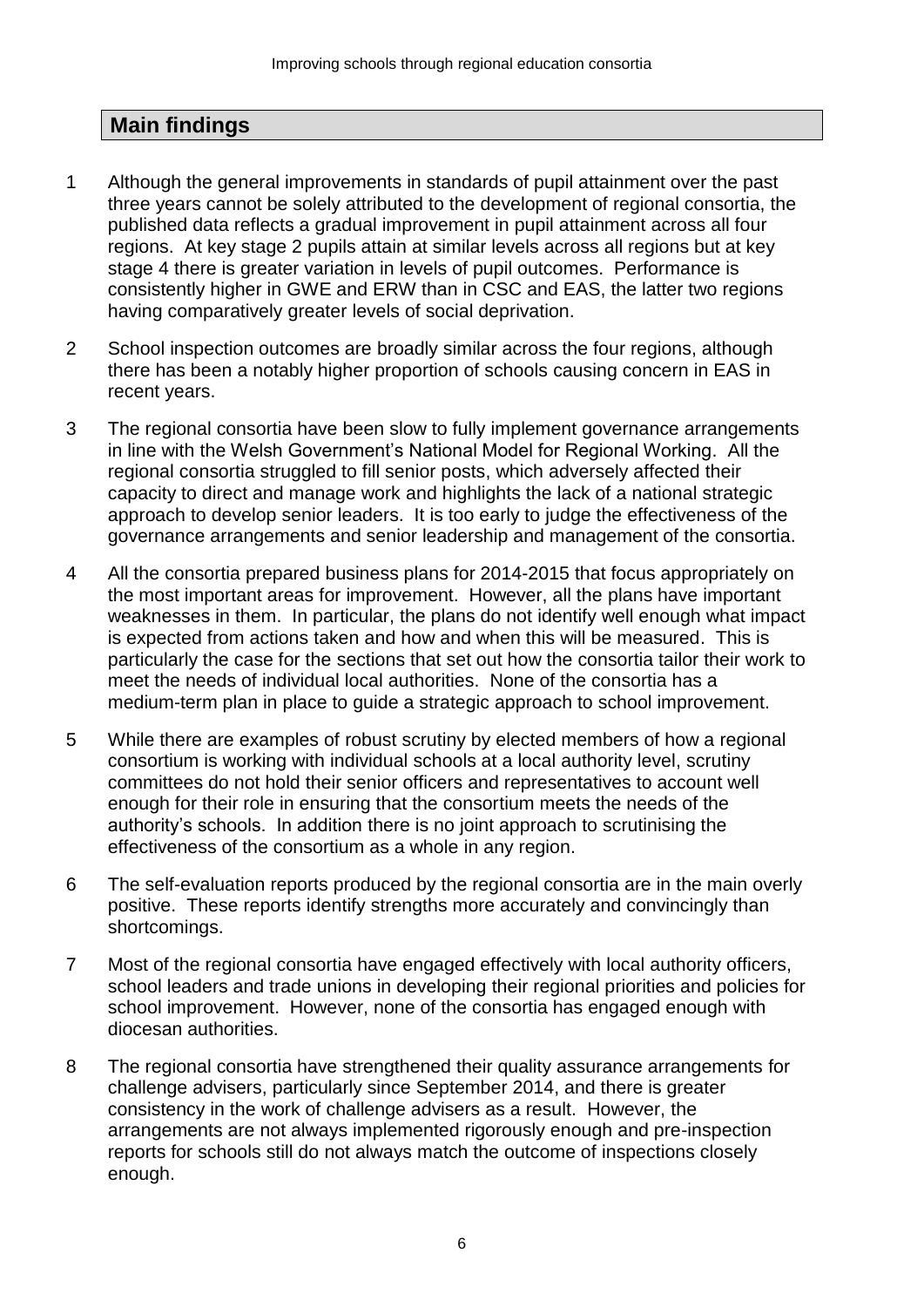- 9 The EAS and CSC have more than twice as many schools involved in the Schools Challenge Cymru programme as the other two regions. In these regions, the consortia are unclear about their working relationship with the schools in the programme. The consortia are also unclear about how they will evaluate their specific role in improvements in these schools and the implications this has for any wider evaluation of school improvement across Wales.
- 10 None of the regional consortia has a coherent strategic approach to reduce the impact of deprivation on attainment. The regional consortia have not monitored closely enough how well schools are using the Pupil Deprivation Grant.
- 11 All the consortia have suitable arrangements in place with local authorities for sharing useful information from many service areas relevant to their work, such as additional learning needs, social inclusion and wellbeing, finance and complaints. However, none of the consortia has a fully developed and consistently used system to collate, analyse and share information about the progress of pupils and schools.
- 12 Regional consortia generally know how well many of their schools are currently performing through the work of challenge advisers, supported by their analysis of attainment data. Most headteachers and chairs of governing bodies report that the performance of their school is scrutinised closely and fairly by challenge advisers.
- 13 Although challenge advisers generally know what assessment data indicates about a school's performance, this does not always mean that they know the school well enough. Challenge advisers are not always diagnostic enough in understanding why a school is performing well or not. Challenge advisers are not always involved enough in moderating teacher assessment and they are less effective at evaluating teaching and leadership than standards. However, weaknesses in challenge adviser work are not as prevalent as they were when consortia began to formalise in 2012.
- 14 Overall, regional consortia are better at challenging schools about their current performance than supporting them to improve. All the consortia have an appropriately strong focus on supporting improvement in literacy and numeracy. However, support for schools in many other areas of learning, such as non-core subjects, is either weak, inconsistent or unavailable. In the EAS and CSC, there is not enough support for Welsh-medium schools. The consortia are developing strategies to facilitate schools to support each other, although only CSC involves all schools in their strategy. The consortia do not monitor and evaluate well enough the impact of their support to improve schools, whether this support is provided directly or brokered or is school-to-school support that they facilitate.
- 15 Regional consortia usually provide appropriate and timely information to local authorities about schools causing concern. Although local authorities are using their statutory powers of intervention more readily, a minority are still reluctant to intervene even when their regional consortium provides a clear mandate for action. Once a local authority issues a statutory warning notice to improve to a school, the regional consortium usually works well with both the school and the local authority to agree a suitable plan and monitor progress.
- 16 Estyn and the Wales Audit Office staff provided verbal feedback to the regional consortia following visits to gather evidence for this survey. The consortia have responded positively to their feedback and have already begun to address many of the issues raised in this report.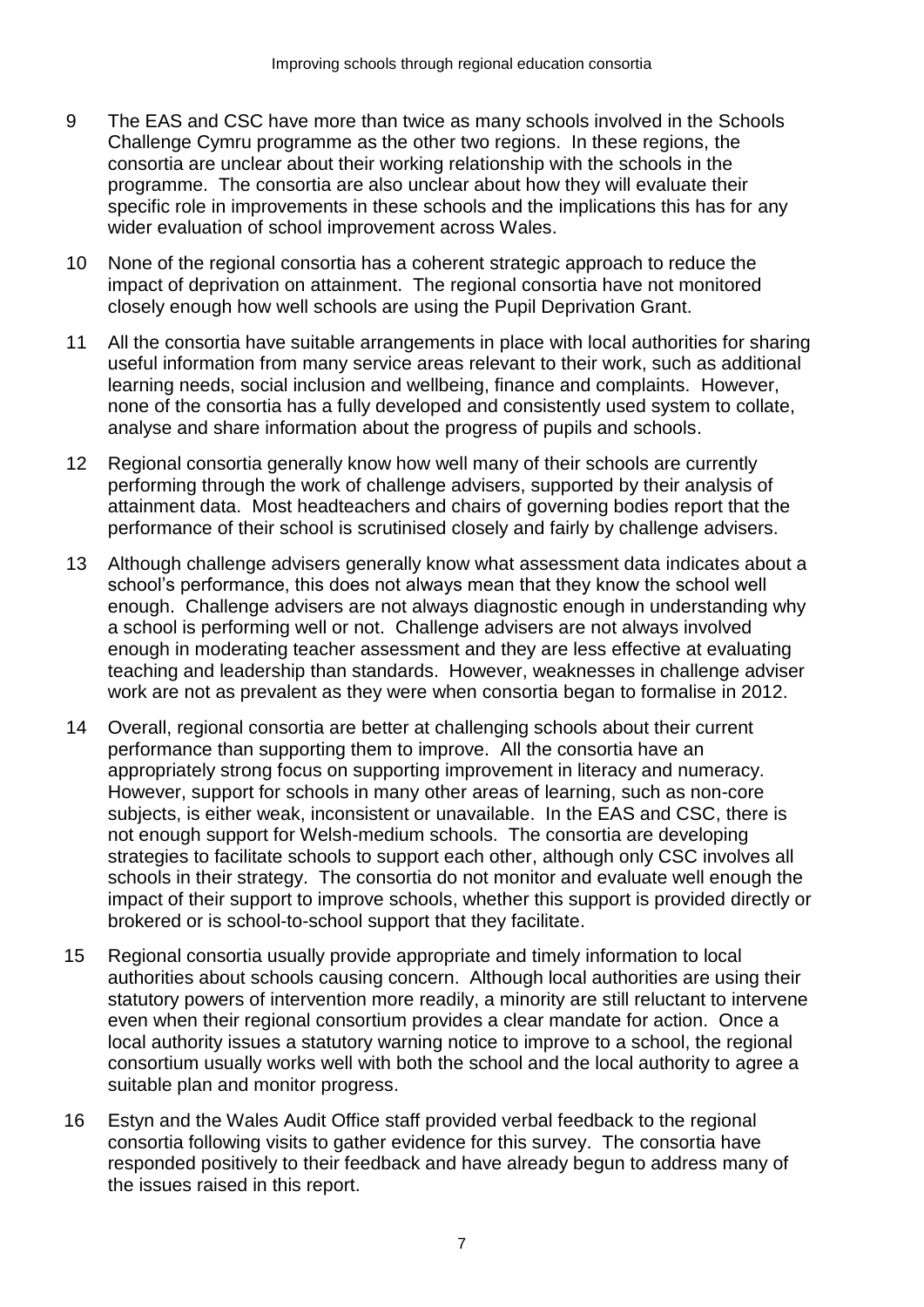## **Recommendations**

### **Regional consortia should:**

R1 Improve performance management arrangements by:

- planning for the medium term to ensure a strategic approach to school improvement
- ensuring that plans contain actions that are specific and measurable, with appropriate targets, costings and milestones for delivery
- capturing, sharing and using data (from pupil level up) efficiently and effectively
- monitoring the progress of pupils and schools regularly
- taking a more robust approach to identifying and managing risks
- realistically self-evaluating their strengths and shortcomings
- tightly managing the individual performance of their staff
- R2 Secure greater consistency in the quality of challenge advisers' evaluations of schools, particularly in relation to teaching and leadership
- R3 Develop clearer strategies to address the impact of deprivation upon education outcomes and ensure that all actions are coherent in this purpose
- R4 Improve the quality and range of support for schools and in particular:
	- develop clearer strategies for maximising the potential of school-to-school support
	- provide or broker better support for teaching and learning in non-core subject areas
- R5 Involve diocesan authorities effectively in the strategic planning and evaluation of regional services

### **Local authorities should:**

- R6 Support their regional consortium to develop medium-term business plans and ensure that all plans take account of the needs of their local schools
- R7 Develop formal working arrangements between scrutiny committees in their consortium in order to scrutinise the work and impact of their regional consortium

### **The Welsh Government should:**

- R8 Improve its strategy to develop senior leaders and managers for education at local authority and regional consortia level
- R9 Work more collaboratively with consortia and local authorities to agree short and medium-term business plans and reduce requests to change and add to plans mid-year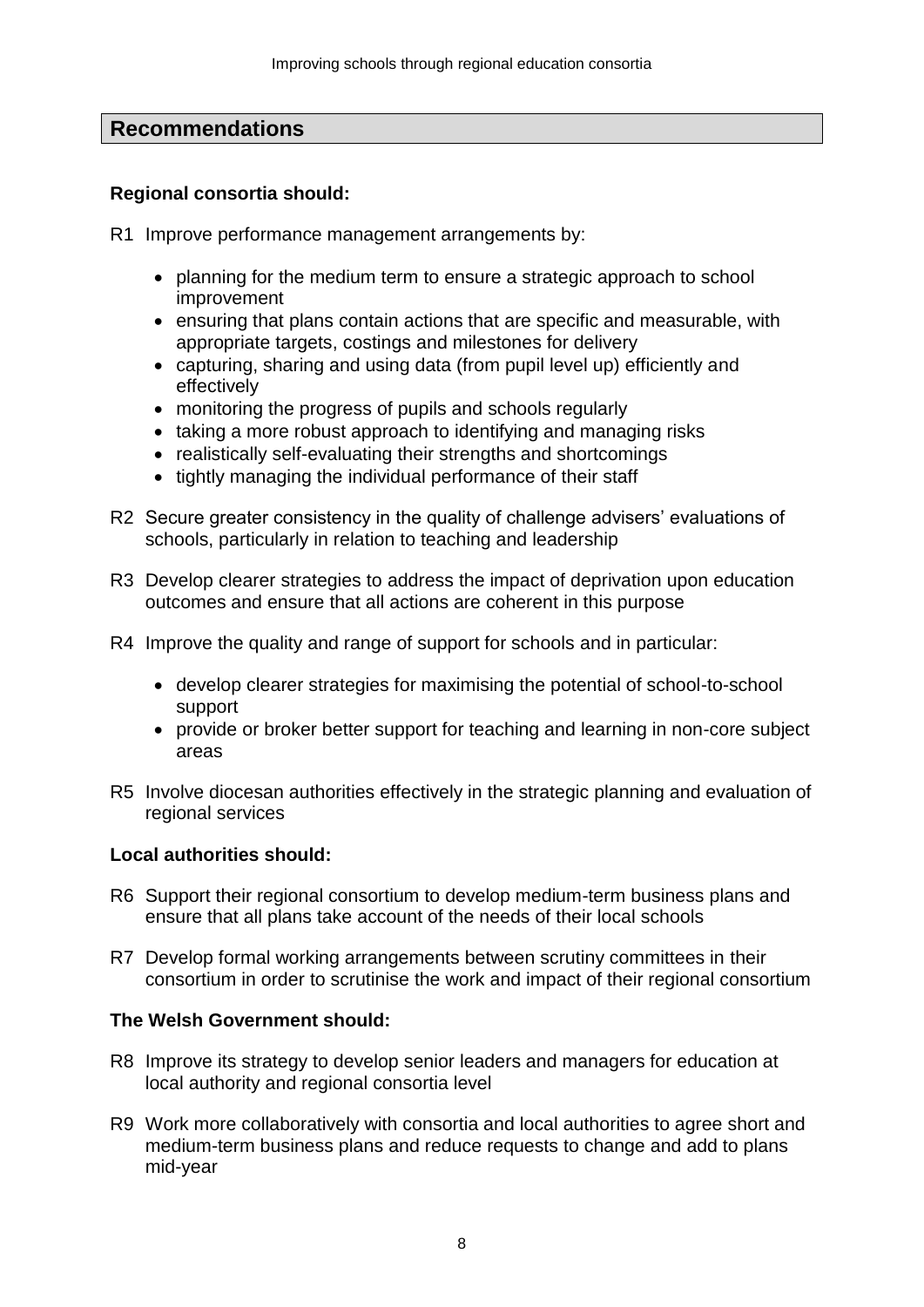- R10 Ensure that school categorisation is rigorously moderated across the consortia
- R11 Develop an agreed understanding between teachers, schools, local authorities, regional consortia and Welsh Government about the purpose and use of attainment targets
- R12 Engage more effectively with diocesan authorities in developing its strategy for school improvement
- R13 Ensure that consortia, local authorities and diocesan authorities are clear about their respective roles and responsibilities for schools in the Schools Challenge Cymru programme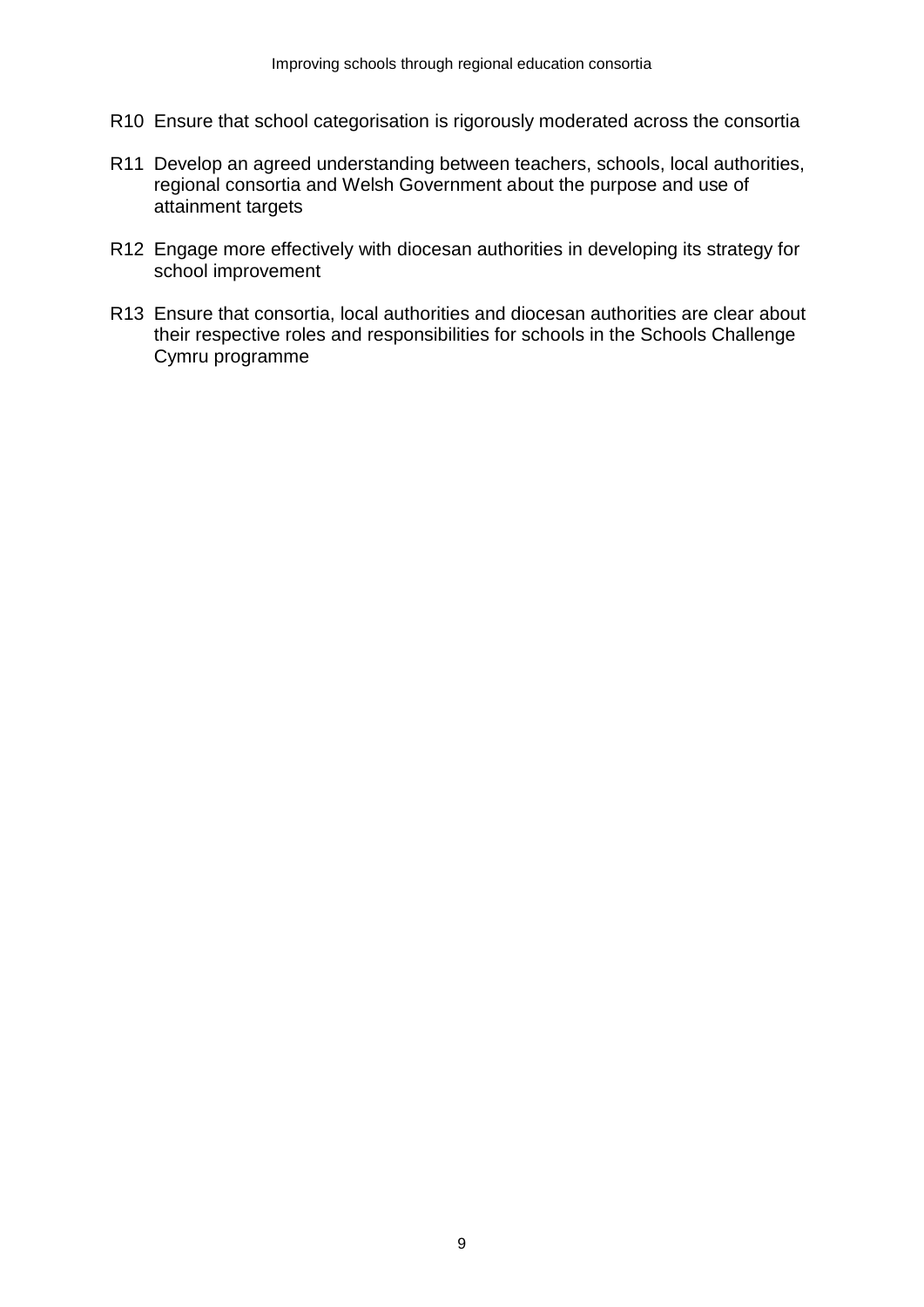## **Leadership and management**

#### **Leadership and management**

- 17 The regional consortia have been slow to develop governance arrangements in line with the Welsh Government's National Model for Regional Working. None of the consortia had fully implemented appropriate arrangements from April 2014, and only CSC had fully implemented appropriate arrangements by the time of the survey visits.
- 18 Recent changes to management and leadership structures reflect the need that all the regional consortia recognised for improved capacity within their senior leadership teams to direct and manage the work. All of the regional consortia recruited staff to senior posts in 2014, including, for example, the managing director posts in CSC and ERW. Recent recruitment to senior posts has been partly to fill vacant posts previously covered by interim arrangements following a failure to appoint and partly because the consortia wanted to strengthen their management capacity. It is not possible to evaluate the quality of internal leadership of the regional consortia because of the number of senior staff that had been in post for less than a year at the time of the survey visits.
- 19 As the regional consortia have developed, they have received an increasing number of requests from Welsh Government officials about how they should operate. Working within these requests, each consortium has attempted to develop its own identity and agree an approach that they believe will meet the needs of schools in their region. Whatever their approach to implementing the national model, all the regional consortia are careful not to undermine the statutory responsibilities that local authorities still have for their schools.
- 20 Considerable time has been invested by managing directors and other senior staff in the regional consortia and local authorities to build headteachers' confidence in the new arrangements. Headteachers were generally sceptical about the value of regional consortia initially but are increasingly working well with them to ensure that their services meet the needs of their school.
- 21 All of the regional consortia managing directors are clear about the vision for their service and this is understood by most staff working in their consortium. However, in ERW and GwE this vision is not shared wholeheartedly by all senior local authority officers, including chief executives and chief education officers, who hold different opinions about the role that their consortium should have and how it should develop in future. For example, the six local authority directors in north Wales commissioned a report into how they could best provide additional functions set out in the Welsh Government's National Model for Regional Working, such as support for Foundation Phase and 14-19 learning. However, GwE's senior staff expected to take on these additional functions from April 2015.
- 22 In a few instances, the Welsh Government has asked regional consortia to take on additional work at short notice. Recent examples include preparatory work with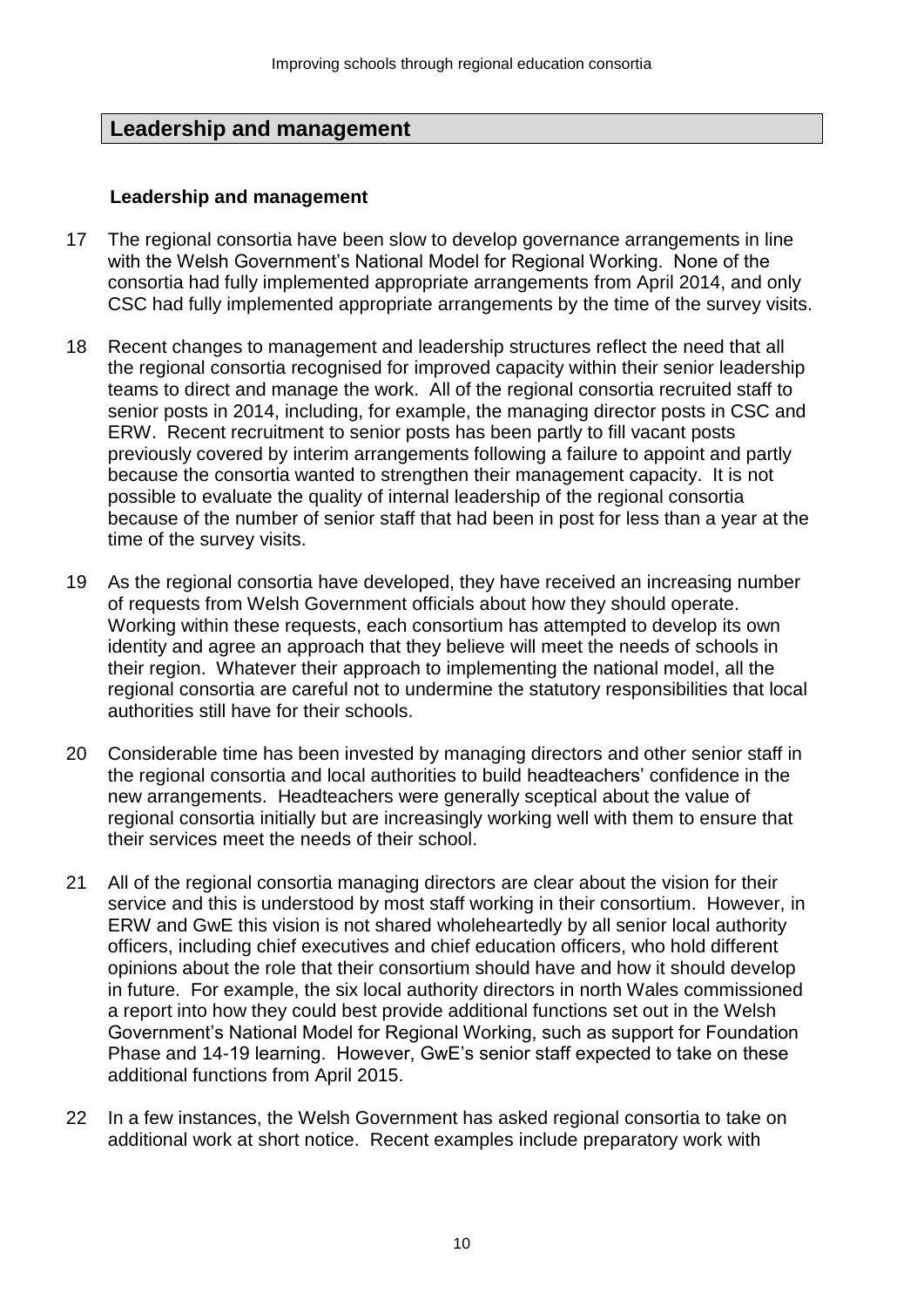schools for PISA<sup>1</sup> and changes to GCSE qualifications and responsibility for the element of the Pupil Deprivation Grant targeted for improving the educational outcomes of looked after children. Responding to short-notice requests has put a strain on the resources of the consortia and does not help them to plan effectively.

23 Not all local authority directors of education are equally engaged in the leadership of their consortium. In each region, one director acts as a lead director for the work of that consortium. The lead directors provide good support and guidance to the managing directors of the regional consortia.

### **Business planning**

- 24 All of the consortia have lacked sufficient capacity to manage the business needs of their work, including, for example, support for administration, finance, information management and communication. This has been exacerbated by the Welsh Government making requests on consortia during the year which are additional to those agreed in original business plans. The complexity of funding arrangements and therefore lines of accountability have increased since the introduction of consortia as an extra middle tier in the delivery of education services in Wales. This is illustrated in appendix 4, which shows the funding flow in 1999 following Welsh devolution and the funding flows in 2015.
- 25 The lack of capacity to meet the business needs of their work has caused a range of difficulties for staff at all levels and had a negative impact on schools' perception of the consortia. All of the consortia were still recruiting to key posts during the current academic year.
- 26 All the regional consortia prepared suitable business plans for 2014-2015 that were approved by Welsh Government. While these plans focus on the most important areas for improvement, actions are not always specific enough, occasionally lack timescales and costings, and are not always assigned to an appropriate lead person. In particular, all the plans have weaknesses in identifying what impact actions are expected to have and how and when this will be measured.
- 27 Regional consortia business plans have appendices that show how the consortium will tailor its work to support each local authority's specific priorities. However, the weaknesses outlined in the previous paragraph on business plans are more prevalent within these appendices than in the core plan.
- 28 Systems to monitor and report on performance against business plans are not robust enough in most regions.
- 29 None of the regions has a suitable medium-term plan in place to guide a strategic approach to school improvement.
- 30 None of the regional consortia has done enough to identify or manage risks. During interviews for this survey, senior managers in regional consortia and local authorities, and elected members, all referred to significant risks within their region. However, these were often not taken into account in formal processes to identify and manage risks.

 1 See glossary for definition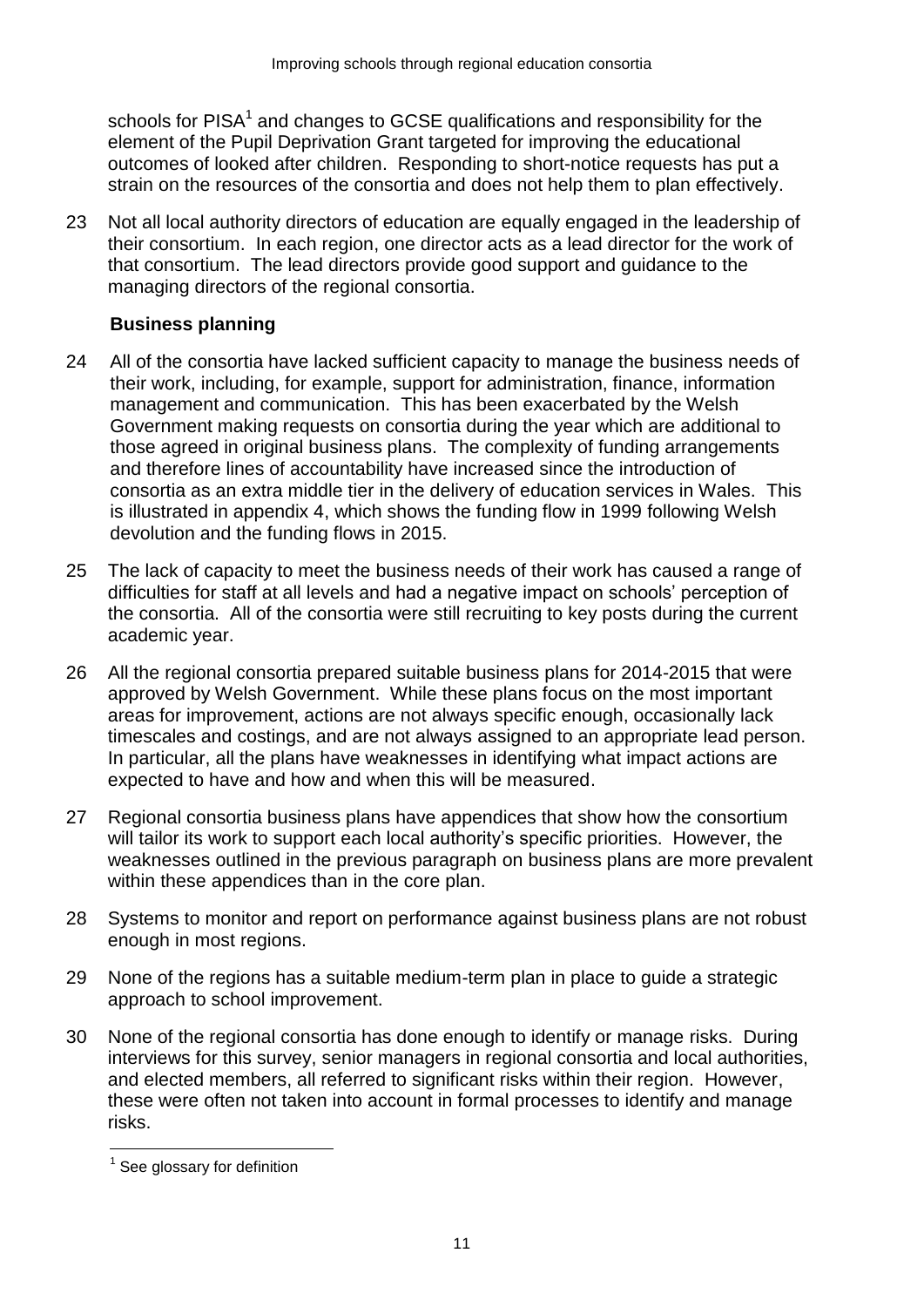### **Decision-making and scrutiny**

- 31 The joint committees (and company board in the case of EAS) are still developing their arrangements to ensure their effectiveness. Agendas and minutes of their meetings are not accessible to the public in all regions. Records of meetings do not always record decisions clearly enough or indicate the status of different members when voting on decisions.
- 32 Senior management and wider staff meetings are not minuted in every regional consortia. This makes it harder to follow up on decisions that are taken, including actions that are agreed. It also makes it difficult for absent staff keep up-to-date and increases the risk of inconsistency in the way staff work.
- 33 Currently, consortia staff spend too much time responding to individual scrutiny committees. Managing directors and other senior consortium staff attend local authority scrutiny meetings to discuss the impact they are having on schools and are increasingly challenged robustly about the performance of individual schools. Scrutiny committees do not hold the local authority's senior officers to account well enough for their role in ensuring that the regional service is meeting the needs of schools in their authority. Scrutiny committees are not working well together across each region to co-ordinate their work even though they share a common interest in the overall effectiveness of their regional service. As a result, consortia themselves do not have a collective view of the progress and impact of regional working.

#### **Self-evaluation**

- 34 All regional consortia have engaged constructively with most relevant stakeholders to inform their self-evaluation and planning processes. However, the effectiveness of this engagement and its strategic influence varies widely between the regions. CSC has been particularly successful in bringing stakeholders together over the last year and taking their views into account in strategic planning, for example in their development of school improvement groups.
- 35 All regional consortia provided a self-evaluation report in preparation for the fieldwork visits for this survey. Overall these reports tend to be too positive and identify strengths more accurately than shortcomings. Shortcomings tend to be written ambiguously or phrased as an area for development or an area that is improving, and it is often unclear how significant the issues are. This report highlights shortcomings that were not identified clearly enough by consortia themselves.

### **Communication and engagement with stakeholders**

- 36 Most of the regional consortia have engaged effectively with local authority officers, school leaders and trade unions in changing the employer or employment status of the majority of local authority staff. The consortia successfully managed the process of contract changes, involving relevant stakeholders.
- 37 ERW and GwE have struggled to establish effective lines of communication with schools in order that they have a consistent understanding of key messages and can easily access information about their consortium.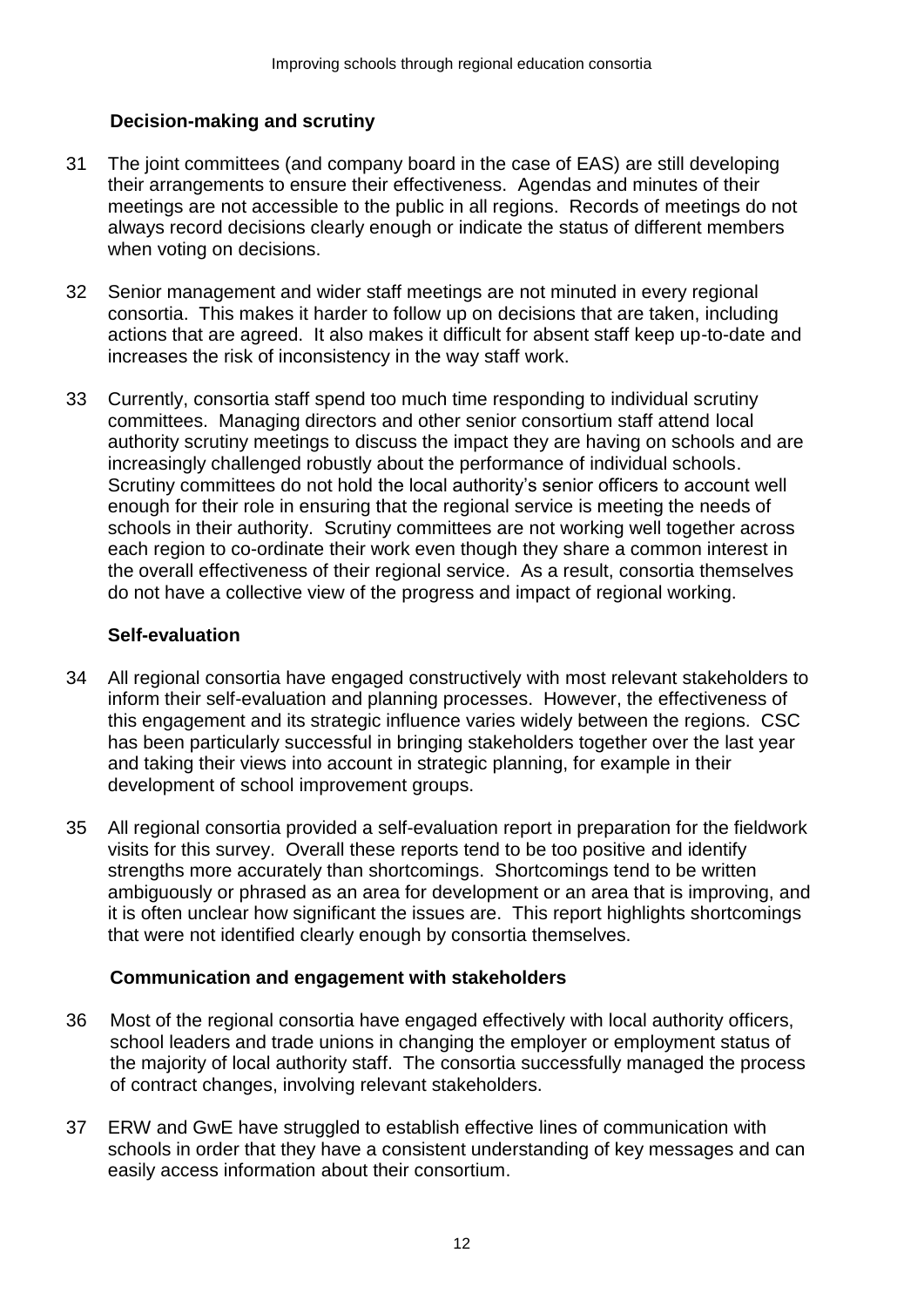38 None of the regional consortia has engaged effectively with diocesan authorities to ensure a clear agreement about joint working relationships. Only one regional consortium, GwE, has formally involved diocesan authorities in its governance arrangements. Consequently, the diocesan authorities are not involved consistently in discussions and decisions about their schools. For example, regional consortia do not work closely enough with diocesan authorities during the school categorisation process or in the preparation of reports on schools for Estyn.

### **Attainment targets**

39 There is a lack of agreed understanding between teachers, schools, local authorities, regional consortia and the Welsh Government about the purpose and use of attainment targets. This lack of understanding also extends to pupils and parents. Once set, targets for individual pupils should aggregate to a school's overall targets. These school targets should aggregate to targets for the local authority and ultimately the regional consortia. However, this not always the case. Targets sometimes appear to be unrealistically aspirational and yet others, even within the same consortium, appear to set little challenge at all. It is not clear how targets are used, what the expectations are for schools and what the implications are if targets are not met.

### **The role of challenge advisers**

- 40 The role of challenge advisers has evolved since September 2012, when they were originally known as system leaders. In September 2012, most of the staff in each regional consortium had formerly worked for the school improvement service in one of the constituent local authorities. Many of these staff had worked as advisers to schools for particular subjects areas or phases of learning, or had worked as link advisers to schools. However, the increased demands of the challenge adviser role has meant that all of the consortia have made significant changes in the personnel who carry out this work. In particular, there has been an increase in the proportion of challenge adviser work being undertaken by headteachers seconded from their school for part or all of their time. Usually these are headteachers from schools where leadership is judged to be at least good and often excellent. While headteachers generally prefer a challenge adviser who has been a headteacher themselves, none of the consortia has attempted to evaluate whether or not the role is more effectively carried out by seconded headteachers rather than by challenge advisers who have a different career profile.
- 41 The changing nature of the role has been supported by guidance from the Welsh Government, which the regional consortia helped to develop, (Welsh Government, 2014a). The Welsh Government provided training for all challenge advisers in Wales in September 2014. It expects all challenge advisers to successfully complete training in inspection skills with Estyn, if they have not already done so, and subsequently to join an Estyn inspection as a team inspector at least once per year. Of those who required training in 2014-2015, most challenge advisers completed it successfully.
- 42 In addition to the training provided by the Welsh Government, the regional consortia provide new challenge advisers with useful training and guidance. In the most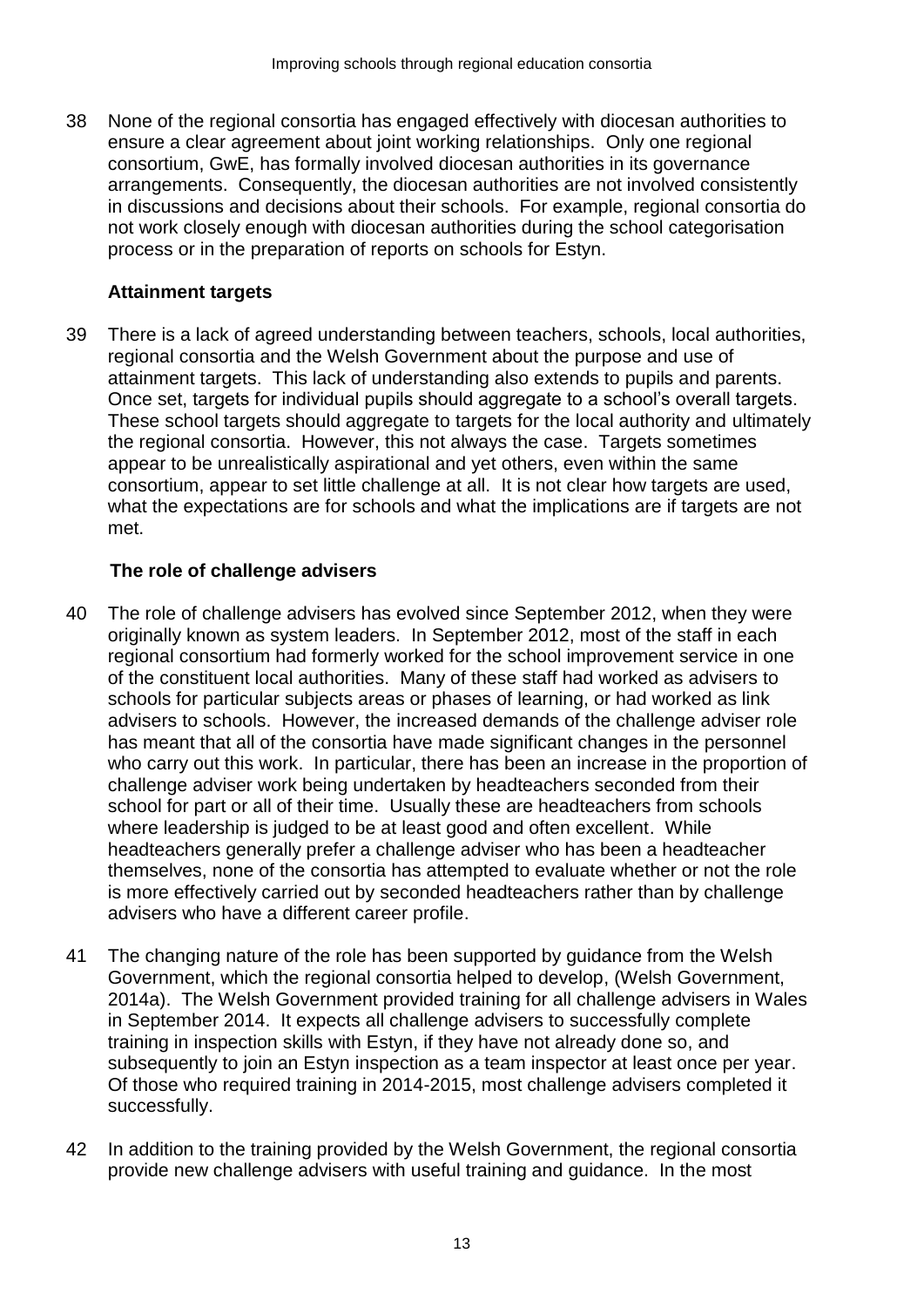effective cases, new challenge advisers have a mentor and are accompanied by an experienced challenge adviser on one of their first school visits. Although this early support is very helpful, it is implemented inconsistently. For example, in one region, a headteacher who was seconded as a part-time challenge adviser from September 2014 worked for the whole autumn term without an experienced challenge adviser accompanying them on a visit.

### **Quality assurance**

- 43 The regional consortia have strengthened their arrangements to quality assure the work of staff at all levels. This has been achieved particularly through new appointments to senior positions and through an increase in capacity to manage the workload. There is also a clearer understanding of what is expected from challenge advisers and this is supported by better internal guidance on how they should work. This has improved the consistency of challenge adviser work. However, in no region are the quality assurance arrangements implemented rigorously enough. For example, in the current year Estyn has received pre-inspection reports on schools that contain contradictory judgements within them and reports that plagiarise content from previous reports for different schools. Pre-inspection reports for schools have not always matched the outcome of inspections closely enough.
- 44 Individual performance management arrangements are in place for three of the four regional consortia managing directors, the exception being GwE. Challenge advisers and other staff who work directly with schools all have appropriate arrangements in place for individual performance management, although these have not been operating for long enough to evaluate their effectiveness.

### **Schools causing concern**

45 Approaches to those schools causing greatest concern vary across the regions. In three consortia, schools that are categorised as red, since they are in need of the greatest improvement, attract the most resources. In contrast, ERW's strategy is normally to give more resources to schools with an amber categorisation rather than red. ERW's rationale for this is that red schools usually require a significant change in the quality and capacity of leadership and that, until this occurs, resources will have limited impact. However, it is too early to judge whether or not ERW is deploying its resources more effectively as a result of this strategy.

### **Schools Challenge Cymru**

46 Two regional consortia, ERW and GwE, have significantly fewer secondary schools involved in the Welsh Government's Schools Challenge Cymru programme compared to the other two consortia. ERW and GwE have managed successfully to align the Schools Challenge Cymru approach to school improvement with their own regional approach. However, EAS and CSC have more than twice as many schools involved in the programme as the other two regions and have struggled to align this work well with their own work. These regional consortia are not clear about their working relationship with these schools while they are in the programme and do not receive regular up-to-date information from the Schools Challenge Cymru advisers about what is happening in these schools. EAS and CSC both have a local authority in their region that has 75% of its secondary schools in the programme. It is unclear how consortia will evaluate their role in schools that are part of the programme, and this has significant implications for the wider evaluation of their work.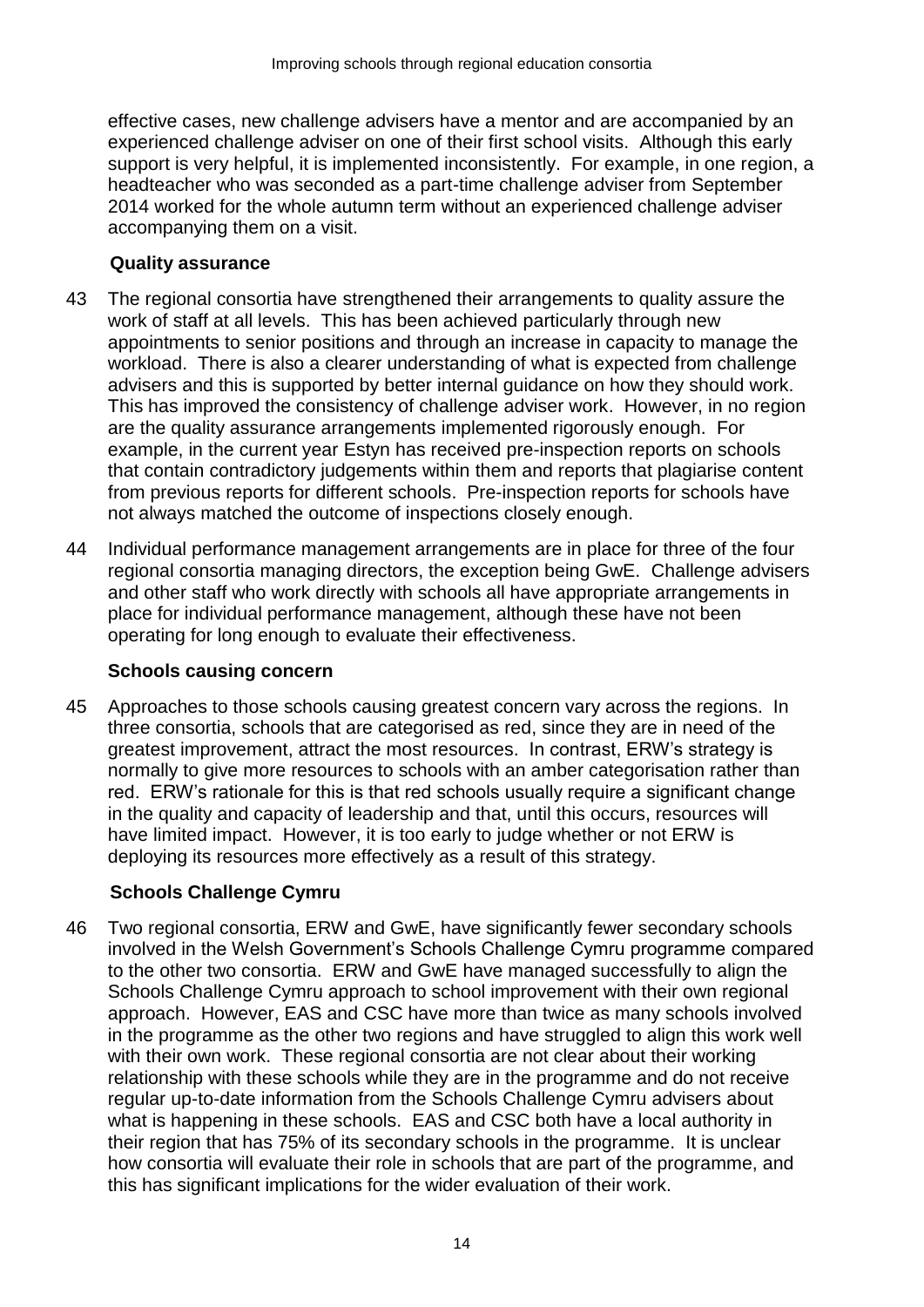## **Tackling deprivation**

- 47 The Welsh Government places a high priority on tackling the link between deprivation and education outcomes. In various reports in recent years, Estyn has highlighted issues and good practice in this aspect of schools' work. Although the regional consortia promote good practice in this area from a range of national sources, they do not do enough to share the learning from individual schools that are particularly successful within their region. None of the regional consortia has a coherent strategic approach to reduce the impact of deprivation on attainment. The regional consortia have not monitored closely enough how well schools are using the Pupil Deprivation Grant.
- 48 Senior managers in ERW region refer to challenges in improving schools in their regions due to rural poverty. This region covers a large geographical area and has a high proportion of small, rural schools, particularly compared to the other two southern regions in Wales. Generally only a low percentage of pupils in these schools are eligible for free school meals and so these schools do not receive much additional funding through the pupil deprivation grant, for example. However, ERW managers have not defined these challenges well enough and the consortium has not planned strategically to address issues associated with rural poverty.

### **Sharing information**

- 49 None of the consortia has a fully developed system to collate, analyse and share information about the progress of pupils and schools. Schools and education services in local authorities and consortia are not always able to share information with each other as easily and quickly as they would like due to limitations in the accessibility or compatibility of IT systems.
- 50 All of the regional consortia have suitable arrangements in place with local authorities for sharing useful information from many service areas relevant to their work, such as additional learning needs, social inclusion and wellbeing, finance and complaints. Managers from the regional consortia and local authorities meet regularly to discuss and resolve issues in these areas relating to individual schools and this joint working is generally effective in all regions. However, decision and actions from these meetings are not always recorded well enough to hold people to account when monitoring the progress of schools.
- 51 Estyn's report on attendance in secondary schools, published in September 2014, highlighted weaknesses in the arrangements between regional consortia and local authorities in this important area:

The role of education welfare services is not always clear in relation to regional consortia arrangements and there is sometimes a lack of coordination between school improvement services in consortia and the residual attendance and inclusion services in local authorities. School improvement services do not make full use of the knowledge of schools and families held by education welfare officers, (Estyn, 2014a, p.4).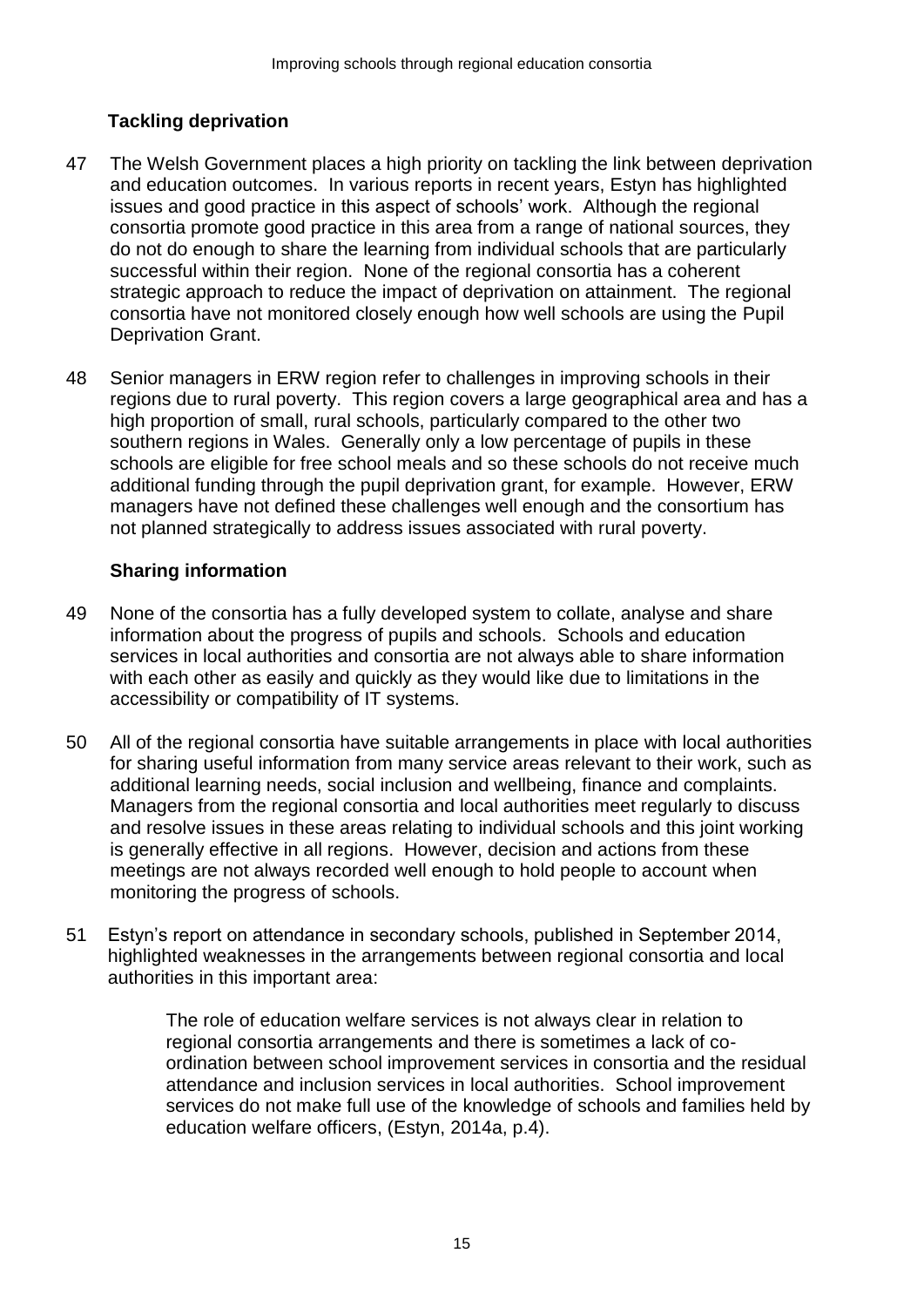### **Response to initial feedback from Estyn and the Wales Audit Office**

52 Estyn and the Wales Audit Office provided verbal feedback to the regional consortia following visits to gather evidence for this survey. All the consortia have responded constructively to their feedback and have already begun to address many of the issues raised in this report.

## **School improvement services**

### **Challenging schools**

- 53 Regional consortia know how well many of their schools are currently performing through the work of challenge advisers, supported by their analysis of data. Most headteachers and chairs of governing bodies report that their school performance is scrutinised closely and fairly by challenge advisers. A few schools have had too many different challenge advisers since September 2012, resulting in an unclear view of the school from their regional consortium.
- 54 Although challenge advisers know how well many of their schools are currently performing as a result of data analysis, they are not always diagnostic enough in understanding why a school is or is not performing well or in validating the quality of evidence the school provides for its current performance. This is particularly the case for primary schools that have historically been viewed as good or excellent schools.
- 55 Challenge advisers are not always clear about where the best practice is in a school that is suitable for promoting amongst other schools. This may be because challenge advisers spend a very limited amount of time in schools that are performing well and often accept the school's view of best practice without verifying it.
- 56 Until the current year, each regional consortium had its own system for judging schools. These systems were not implemented consistently and judgements about too many schools were inaccurate or not comprehensive enough. In particular, judgements about school leadership and management were not helpful. They tended to present an overly positive view of the school since they were not explicit or diagnostic enough about shortcomings in the quality of leadership.
- 57 From September 2014, regional consortia have used a common system, set by Welsh Government, to categorise schools, (Welsh Government, 2015a). Within this system, the judgement about a school's current performance is pre-determined by a formula based on key performance indicators. Regional consortia are then required to judge each school's capacity to improve. The regional consortia consider both judgements for current performance and capacity to improve to determine an overall categorisation for the school using a four-tier colour-coded scale. Using this new system, many schools are categorised in line with Welsh Government guidelines. All regional consortia moderated their judgements internally before meeting Welsh Government officials to confirm the categorisation. The categorisation was published in January 2015, so it is too early to compare with school inspection findings in order to evaluate how accurate and helpful the categorisation process has been.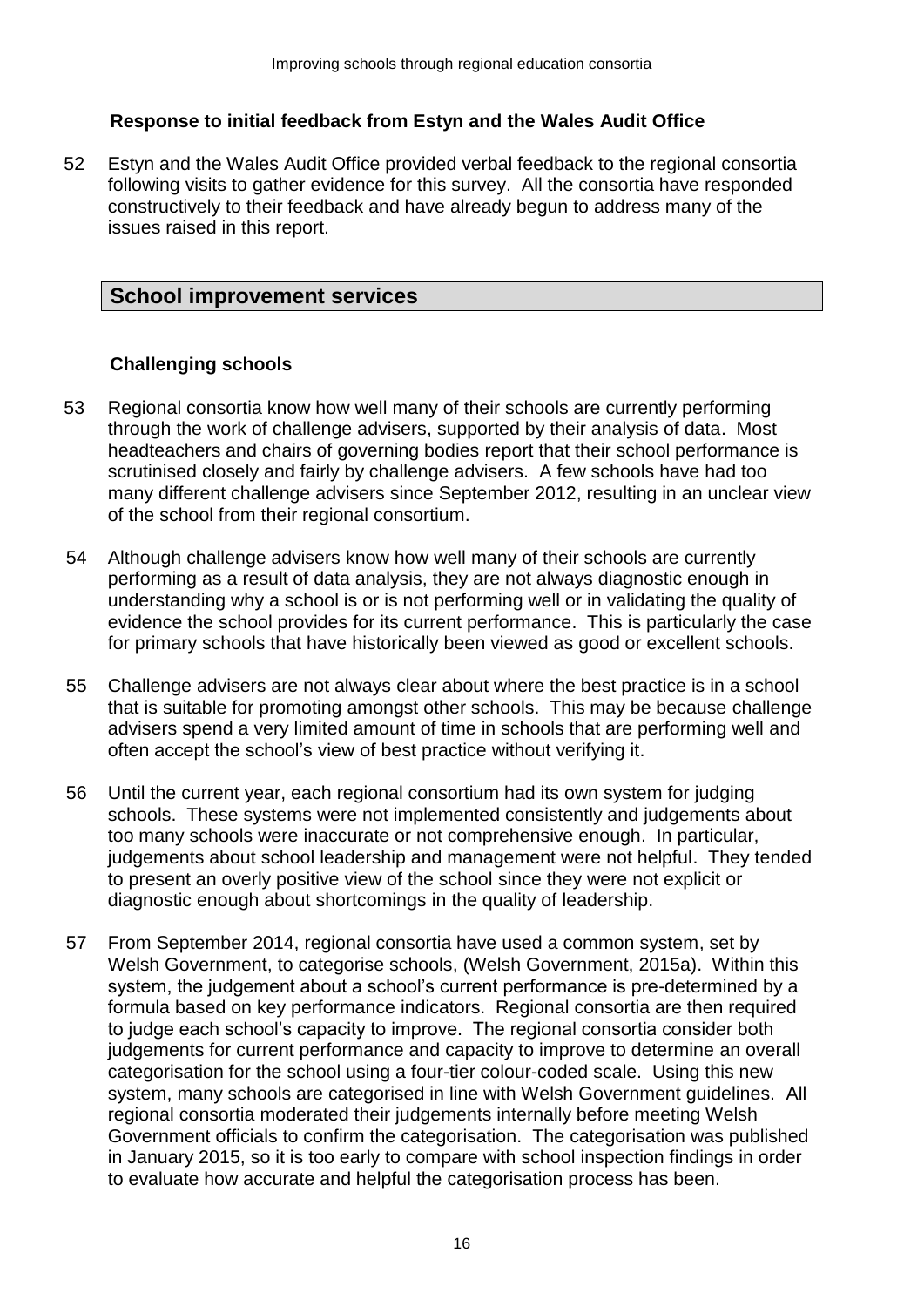- 58 Most challenge advisers use key performance data well in challenging schools. In some consortia, challenge advisers are also provided with an internal analysis of the data for the schools they work with. This is good practice as it supports a consistent approach to interpreting data. It also saves challenge advisers' time, allowing them to spend more time working directly with schools.
- 59 Challenge advisers usually take good account of the progress of individual pupils when evaluating a school. However, up-to-date information about pupils' progress during the school year is not easily accessible from the local authorities for all challenge advisers and they are sometimes reliant on being given information directly from schools. This lack of central access to pupil data limits how well challenge advisers are able to prepare for meetings with headteachers and evaluate the progress of schools prior to the publication of key performance data.
- 60 Challenge advisers are improving the quality of their work in corroborating a school's own view of the quality of teaching. Where this works well, challenge advisers observe lessons jointly with school staff in order to form a common understanding about how teaching is evaluated. This helps to standardise judgements and to build confidence and capacity in the school's internal quality assurance processes. Such work is often supported usefully by joint scrutiny of pupils' work to consider the impact that teaching has on pupils' progress over time. However, challenge advisers occasionally still do not offer clear judgements about the quality of teaching in their reports on schools.
- 61 Across Wales, challenge advisers have not been involved enough in assuring the quality of teacher assessment and the moderation of this between schools. In too many schools, weaknesses in teacher assessment have not been challenged appropriately. This affects the accuracy of the school's categorisation and means that important areas for improvement in the school may not be picked up until the school is inspected by Estyn.
- 62 The quality and accuracy of judgements about leadership and management in schools are improving, although from a relatively weak base. The capability of challenge advisers to make sound judgements has improved. Guidance from the Welsh Government to accompany its national approach to categorising schools has also helped to standardise how challenge advisers evaluate leadership and management across the regions, (Welsh Government, 2015a). However, reports on schools provided to Estyn in advance of an inspection or monitoring visit are still not consistently accurate or useful enough in any of the regions. In particular, there is a tendency to place too much emphasis on plans for improvement or recent actions to support improvement rather than robust evidence that outcomes are improving.
- 63 Written reports that challenge advisers prepare vary too much in quality. In particular, pre-inspection reports from local authorities are usually drafted by challenge advisers and too often these reports do not reflect closely enough the findings of inspection teams. The reports are not helpful to inspection teams where they do not specify shortcomings clearly enough or justify sufficiently work that is deemed to be sector-leading practice.
- 64 Most challenge advisers work well with headteachers to identify and agree the school's main areas for improvement. School improvement plans generally cover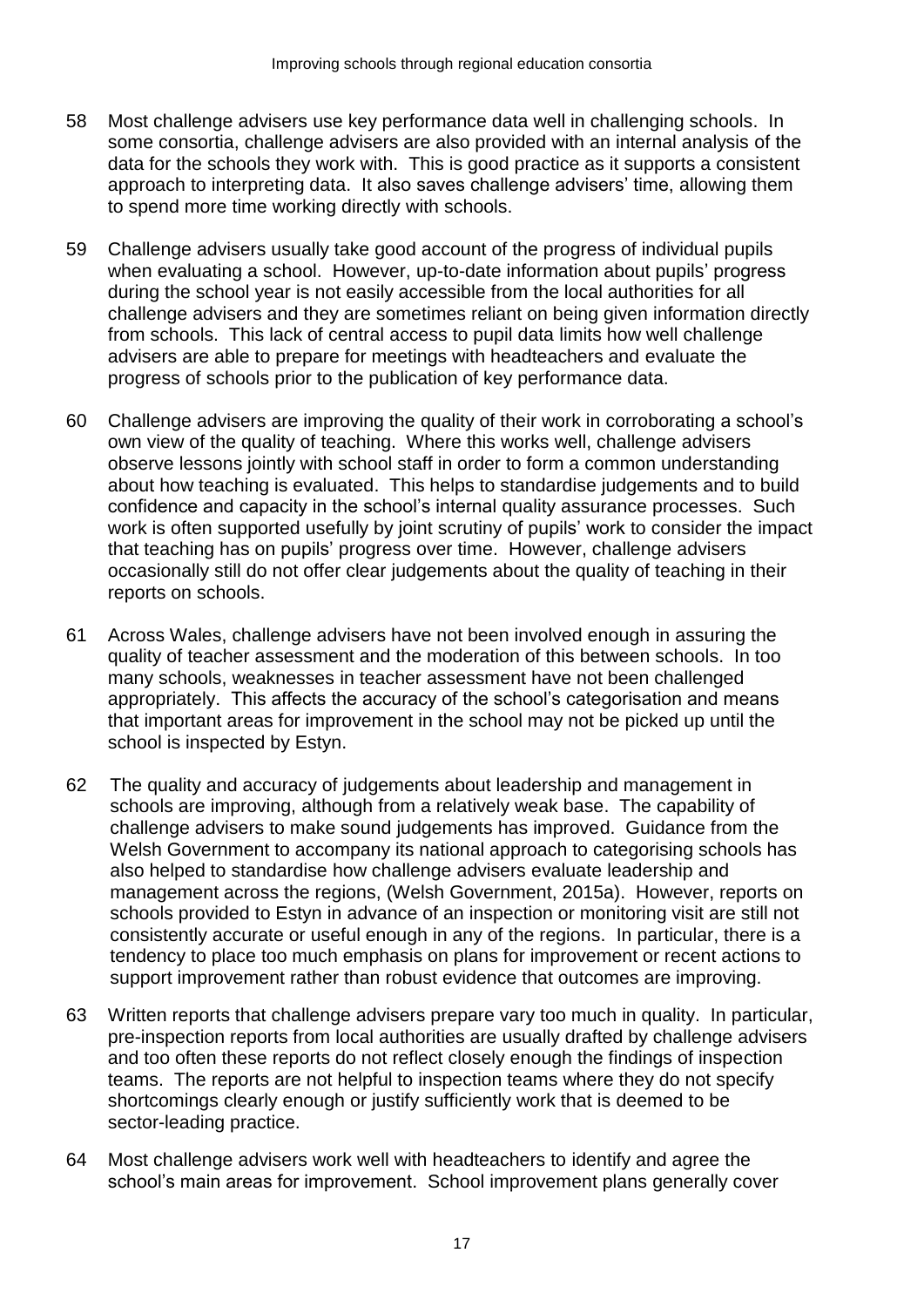these agreed areas. However actions to deliver improvements are not always specific enough and do not always identify the role of the regional consortium, if any, clearly enough. This makes it difficult for the consortium to plan its work across all schools effectively. Challenge advisers do not challenge schools enough about what impact the school expects its actions to have and how the school will monitor and evaluate this impact.

#### **Supporting schools**

- 65 Almost all headteachers are clear about the level of support they can expect from their regional consortia as a result of their current categorisation. This was not the case when consortia first used their own forms of categorisation.
- 66 Overall, regional consortia are better at challenging schools about their current performance than supporting them to improve. The development of all four regional consortia over the last two years has involved significant change in personnel and staffing structures associated with challenge advisers and their managers. This is partly due to the Welsh Government's approach, particularly through the National Model for Regional Working (2014a), the introduction of the national school categorisation system (2015a) and 'review and challenge' meetings held termly with regional consortia.
- 67 The four regional consortia have different approaches to supporting schools on their agreed areas for improvement. This support may be provided directly by the regional consortia if the service has the necessary expertise and capacity to meet the need such as through the provision of training courses or more bespoke support. The capacity of staff working for the regional consortia to directly provide support to schools varies considerably across Wales. Where there is less internal capacity, the regional consortia make more use of school-to-school approaches and external consultants. The consortia have not measured the relative impact of using different approaches. EAS has recently developed a management information system that aims to support more sophisticated evaluations but it is too early to judge its effectiveness.
- 68 The amount of school-to-school support is increasing and consortia are doing more to facilitate this. The regional consortia are taking different approaches to school-to-school support and overall the vision and strategy for facilitating school-to-school support are generally unclear. In one consortium, CSC, all schools have been placed into small school improvement groups that include primary and secondary schools with a wider brief to consider how they can support each other. In another consortium, EAS, secondary schools have been brought together in small groups. It is too early to judge the effectiveness of the group approaches in these two regions. In the other two consortia, school-to-school support is largely contained within local authority or hub<sup>2</sup> boundaries rather than across the whole region. While there is evidence that some of these local strategies are effective, these consortia are not making best use of the range of good practice across the region.

 $\overline{a}$  $2$  Hubs involve two local authorities within a consortium.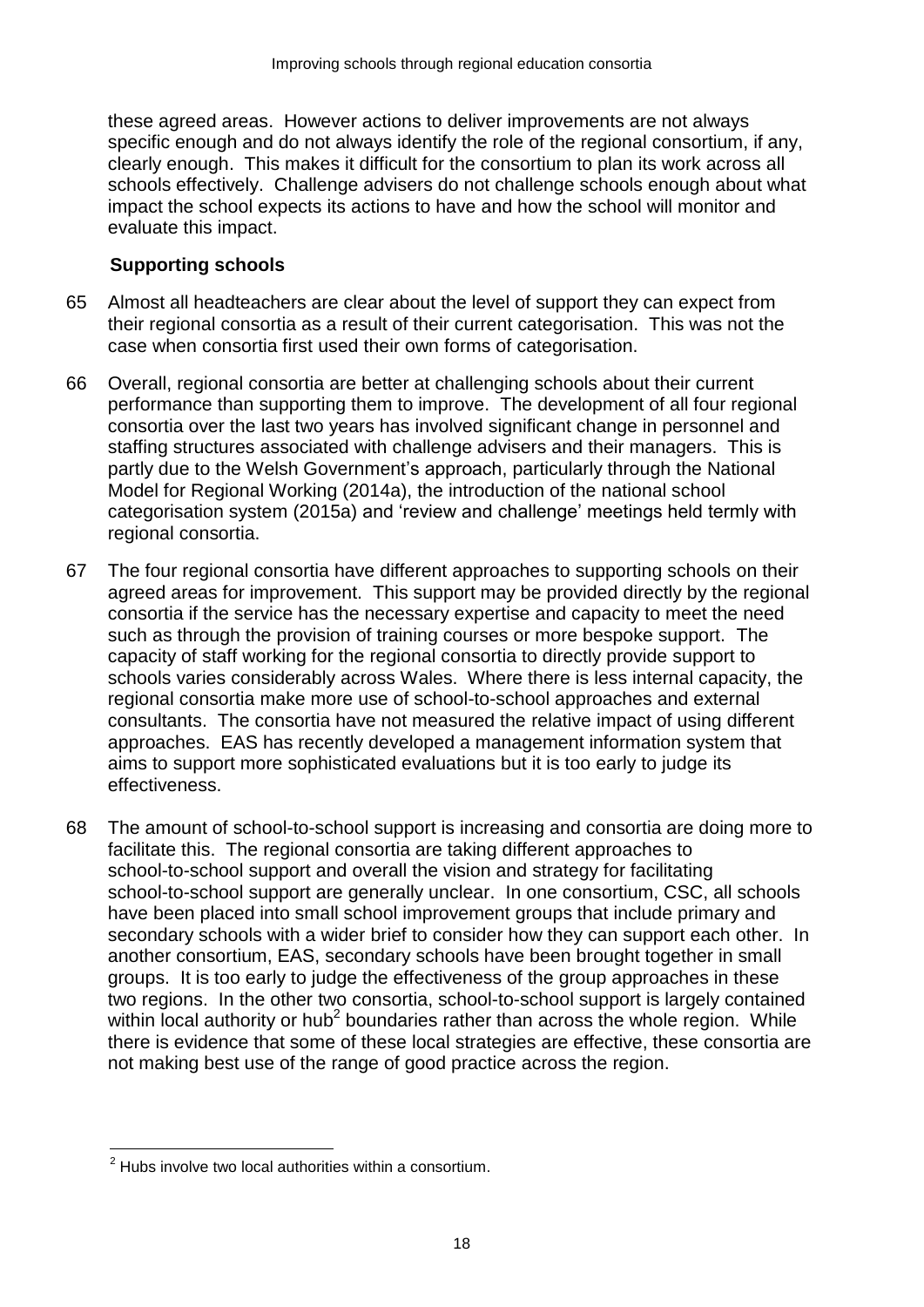- 69 The increasing use of secondments and school-to-school support activity within consortia could result in greater use of supply cover for teachers. This is an important area of concern raised in previous reports from Estyn (2013) and the Auditor General for Wales (2013) about the impact of supply cover on pupils' outcomes. None of the regional consortia has assessed the impact that their strategies for school improvement have on the amount of supply cover used by schools and the consequent risk this poses to the quality of teaching and learning.
- 70 All of the regional consortia use external consultants to support schools with specific needs. External consultants are an expensive resource and consortia do not show clearly that these consultants provide suitable value-for-money. Some external consultants employed by the consortia have a conflict of interest where they are gaining additional work to support schools within that region for themselves or a company they work for as a result of their contracted work with the consortia. While they, or their company, may be well-placed to carry out the additional work, there are not enough checks in the system to ensure that this is in the best interests of the schools concerned rather than the interests of the consultants and their company.
- 71 All the consortia are using grant funding to develop training programmes to support schools with key aspects of curriculum development, pedagogy, qualification changes, PISA preparation and leadership. Generally, the regional consortia are taking an evidence-based approach to training. They are getting better at evaluating the effectiveness of training on the basis of the impact it ultimately has on pupils' outcomes rather than the perceived quality of its delivery.
- 72 All of the regional consortia are struggling to balance delivery of the National Support Programme (NSP) for the Literacy and Numeracy Framework (LNF) with their own strategies for improving literacy and numeracy in schools. This is resulting in duplication of work, resources not being targeted well enough or a lack of clarity about areas for improvement in the school and how these should be addressed most effectively.
- 73 Estyn reports published within the last year on literacy, numeracy, mathematics and ICT all highlight shortcomings in the quality of support from regional consortia, as shown in the extracts below:

## **Literacy in key stage 3: an interim report** (January 2015)

The baseline study 'Literacy at key stage 3' recommended that local authorities should produce 'a well-developed literacy strategy and mechanisms to improve standards across the curriculum',(Estyn, 2012, p.4). This has not happened and the responsibility for doing so has become unclear since the introduction of consortia and the implementation of the NSP. In a majority of the surveyed schools, there has been little meaningful impact from the consortia or practical support from challenge advisers. As a result, schools have been slow in understanding and implementing what is required by the LNF, (Estyn, 2015a, p.17).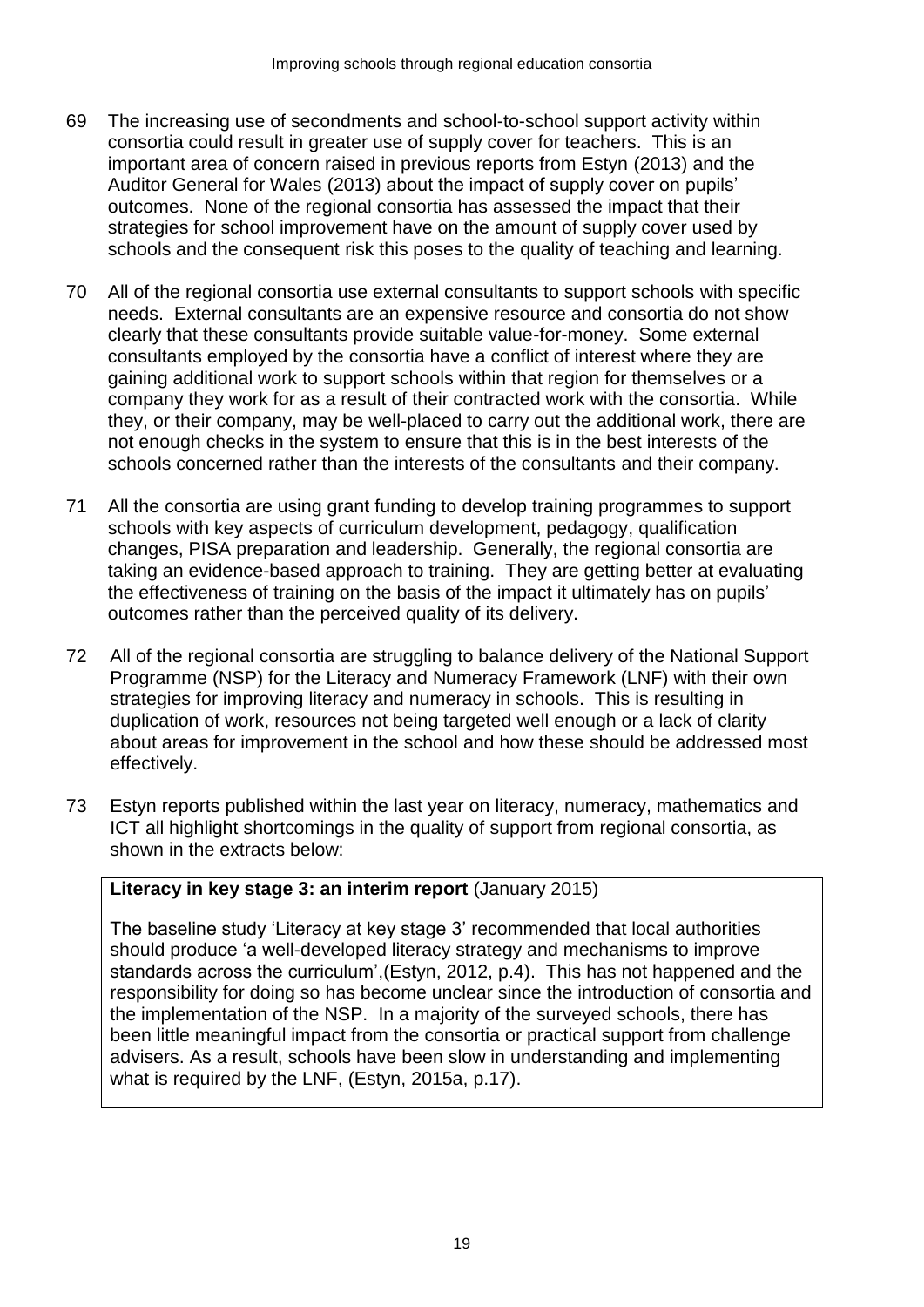### **Numeracy in key stages 2 and 3: an interim report** (November 2014)

The four regional consortia are at different stages of development. Regional consortia staff acknowledge that support for numeracy is less developed than that for literacy. The strategic approach, support systems and number of dedicated staff for numeracy vary considerably between the regional consortia. Areas for further development by the regional consortia are to:

- improve the numerical knowledge of non-specialist teachers
- improve teachers' abilities to develop numerical reasoning
- use lead practitioners and departments to develop good practice
- challenge, support and strengthen mathematics departments in secondary schools, particularly those where standards are weak
- ensure effective communication between National Support Programme partners and regional officers
- continue to move from local authority specific approaches to regional approaches, (Estyn, 2014b, p.18).

#### **Good practice in mathematics at key stage 3** (February 2015)

In the schools visited, the overall support from the regional consortia to help teachers of mathematics to improve their practice varies too much. For example, only a few mathematics departments have received effective levels of support and challenge from experienced challenge advisers or subject specialist advisers, (Estyn, 2015b, p.19).

#### **ICT at key stage 3 (July 2014)**

Most schools are unsure about the level of ICT support arrangements that can be provided by the new regional consortia. Currently, middle leaders and teachers do not have enough access to appropriate professional development, external reviews and regular networking opportunities, (Estyn, 2014c, p.3).

- 74 In EAS and CSC, there is not enough support for Welsh-medium schools. However, both consortia have identified this shortcoming and are working constructively with schools to improve the availability and quality of support through the medium of Welsh.
- 75 The quality of support for the Foundation Phase varies too much across and within the regional consortia. Estyn's (2015c) recent report on the impact of advisory teachers on funded non-maintained settings noted weaknesses in leadership and management at regional and local authority level.
- 76 The regional consortia provide little support for schools with non-core subjects such as creative arts, physical education and sport, humanities, information technology, design and technology, modern foreign languages, child development and social care. Challenge advisers are less likely to know how well these subjects are taught or led within schools and therefore less well placed to help schools that are looking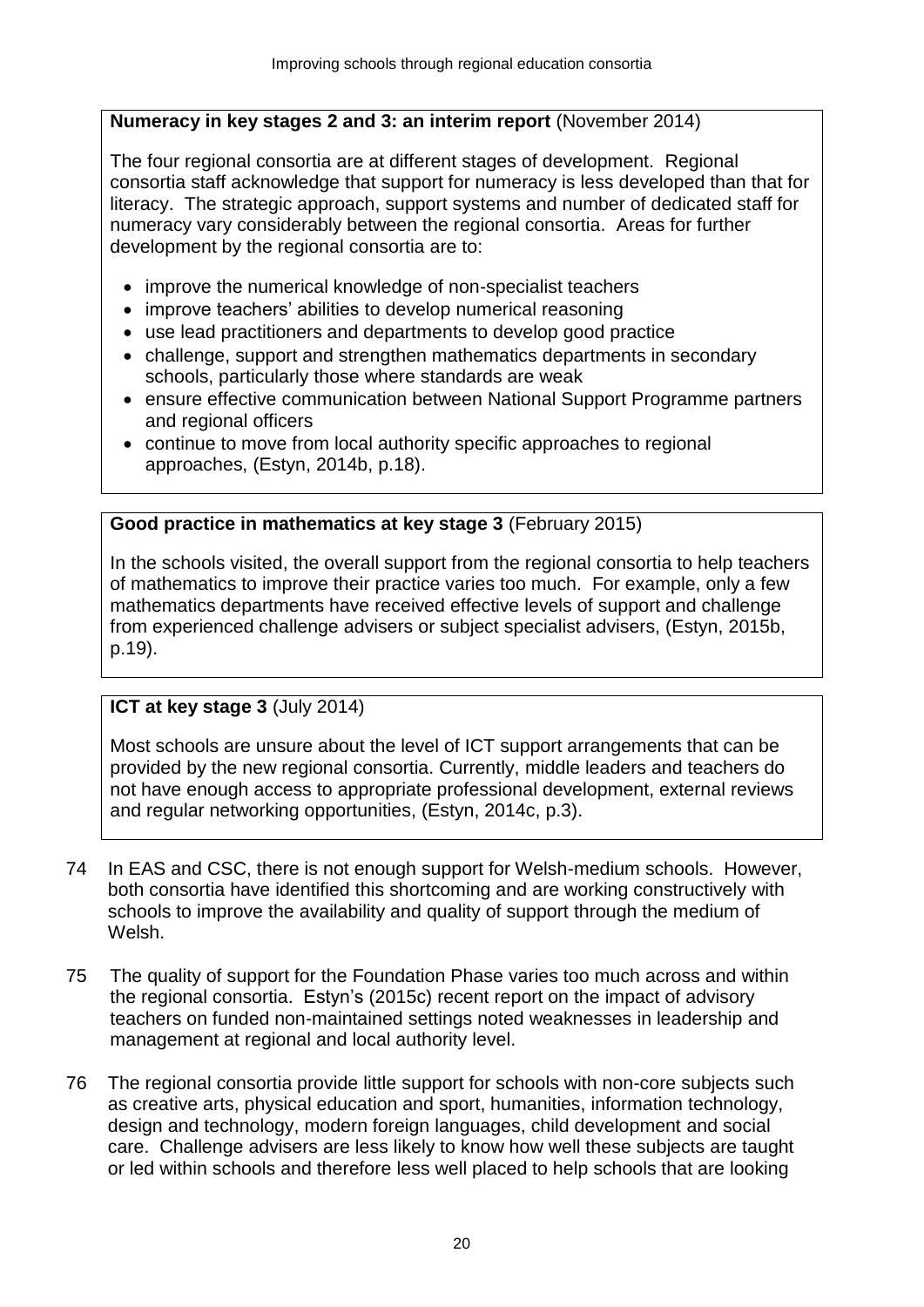for support in these areas compared to core subjects. This is a significant shortcoming because pupils' learning experiences and results in qualifications in non-core subjects areas affect their disposition to learning and are often the basis for learning and career choices they make post-16.

77 Where planned or specifically requested, regional consortia, often through challenge advisers, provide good support to governors to improve their understanding of how to evaluate school performance, provision and the quality of leadership and management.

#### **Intervening in schools**

- 78 Regional consortia usually provide appropriate and timely information to local authorities about schools causing concern. Challenge advisers and their managers meet local authority senior officers regularly to discuss these schools and the potential for the local authority to use its statutory powers of intervention.
- 79 All local authorities use informal approaches to varying extents to challenge weak leadership in schools. Although local authorities are using their powers of intervention more readily, a minority are still reluctant to intervene even when their regional consortium provide a clear case for action.
- 80 Many local authorities issue letters to schools advising them of the authority's concern about the school's current performance or another important area requiring improvement. Sometimes these are formal warning notices, although more often they are informal warning letters. Where there is good practice, the local authority works well with their regional consortium to agree the specific areas requiring improvement and a clear process for monitoring progress. Occasionally letters are not followed up well by the local authority, although this is outside of the control of regional consortium.
- 81 Once a local authority issues a statutory warning notice to improve to a school, the regional consortium usually works well with both the school and the local authority to agree a suitable plan and monitor progress.
- 82 One regional consortium, EAS, has commissioned specialist human resources support for schools to advise governing bodies on addressing concerns about the capability of teachers and school leaders. This is jointly provided by two of the local authorities within the region. ERW has been particularly proactive in working with human resources teams within the six authorities to bring a greater consistency and rigour to tackling underperforming staff in schools. In the other two regions, the quality of specialist human resources support to schools is more variable. Irrespective of the specific arrangements, there has been inconsistency in the support and advice given to schools and challenge advisers within regions, which is unhelpful.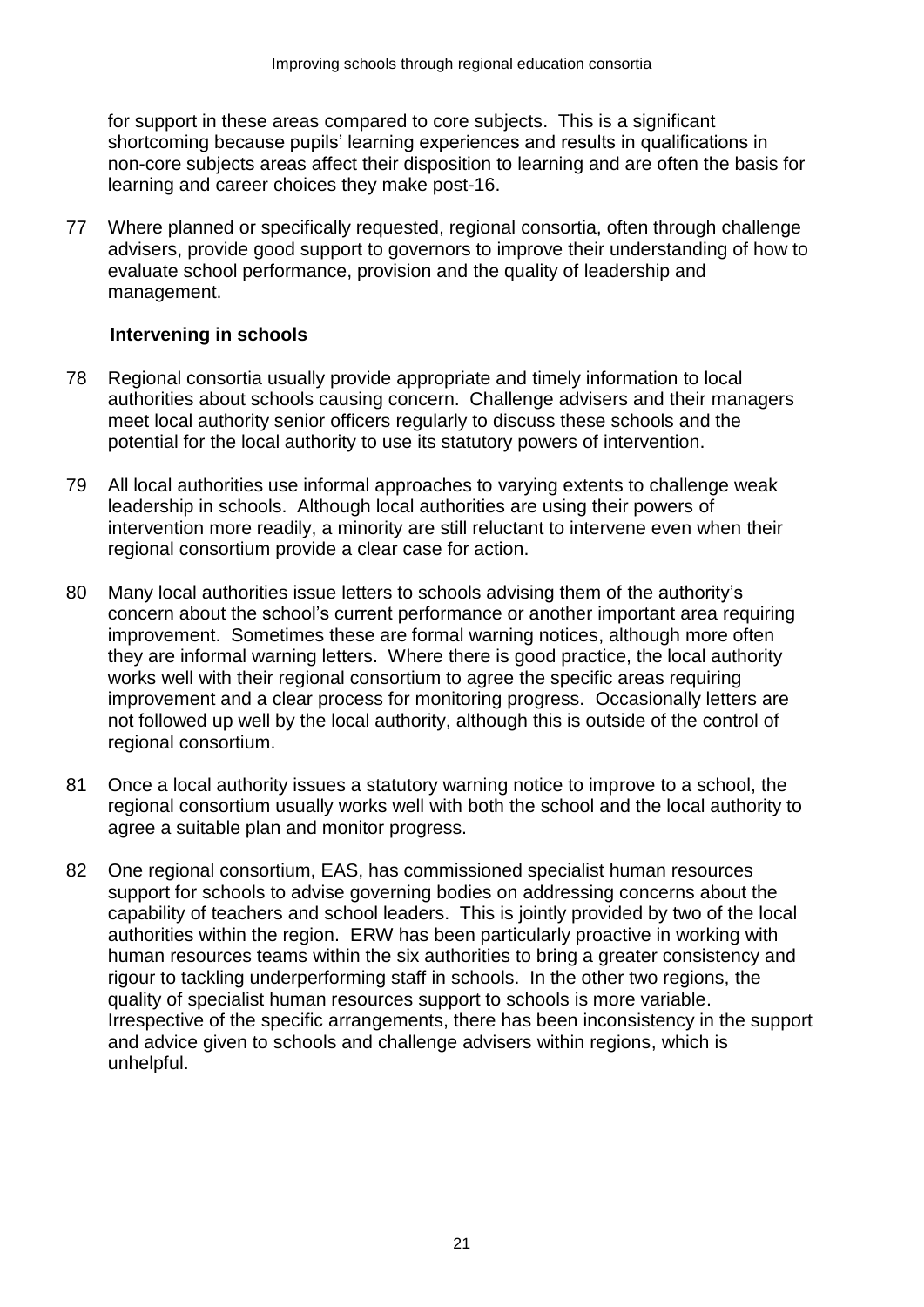# **Appendix 1: Map of regional consortia**

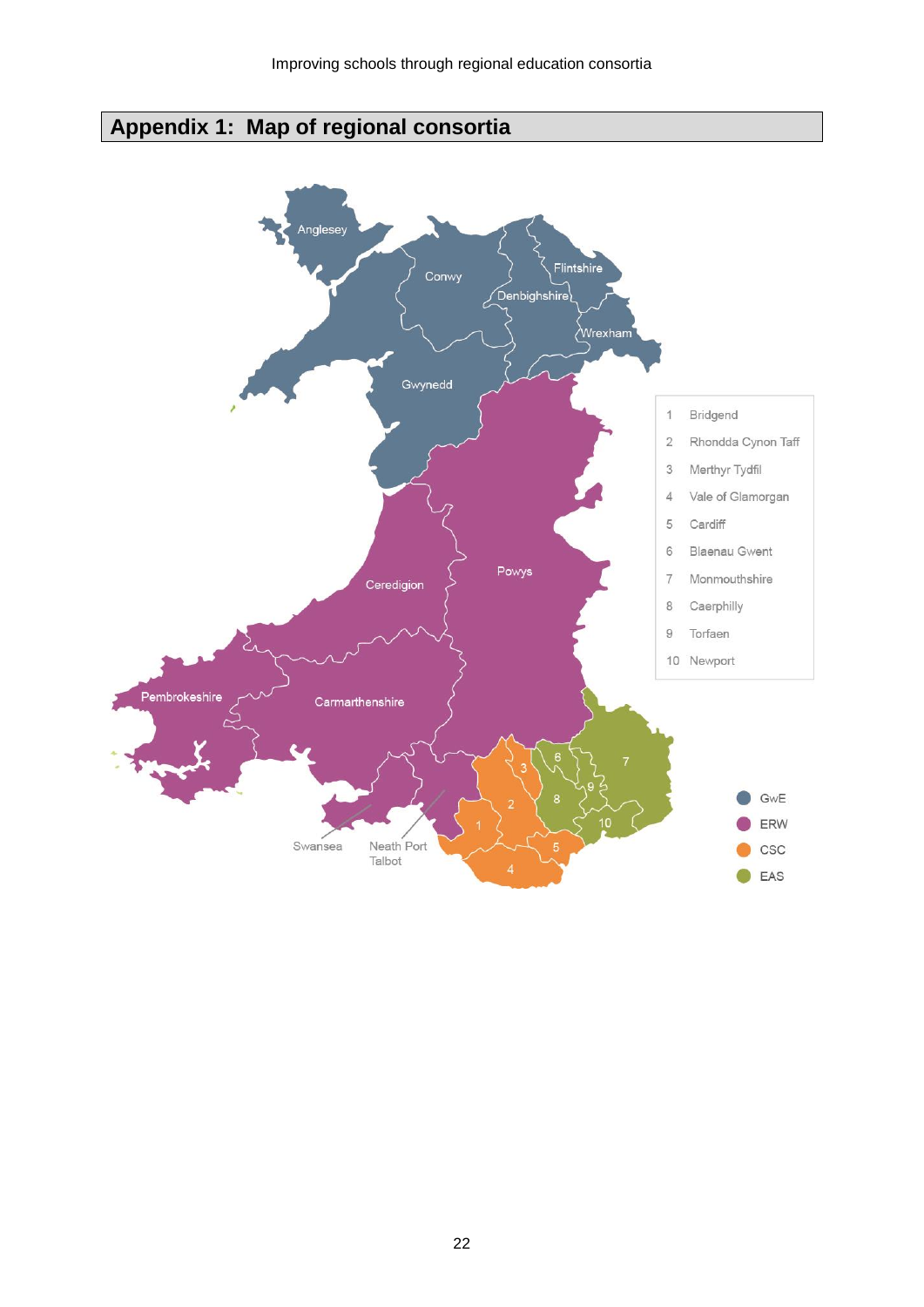## **Appendix 2: Regional share of schools and pupils**

Figure 3 shows the number of maintained schools (middle, nursery, primary, secondary and special) and statutory school age pupils (aged 5-15) within each regional consortia, along with the percentage these contribute to the total numbers in Wales.

**Figure 3: Number and percentage of maintained schools and statutory school age pupils (aged 5-15) within each regional consortia, January 2014**

| Regional<br>consortia | <b>Number of</b><br>maintained<br>schools | Percentage of<br>maintained<br>schools in<br><b>Wales</b> | <b>Number of</b><br>statutory<br>school age<br>pupils (aged<br>$5 - 15$ | Percentage of<br>statutory<br>school age<br>pupils (aged<br>5-15) in Wales |
|-----------------------|-------------------------------------------|-----------------------------------------------------------|-------------------------------------------------------------------------|----------------------------------------------------------------------------|
| <b>CSC</b>            | 411                                       | 25.2%                                                     | 110,422                                                                 | 30.4%                                                                      |
| <b>EAS</b>            | 253                                       | 15.5%                                                     | 70,405                                                                  | 19.4%                                                                      |
| <b>ERW</b>            | 524                                       | 32.1%                                                     | 101,910                                                                 | 28.1%                                                                      |
| <b>GwE</b>            | 445                                       | 27.3%                                                     | 79,924                                                                  | 22.0%                                                                      |

Source: Welsh Government (2014d)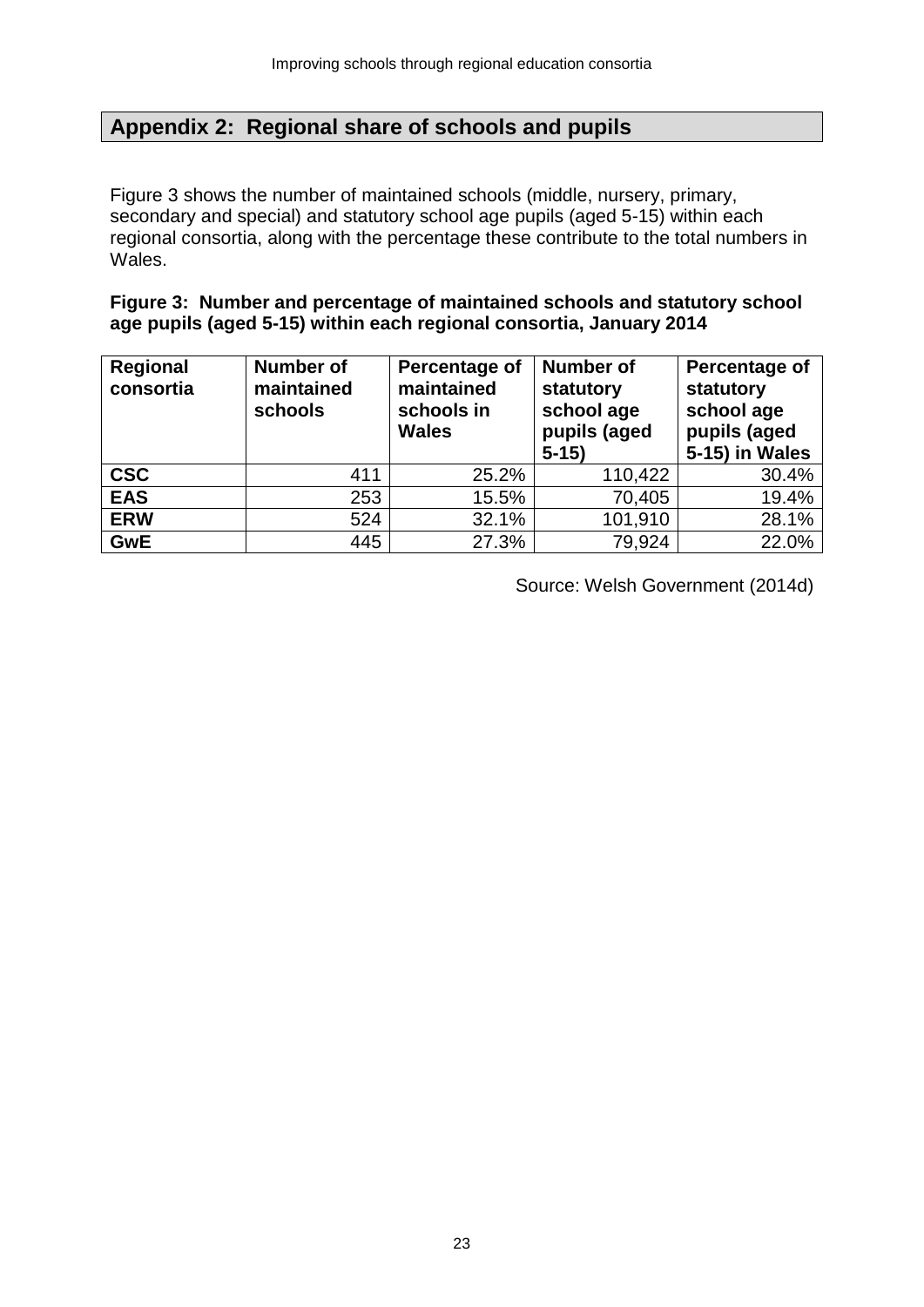### **Appendix 3: Regional consortia arrangements**

This appendix sets out the regional consortia arrangements as they were at the end of January 2015. The arrangements differ in all four regions and these are described in the following paragraphs. Figure 4 on the following page is a visual representation of the different arrangements.

#### **South East Wales**

The authorities in the regional consortium for south east Wales are Blaenau Gwent, Caerphilly, Monmouthshire, Newport and Torfaen. The Education Achievement Service  $(EAS)^3$  is a company limited by guarantee set up by the local authorities to provide school improvement services on their behalf. EAS has five principal challenge advisers who oversee the work in one local authority each.

#### **Central South Wales**

The authorities in the regional consortium for central south Wales are Bridgend, Cardiff, Merthyr Tydfil, Rhondda Cynon Taff and Vale of Glamorgan. The regional consortium is a joint committee and is called Central South Consortium Joint Education Service  $(CSC)^4$ . Rhondda Cynon Taf is the employer for all CSC staff.

#### **South West and Mid Wales**

The authorities in the regional consortium for south west and mid Wales are Carmarthenshire, Ceredigion, Neath Port Talbot, Pembrokeshire, Powys and Swansea. The regional consortium is a joint committee and is called Education through Regional Working  $(ERW)^5$ .

ERW has a small central team. This team mainly comprises the managing director and business support staff. Pembrokeshire local authority is the employer of this central team. ERW organises its work through three hubs of two local authorities each. Each of these hubs has a lead manager, employed by one of the two authorities. Within each hub, each local authority has a team of challenge advisers, employed by the authority. The hub lead and challenge advisers are employed by different local authorities but all work under the ERW brand, hence the shaded boxes in the chart between ERW's small central team and the local authorities.

#### **North Wales**

 $\overline{a}$ 

The authorities in the regional consortium for north Wales are Anglesey, Conwy, Denbighshire, Flintshire, Gwynedd and Wrexham. The regional consortium is a joint

<sup>3</sup> <http://www.sewales.org.uk/>

<sup>4</sup> [http://www.cscjes.org.uk](http://www.cscjes.org.uk/)

<sup>5</sup> <http://www.erw.org.uk/>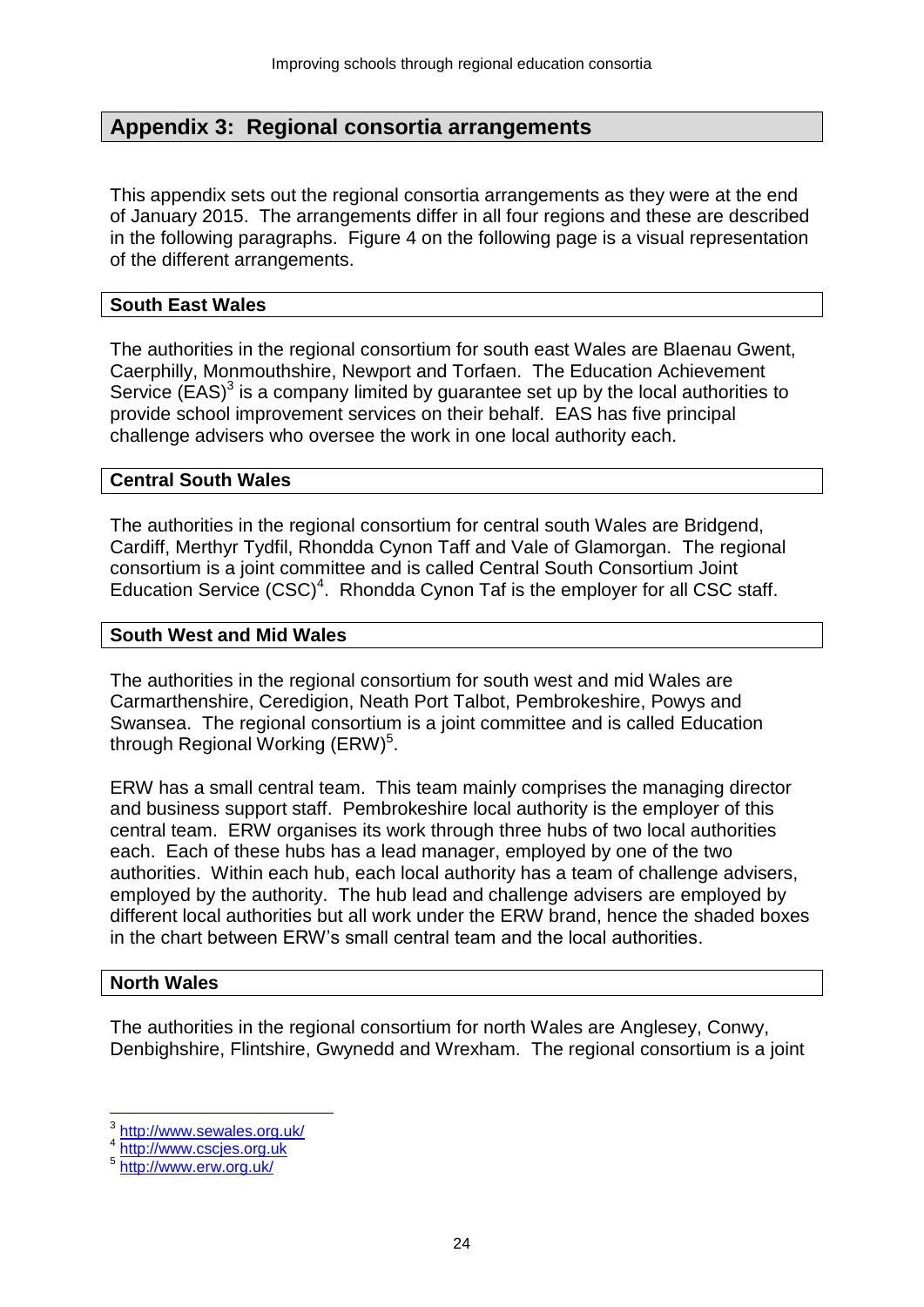committee and is called  $GwE<sup>6</sup>$ . The North Wales Consortium still oversees aspects of education (such as support for Foundation Phase) in the region outside of the scope of GwE. GwE's work is delivered through three hubs that cover two local authorities each. Each hub has a lead manager within GwE. Gwynedd is the employer for all GwE staff.



#### **Figure 4: Regional consortia arrangements**

 $\overline{a}$ 

<sup>6</sup> The name GwE comes from the Welsh 'Gwasanaeth Effeithiolrwydd', which means 'effectiveness service'.<http://www.gwe.org.uk/>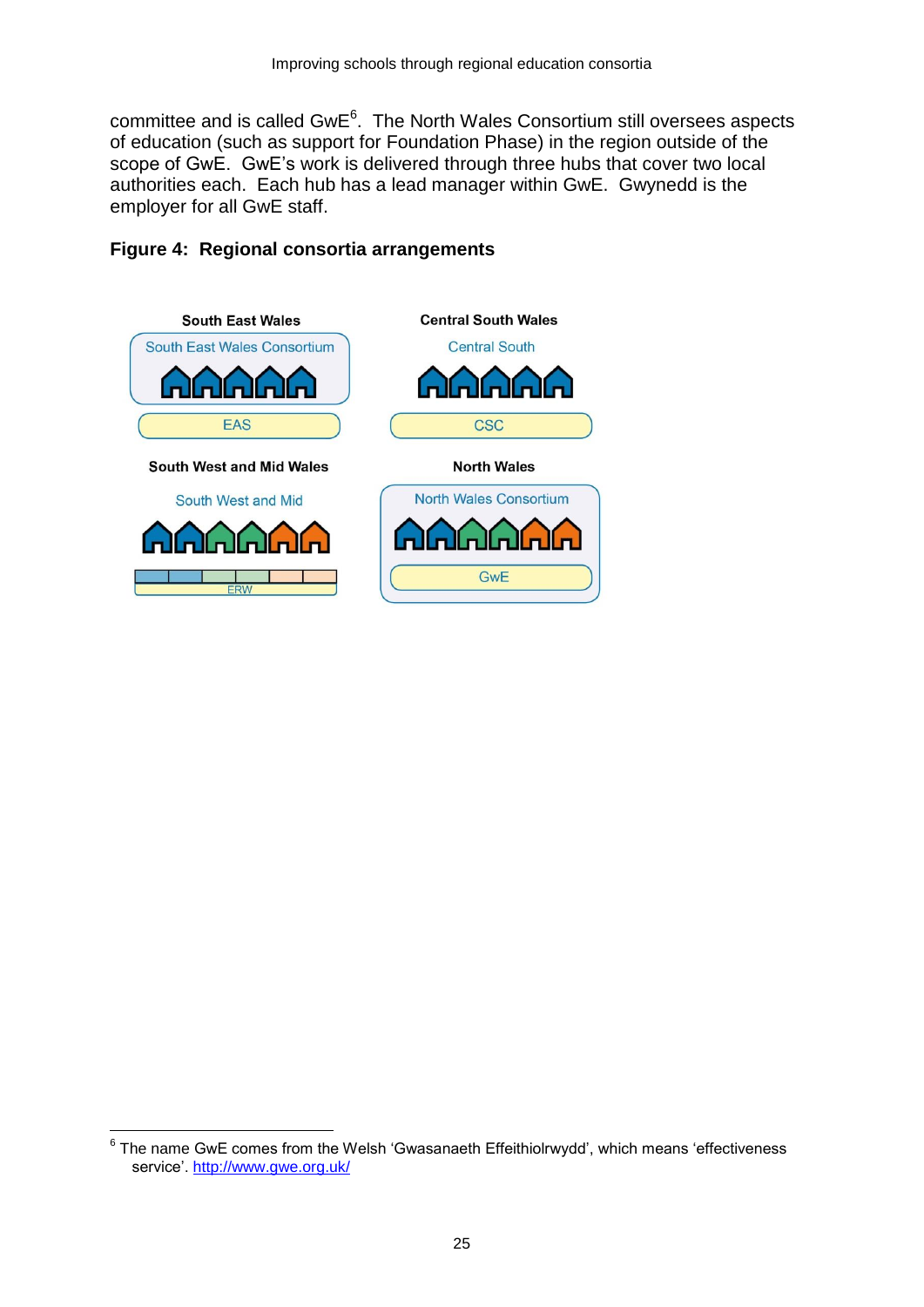## **Appendix 4: Funding flows**

## **Figure 5: Funding flows (2015)**



## **Figure 6: Funding flows (1999)**

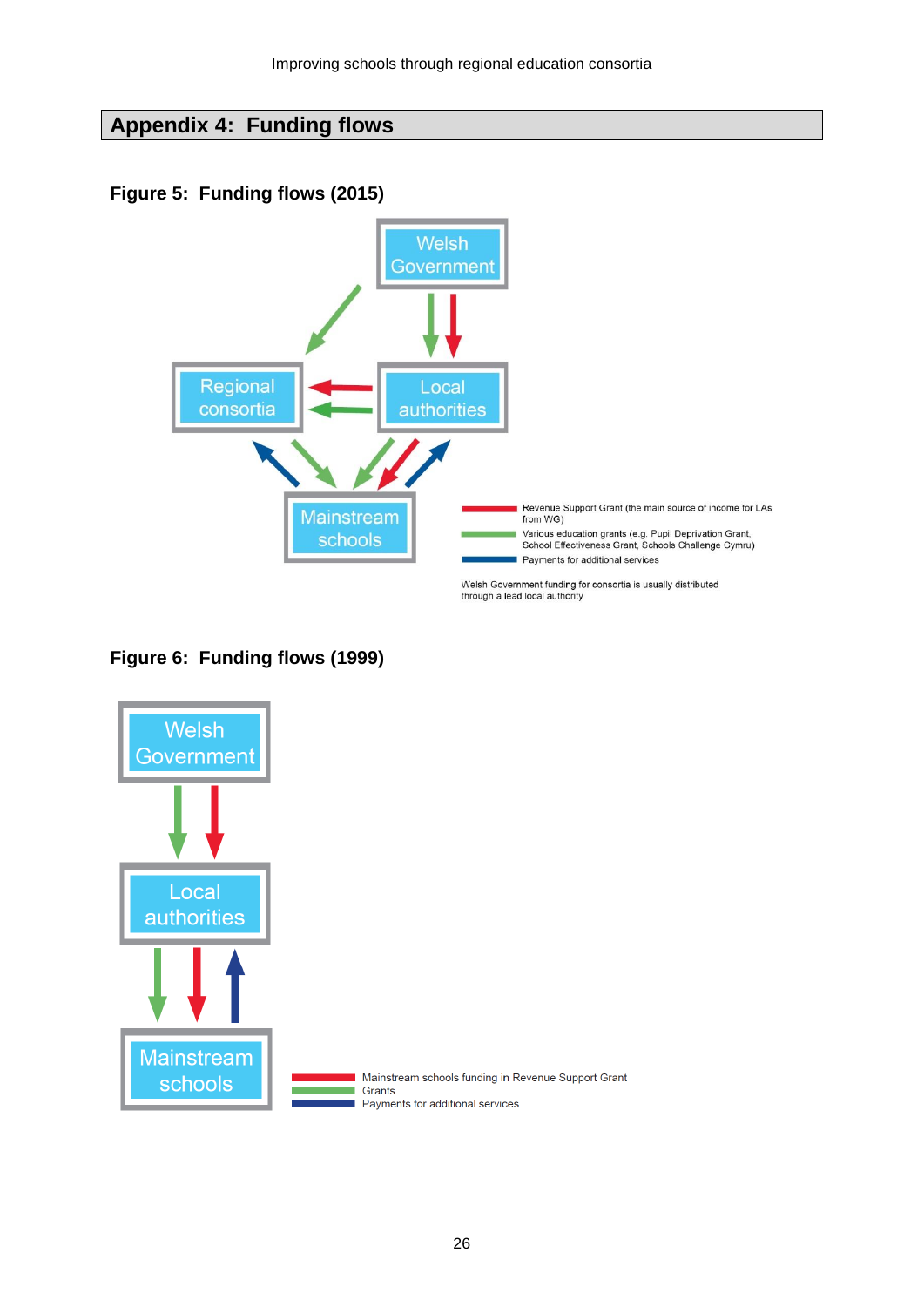## **Appendix 5: Regional view of school performance**

Over the last three years, all of the consortia have been through significant changes in their governance, structure and staffing arrangements as well as in policy and strategy. It is too early to attribute recent trends in performance to the work of consortia. However, the current performance of schools within each regional consortium is an important context for their work.

The proportion of statutory school age pupils (aged 5-15) in maintained schools eligible for free school meals varies across the four regions, as shown in Figure 7. Estyn uses this indicator as a measure of deprivation levels and it is an important context when making comparative judgements about performance in the regions.

**Figure 7: Percentage of statutory school age pupils (aged 5-15) in maintained schools eligible for free school meals, by regional consortia and Wales overall, January 2014**

| Regional<br>consortia | <b>Percentage of statutory</b><br>school age pupils in<br>maintained schools<br>eligible for free school<br>meals, January 2014 |
|-----------------------|---------------------------------------------------------------------------------------------------------------------------------|
| <b>CSC</b>            | 21.4%                                                                                                                           |
| <b>EAS</b>            | 21.1%                                                                                                                           |
| <b>ERW</b>            | 17.5%                                                                                                                           |
| <b>GwE</b>            | 16.5%                                                                                                                           |
| Wales                 | 19.2%                                                                                                                           |

Source: Welsh Government (2014d)

Schools identified as causing concern, either through a consortium's monitoring process or as a result of an Estyn inspection, should receive significant challenge, support, monitoring and intervention from their regional consortium and local authority. The recent performance of these schools can be linked more confidently to the work of the regional consortia.

#### **Standards of attainment**

Standards at key stage 2 are improving nationally with only minor variations in the rate of improvement across the regions. Standards at key stage 2 are based on teacher assessments. As a result of weak moderation of teacher assessment in too many schools the data should be interpreted cautiously. Figure 8 shows the percentage of pupils achieving the key stage 2 core subject indicator (CSI) for the last five years.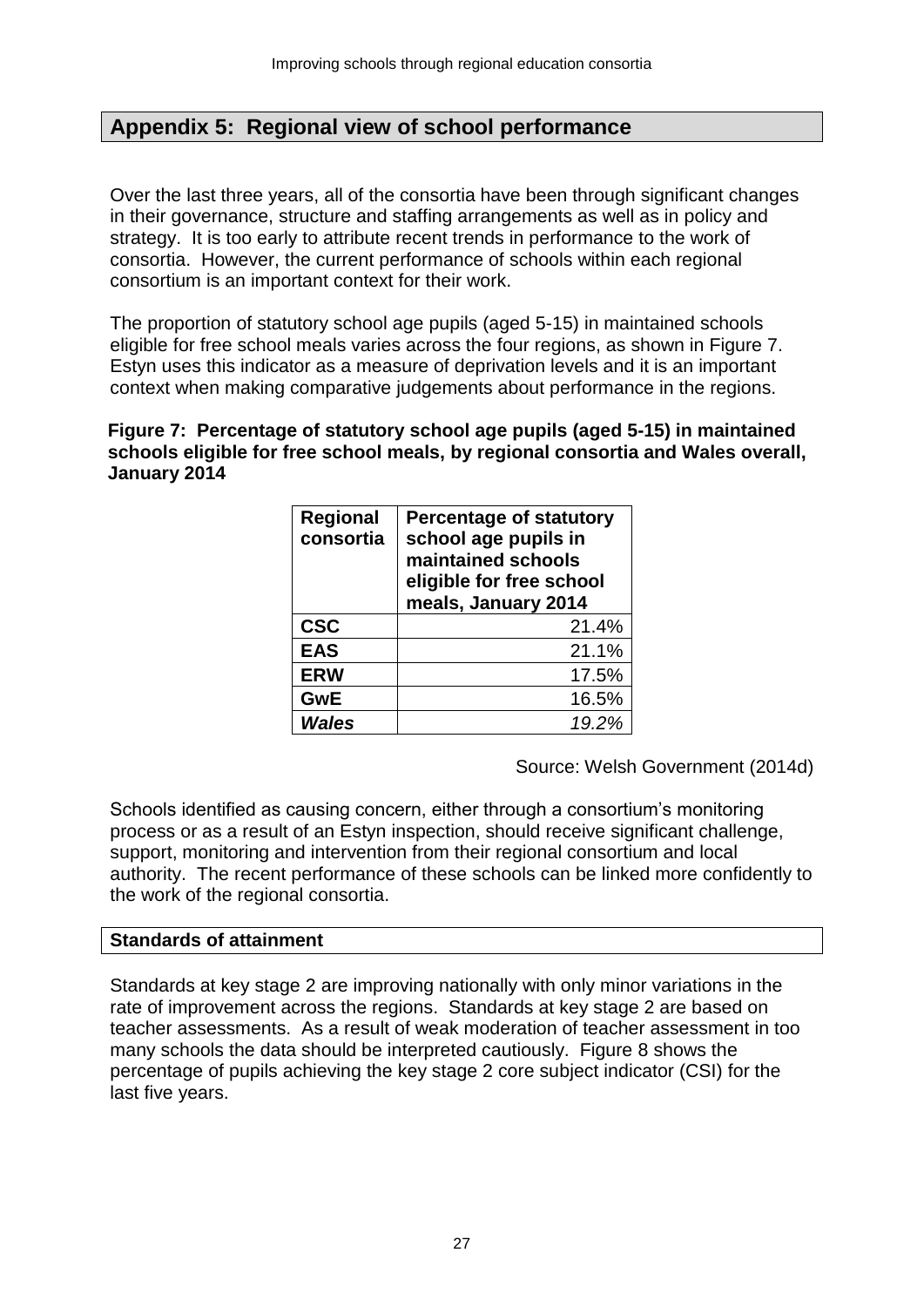

**Figure 8: Percentage of pupils achieving the key stage 2 core subject indicator (CSI), by regional consortia and Wales overall, 2010-2014**

Standards at key stage 4 are improving nationally. At a regional level, standards are consistently highest in ERW and GwE, the two regions with the lowest levels of deprivation, although outcomes in north Wales were comparatively weak in 2014. There is a general trend of gradual improvement across the regions. Figure 9 shows the percentage of pupils achieving the level 2 threshold including a GCSE grade A\*- C in English or Welsh first language and mathematics for the last five years.





Source: Welsh Government (2014f)

Source: Welsh Government (2014e)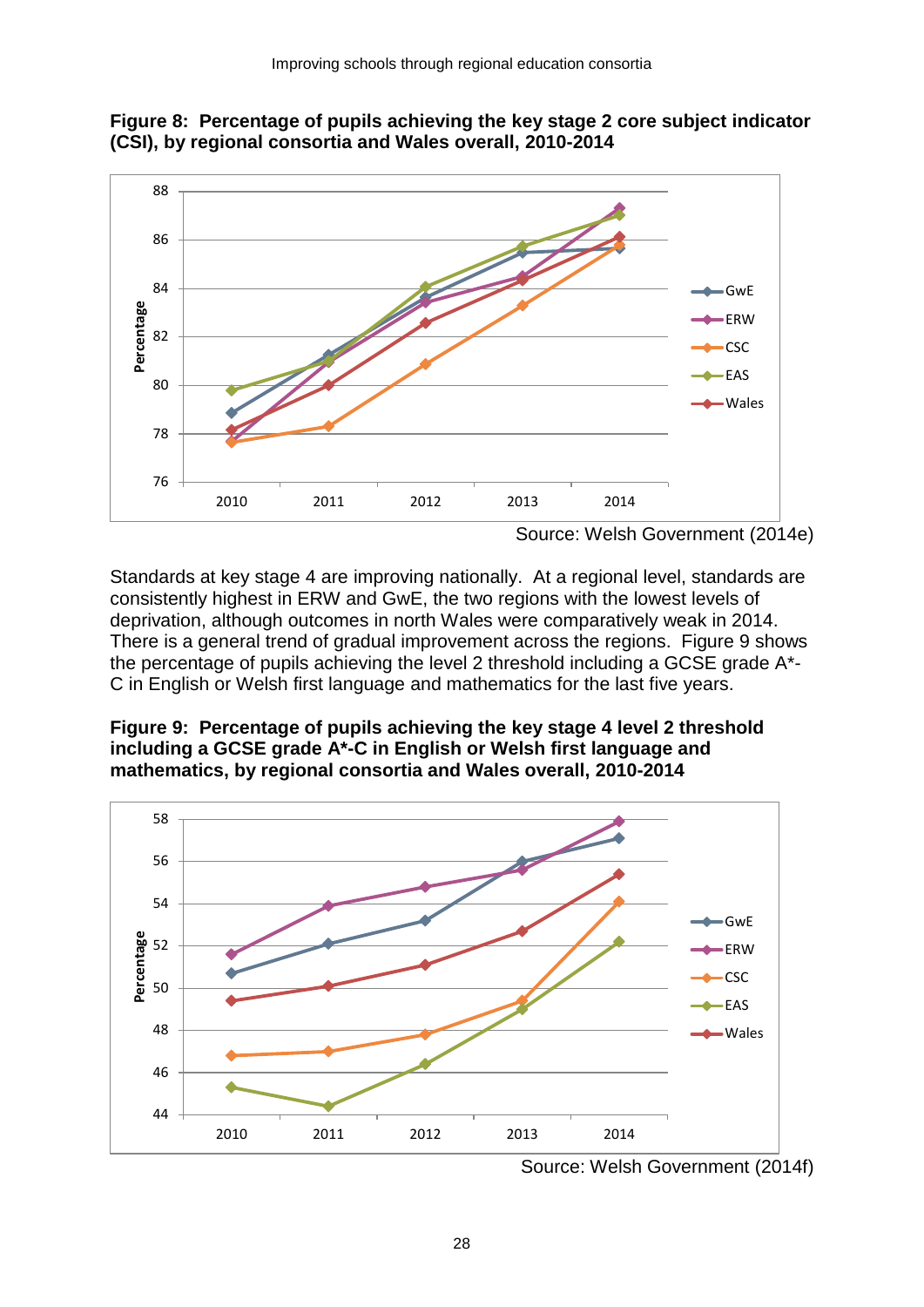#### **School inspection outcomes**

Figure 10 shows the percentage of schools<sup>7</sup> inspected within each region since September 2010 that have required follow-up activity. A notably higher proportion of schools were placed into one of the two statutory categories for follow-up (in need of significant improvement and special measures) in EAS than the other three regions.





Within each region, the percentage of schools identified as having excellent practice is reasonably similar, as shown in Figure 11.





<sup>7</sup> This includes primary, secondary and special schools and pupil referral units inspected from September 2010 to March 2015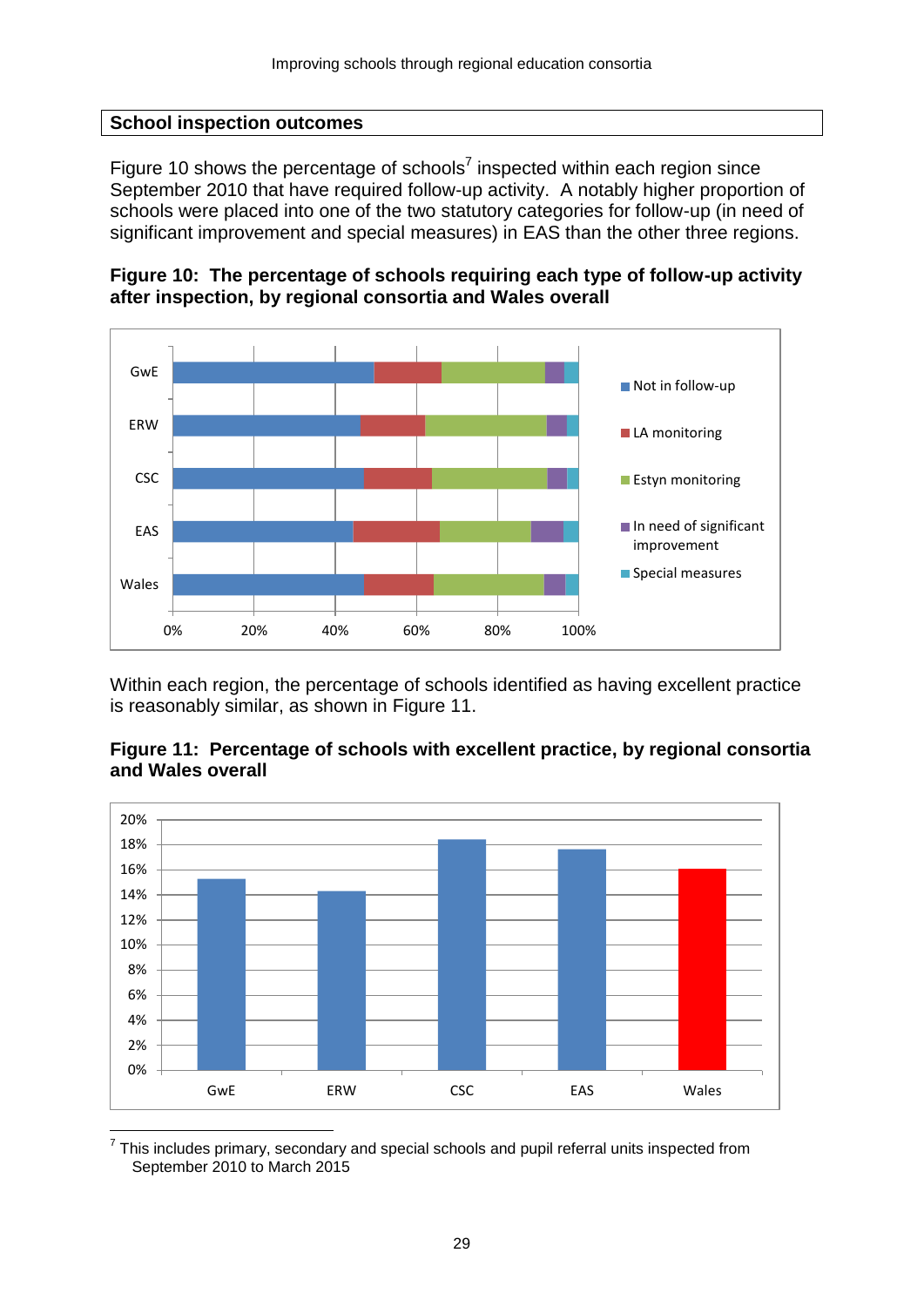Schools requiring follow-up are expected to make good progress in addressing the recommendations from their inspection. Schools requiring follow-up activity receive increased challenge, support, monitoring and intervention from the local authority and its regional consortium. If a school does not make enough progress then Estyn may escalate the level of follow-up. Escalating the level of follow-up activity often reflects poorly on the work of local authority and regional consortium. Every region has a small proportion of schools where the level of follow-up has been escalated because the school did not make enough progress following its inspection. Figure 12 shows the proportion of primary and secondary schools within each region where the level of follow-up was escalated between September 2012 and March 2015.

#### **Figure 12: The proportion of primary and secondary schools within each regional consortia where the level of follow-up has been escalated, September 2012 to March 2015**

| <b>Regional</b><br>consortia | <b>Number of</b><br>primary and<br>secondary<br>schools inspected | <b>Number of</b><br>primary and<br>secondary<br>schools where the<br>follow-up<br>category was<br>escalated | Percentage of<br>primary and<br>secondary<br>schools where the<br>follow-up<br>category was<br>escalated |
|------------------------------|-------------------------------------------------------------------|-------------------------------------------------------------------------------------------------------------|----------------------------------------------------------------------------------------------------------|
| <b>CSC</b>                   | 72                                                                | 3                                                                                                           | 4.2%                                                                                                     |
| <b>EAS</b>                   | 51                                                                |                                                                                                             | 2.0%                                                                                                     |
| <b>GwE</b>                   | 73                                                                | 2                                                                                                           | 2.7%                                                                                                     |
| <b>ERW</b>                   | 107                                                               | 4                                                                                                           | 3.7%                                                                                                     |
| <b>Wales</b>                 | 303                                                               | 10                                                                                                          | 3.3%                                                                                                     |

### **School categorisation**

The Welsh Government published the categorisation for all primary and secondary schools in Wales in January 2015. According to the Welsh Government, the National System for School Categorisation evaluates and assesses schools and places them in a specific support category by using:

- a range of performance measures
- a self-evaluation by the school on its capacity to improve in relation to leadership and teaching and learning
- an assessment of the school's self-evaluation by challenge advisers in the regional consortia, agreed with the local authority, (Welsh Government, 2015b).

According to this categorisation, green schools are highly effective, yellow schools are effective, amber schools are in need of improvement and red schools are in need of greatest improvement, (Welsh Government, 2015a, p.19-20).

The percentage of primary schools in each category within each region and for Wales overall is shown in Figure 13.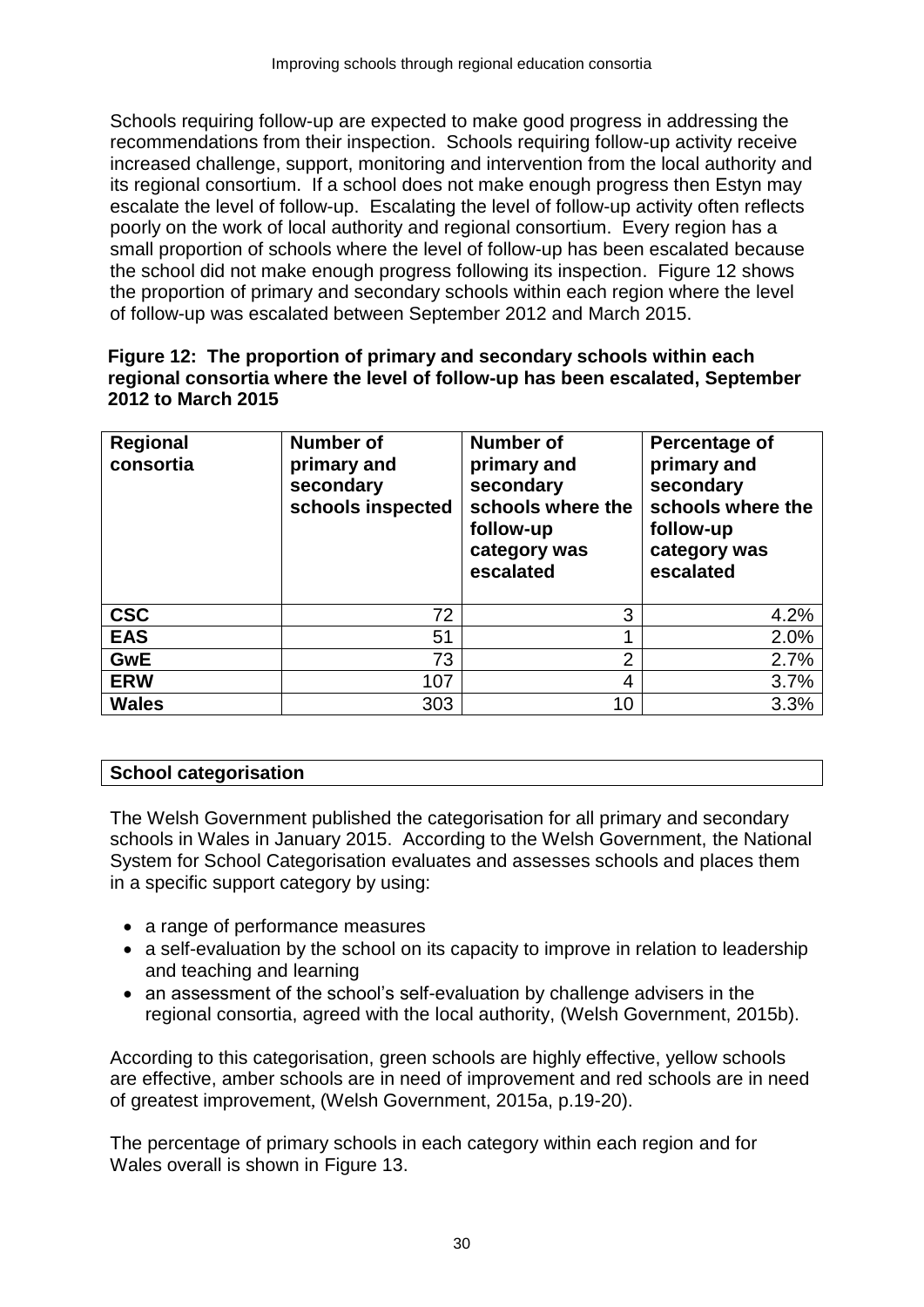#### **Figure 13: Distribution of primary school categorisation, by regional consortia and Wales overall**

|        | <b>ERW</b> | <b>EAS</b> | <b>GwE</b> | <b>CSC</b> | Wales   |
|--------|------------|------------|------------|------------|---------|
| Green  | 16.4%      | 20.1%      | 8.8%       | 19.7%      | 15.6%   |
| Yellow | 49.5%      | 49.7%      | 61.0%      | 44.8%      | 51.7%   |
| Amber  | 30.0%      | 25.1%      | 28.1%      | 28.5%      | 28.4%   |
| -Red   | 4.1%       | 5.0%       | $2.1\%$    | 6.9%       | $4.4\%$ |

Source: Welsh Government (2015b)

In each region around two-thirds of schools are categorised as green or yellow although slightly higher in EAS and GwE. The most notable features shown in the categorisation of primary schools are the:

- lower proportion of green schools in GwE (but a much higher proportion of yellow schools)
- lower proportion of red schools in GwE
- higher proportion of red schools in CSC

The percentage of secondary schools in each category within each region and for Wales overall is shown in Figure 14.

#### **Figure 14: Distribution of secondary school categorisation, by regional consortia and Wales overall**

|        | <b>ERW</b> | <b>EAS</b> | <b>GwE</b> | <b>CSC</b> | Wales    |
|--------|------------|------------|------------|------------|----------|
| Green  | 20.3%      | 8.1%       | 10.9%      | 16.4%      | 14.7%    |
| Yellow | 56.3%      | 27.0%      | 49.1%      | $29.1\%$   | $42.2\%$ |
| Amber  | 17.2%      | 51.4%      | 30.9%      | 38.2%      | 32.2%    |
| Red    | 6.3%       | 13.5%      | $9.1\%$    | $16.4\%$   | 10.9%    |

Source: Welsh Government (2015b)

There is wide variation in the proportion of secondary schools in each category across the regions. In most consortia, there is a far lower proportion of secondary than primary schools are categorised as green or yellow. The most notable differences are that

- EAS has just 35.1% of schools in the green or yellow categories
- ERW has only 23.4% of schools in the red or amber categories compared to 64.9% in EAS, 54.5% in CSC and 40% in GWE
- ERW has more than twice the proportion of green schools as EAS
- CSC has more than twice the proportion of red schools as ERW

All of the regions moderated the implementation of categorisation within their region. However, there was very limited national moderation across the regions. Therefore it is difficult to draw conclusions from the differences in the distribution of schools across the categories as it is not clear how reliable the categorisation is at this stage. The variations may not necessarily reflect the relative performance of a school or the quality of its provision or leadership.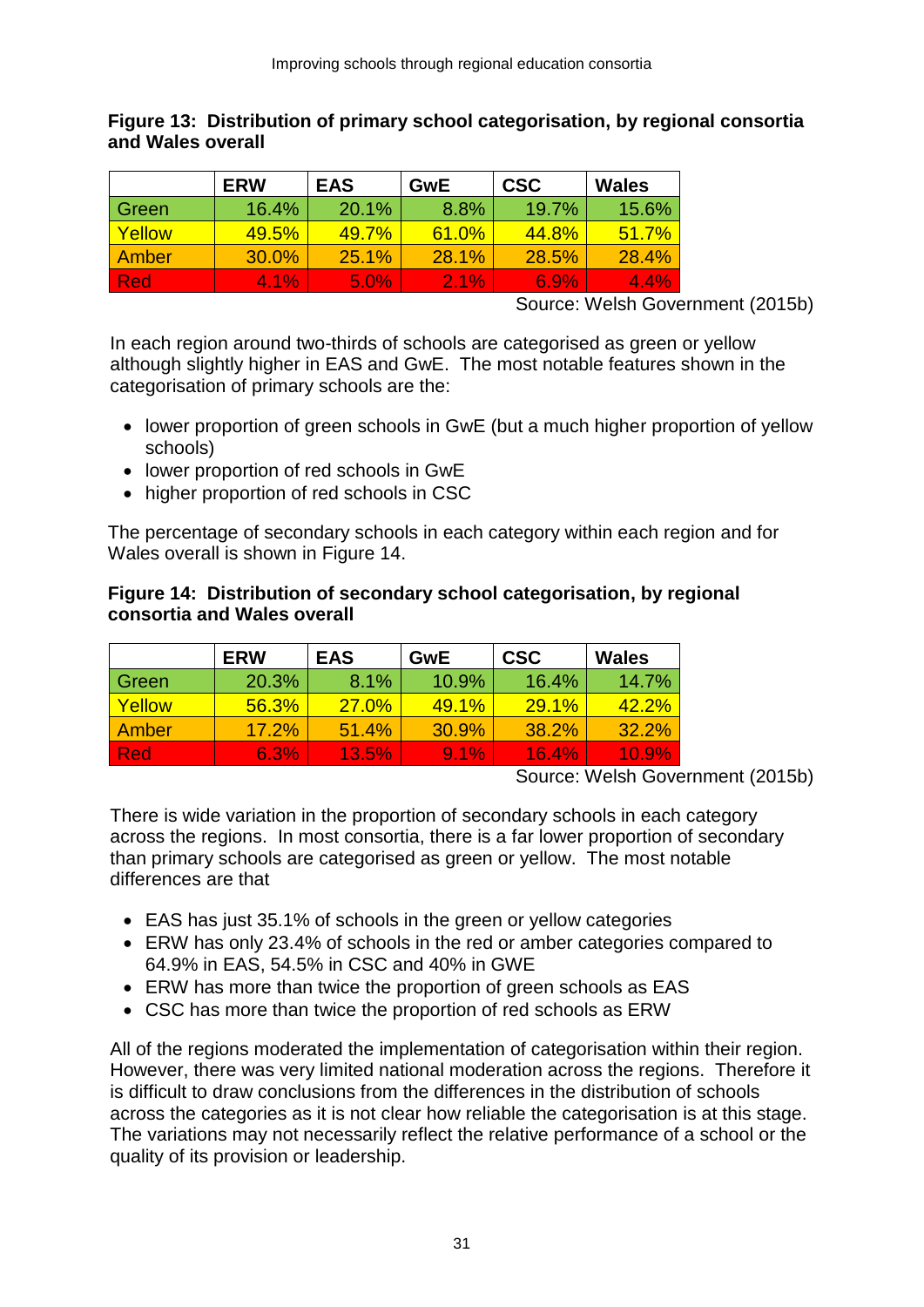## **Appendix 6: Main findings and recommendations from the Auditor General for Wales' report on regional education consortia**

On behalf of the Auditor General, Wales Audit Office (WAO) staff have examined whether the Welsh Government's arrangements for regional consortia are likely to deliver the intended improvement in support to schools and local authorities. In reviewing the progress of regional consortia, WAO staff focused on the effectiveness of governance arrangements based on the Good Governance Standard for Public Services. Their report, 'Achieving improvement in support to schools through regional education consortia – an early view', is based on visits to regional consortia carried out in collaboration with Estyn and other shared evidence, has been published at the same time as this report and is available from [www.audit.wales.](http://www.audit.wales/)

## **Main findings**

After an uncertain start, the foundations for regional school improvement services are being established and there are positive signs of progress, but remaining weaknesses are hindering the development of the whole system and the effective governance and financial management of regional consortia. This conclusion was reached on the basis of the following evidence:

- the National Model for Regional Working has provided a broadly agreed framework for a regional approach to school improvement. The Welsh Government, local authorities and regional consortia have shown a commitment to this approach and there are some positive signs of progress in the challenge provided to schools
- there were some continuing uncertainties about the nature and scope of consortia, and that some relationships between partners did not reflect the need for all main partners to collaborate to achieve improvement together. There has also been a lack of medium-term planning and insufficient focus on arrangements to assess value for money
- the governance of regional consortia is developing but the progress has been hindered by limited capacity, incomplete management structures, inadequate scrutiny of overall consortia arrangements, weaknesses in financial and performance management and insufficient openness and transparency.

### **Recommendations**

### **R1 To clarify the nature and operation of consortia**

The report found there to be a continuing uncertainty about some aspects of the nature of regional consortia and their present and future scope, and therefore recommend:

- the Welsh Government should take full account of the statutory responsibilities of local authorities, and take appropriate legal advice, when considering changes to the roles it expects of local authorities and the regional consortia
- the Welsh Government should update the National model to be less prescriptive on the structure under joint committees or boards whilst maintaining a focus on outcomes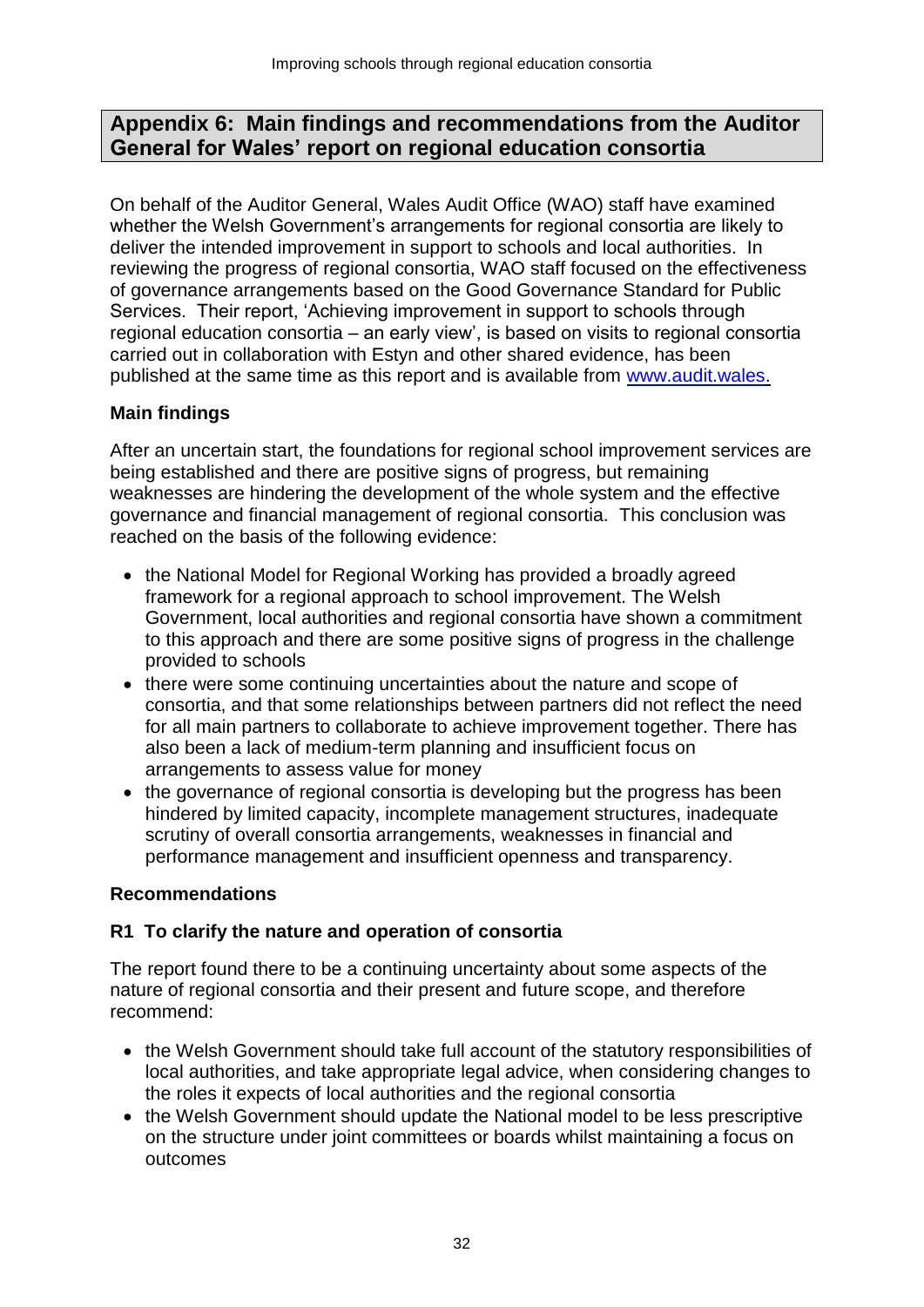- the Welsh Government and local authorities should develop and agree a consistent approach to the role of regional consortia and the Welsh government in school improvement interventions so that all parties are clear what they should be involved in and responsible for
- local authorities should clarify whether consortia services are jointly provided or are commissioned services (services provided under joint-committee arrangements are jointly provided services and are not commissioned services).

#### **R2 To focus on outcomes through medium-term planning**

The report found that the development of effective regional consortia was hindered by a focus on short-term actions and uncertainty about the future of consortia, and therefore recommend:

 as any possible local authority re-organisation will not be fully implemented until 2020, the Welsh Government and regional consortia should develop three-year plans for the further development, scope, and funding of regional consortia, linked to appropriate strategic objectives.

#### **R3 To develop more collaborative relationships for the school improvement system**

The development of the National Model for Regional Working involved many school improvement partners but we found that this had not led to the development of sufficiently collaborative relationships. The report therefore recommend:

- the Welsh Government should develop the present 'review and challenge' approach (where the Welsh Government hold regional consortia to account) to establish a more collaborative but robust comprehensive 'system review' approach in which all partners in the system share progress, challenges and issues openly
- regional consortia should develop improved arrangements for sharing practice and supporting efficiency (for example, one consortium could take the lead on tackling an issue or have functional responsibility for the development of a policy)
- the Welsh Government, local authorities and regional consortia should recognise the interdependency of all partners fulfilling their school improvement roles and agree an approach to:
	- o information sharing and consultation about developments related to school improvement,
	- o developing collaborative relationships of shared accountability and
	- $\circ$  undertaking system wide reviews, and an alignment of the understanding and position of regional consortia across all Welsh Government relevant strategies.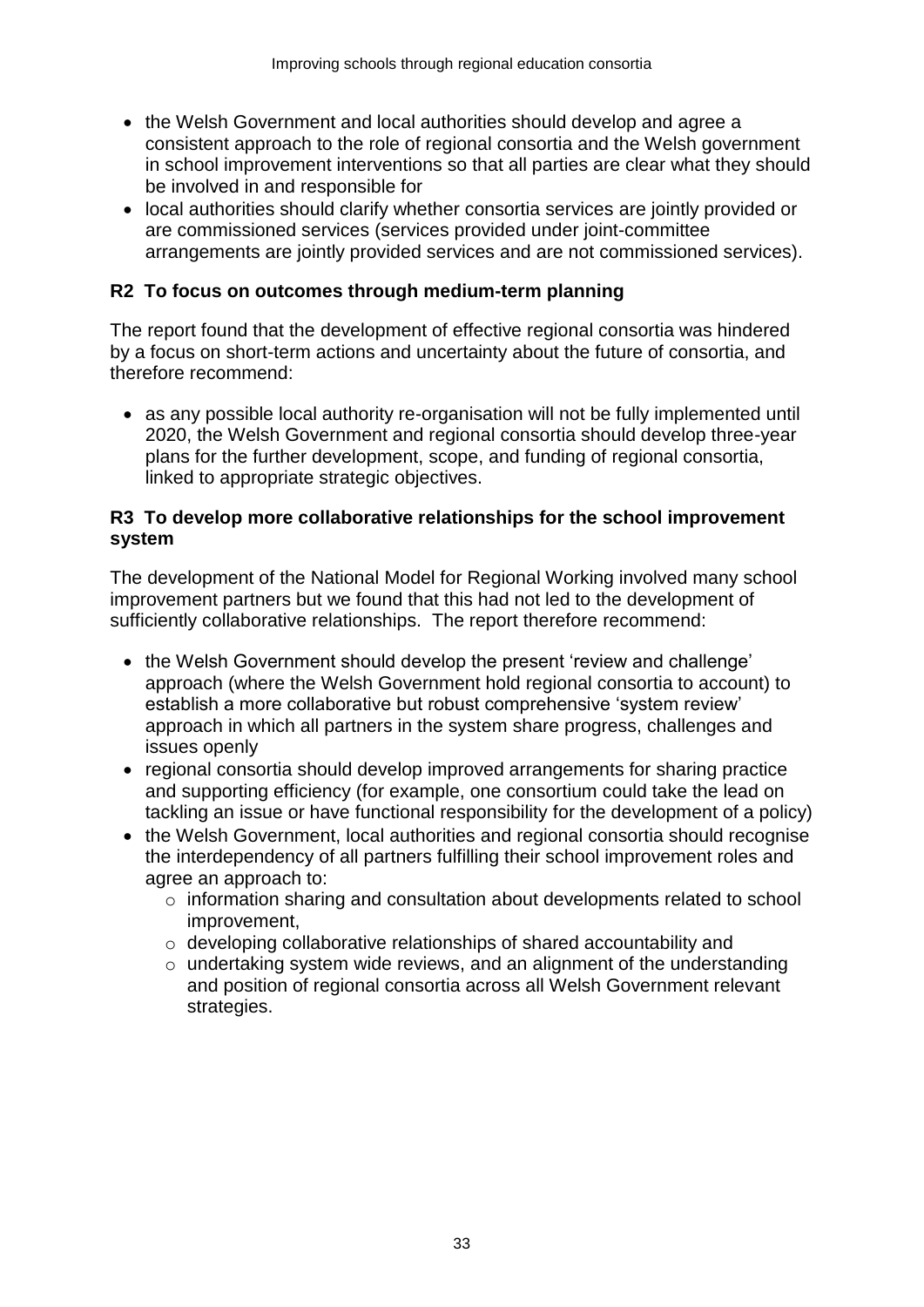### **R4 To build effective leadership and attract top talent**

Regional consortia, local authorities and the Welsh Government have all found difficulties in recruiting to senior leadership for education and the report found there had been limited action to address this. The report therefore recommends:

- the Welsh Government should work with local authority leaders to improve capacity and capability in the system to support strategic development and effective governance
- the Welsh Government and local authorities should collaborate to improve the attractiveness of education leadership roles to attract the most talented leaders for the school improvement system
- local authorities should collaborate to support the professional development of senior leaders and to ensure appropriate performance management arrangements are in place for senior leaders.

#### **R5 To improve the effectiveness of governance and management of regional consortia**

Whilst continuing progress is being made, the report found that regional consortia have not yet developed fully effective governance and financial management arrangements. Therefore, local authorities and their regional consortia should:

- improve their use of self-evaluation of their performance and governance arrangements and use this to support business planning and their annual reviews of governance to inform their annual governance statements
- improve performance management including better business planning, use of clear and measurable performance measures, and the assessment of value for money
- make strategic risk management an integral part of their management arrangements and report regularly at joint committee or board level
- develop their financial management arrangements to ensure that budgeting, financial monitoring and reporting cover all relevant income and expenditure, including grants funding spent through local authorities
- develop joint scrutiny arrangements of the overall consortia as well as scrutiny of performance by individual authorities, which may involve establishment of a joint scrutiny committee or co-ordinated work by local authority scrutiny committees
- ensure the openness and transparency of consortia decision making and arrangements
- recognise and address any potential conflicts of interest, and where staff have more than one employer, regional consortia should ensure lines of accountability are clear and all staff are aware of the roles undertaken and
- develop robust communications strategies for engagement with all key stakeholders.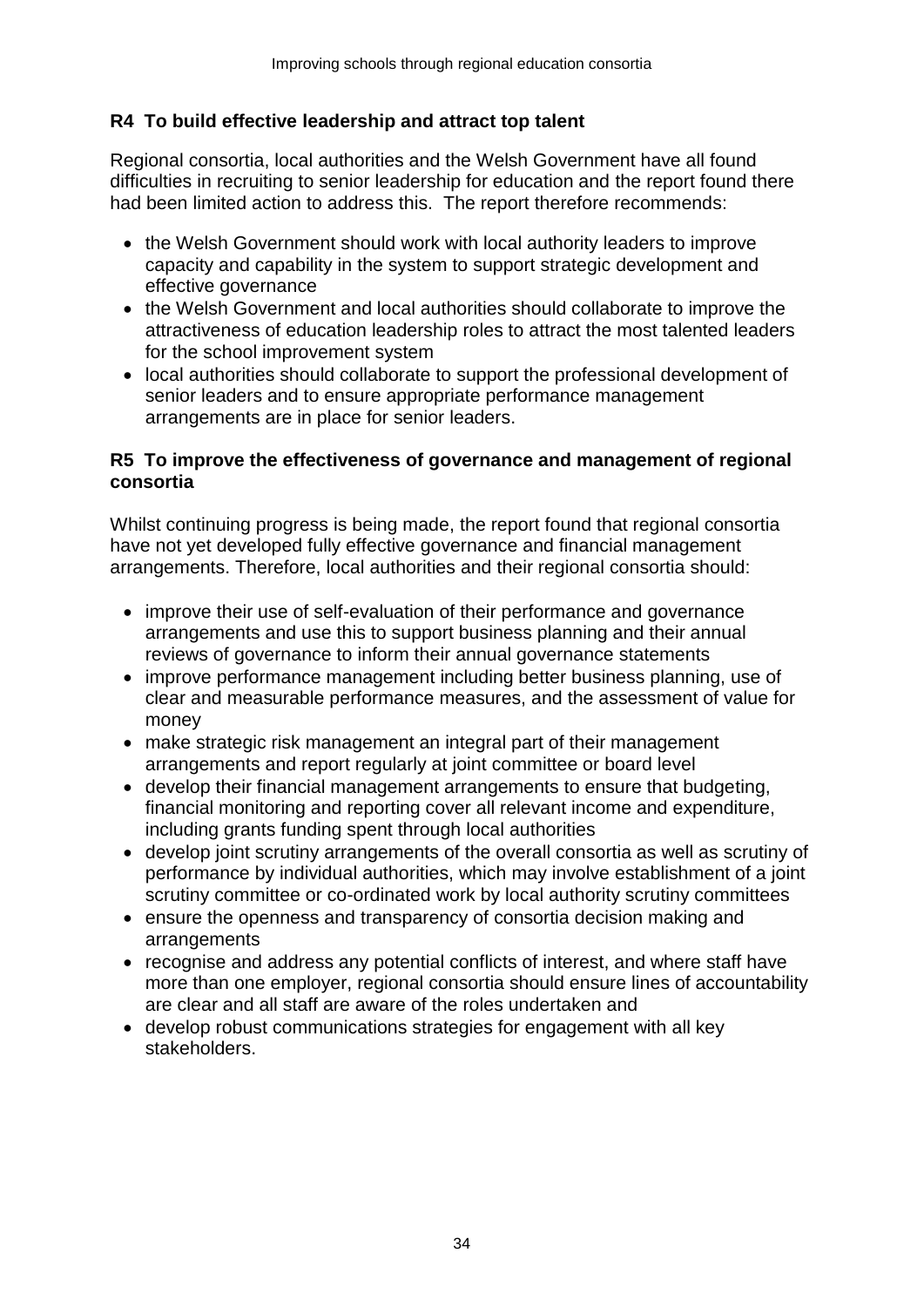#### **References:**

The Independent Commission on Good Governance in public services (2004) *The Good Governance Standard for Public Services.* London: Office for Public Management and London: The Chartered Institute of Public Finance and Accountancy. [Online]. Available from: <http://www.jrf.org.uk/system/files/1898531862.pdf> [Accessed 15 May 2015].

Auditor General for Wales (2015) *Achieving improvement in support to schools through regional education consortia – an early view.* Cardiff: Auditor General for Wales.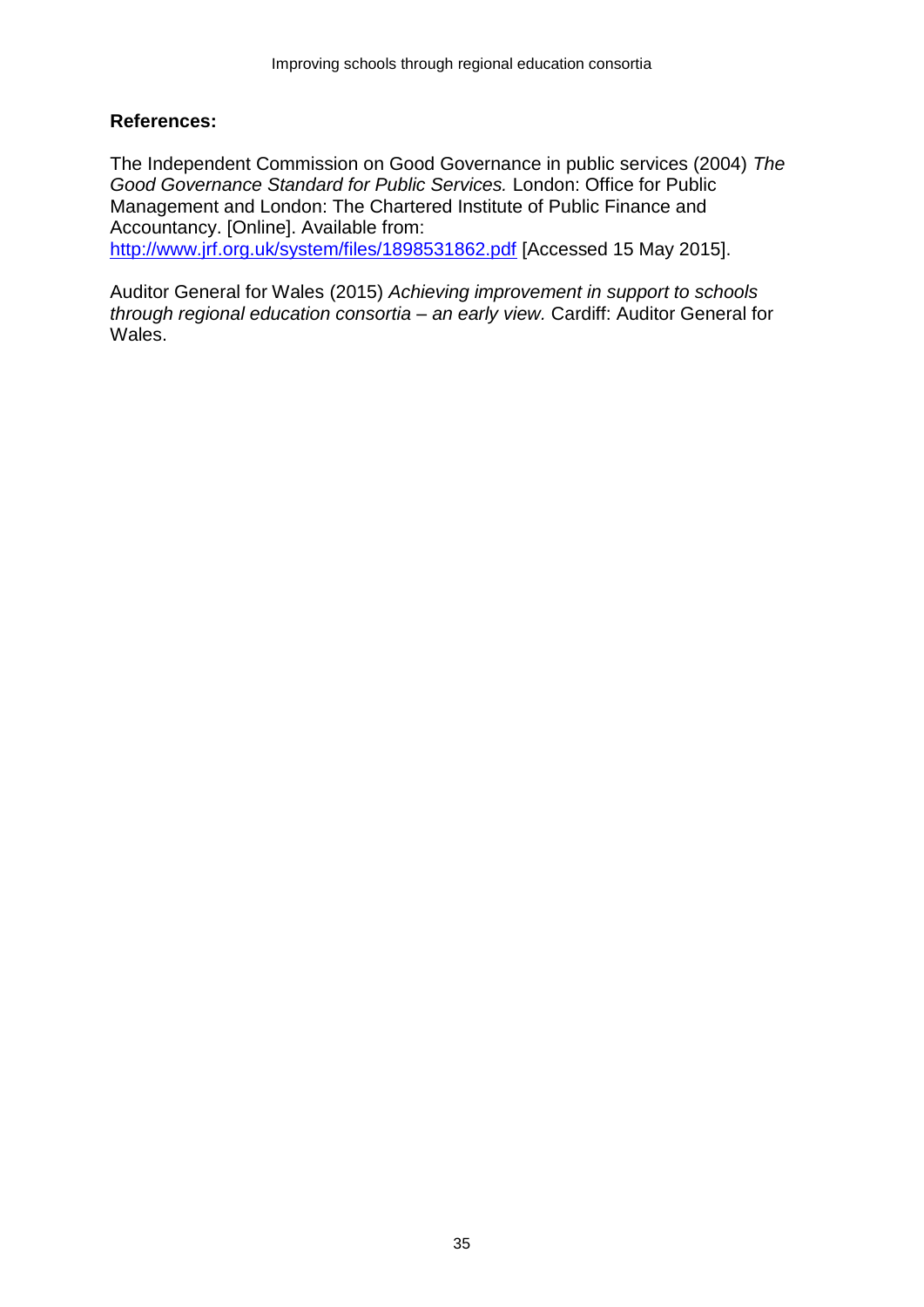| <b>Glossary</b> |
|-----------------|
|                 |

| <b>Challenge adviser</b>                                                                           | A member of staff working for a regional consortium with<br>responsibility for challenging and monitoring schools and<br>ensuring that schools receive appropriate support for<br>their areas for improvement.                                                                                                                                                                                                                                                                                                                                                                                                   |
|----------------------------------------------------------------------------------------------------|------------------------------------------------------------------------------------------------------------------------------------------------------------------------------------------------------------------------------------------------------------------------------------------------------------------------------------------------------------------------------------------------------------------------------------------------------------------------------------------------------------------------------------------------------------------------------------------------------------------|
| Core subject indicator                                                                             | The core subject indicator relates to the expected<br>performance in English or Welsh first language,<br>mathematics and science, the core subjects of the<br>National Curriculum. Learners must gain at least the<br>expected level in either English or Welsh first language<br>together with mathematics and science to gain the core<br>subject indicator.                                                                                                                                                                                                                                                   |
| <b>Estyn's inspection</b><br>judgement descriptors                                                 | <b>Excellent</b> – Many strengths, including significant<br>examples of sector-leading practice<br>Good - Many strengths and no important areas requiring<br>significant improvement<br>Adequate - Strengths outweigh areas for improvement<br><b>Unsatisfactory</b> – Important areas for improvement<br>outweigh strengths                                                                                                                                                                                                                                                                                     |
| <b>Faith schools</b>                                                                               | In Wales, these are currently either Roman Catholic<br>schools, Church in Wales schools or a partnership<br>between both.                                                                                                                                                                                                                                                                                                                                                                                                                                                                                        |
| <b>Joint committee</b>                                                                             | A joint committee is formed when two or more local<br>authorities agree that a certain function (or range of<br>functions) will be carried out by those authorities jointly<br>on a collaborative basis.<br>A joint committee has no separate legal identity and no<br>corporate status, so cannot enter into contracts in its own<br>right. Therefore the local authorities establish a legal<br>agreement that sets out how they work together. Such<br>an agreement might, for example, name one authority to<br>act as the employer for staff who provide services to all<br>the local authorities involved. |
| <b>Level 2 threshold</b><br>including English or<br><b>Welsh first language</b><br>and mathematics | Learners must have gained level 2 qualifications in<br>English or Welsh first language and in mathematics along<br>with at least three other qualifications at level 2. A level 2<br>qualifications is a GCSE or equivalent.                                                                                                                                                                                                                                                                                                                                                                                     |
| <b>National Model</b>                                                                              | The Welsh Government's National Model for Regional<br>Working.                                                                                                                                                                                                                                                                                                                                                                                                                                                                                                                                                   |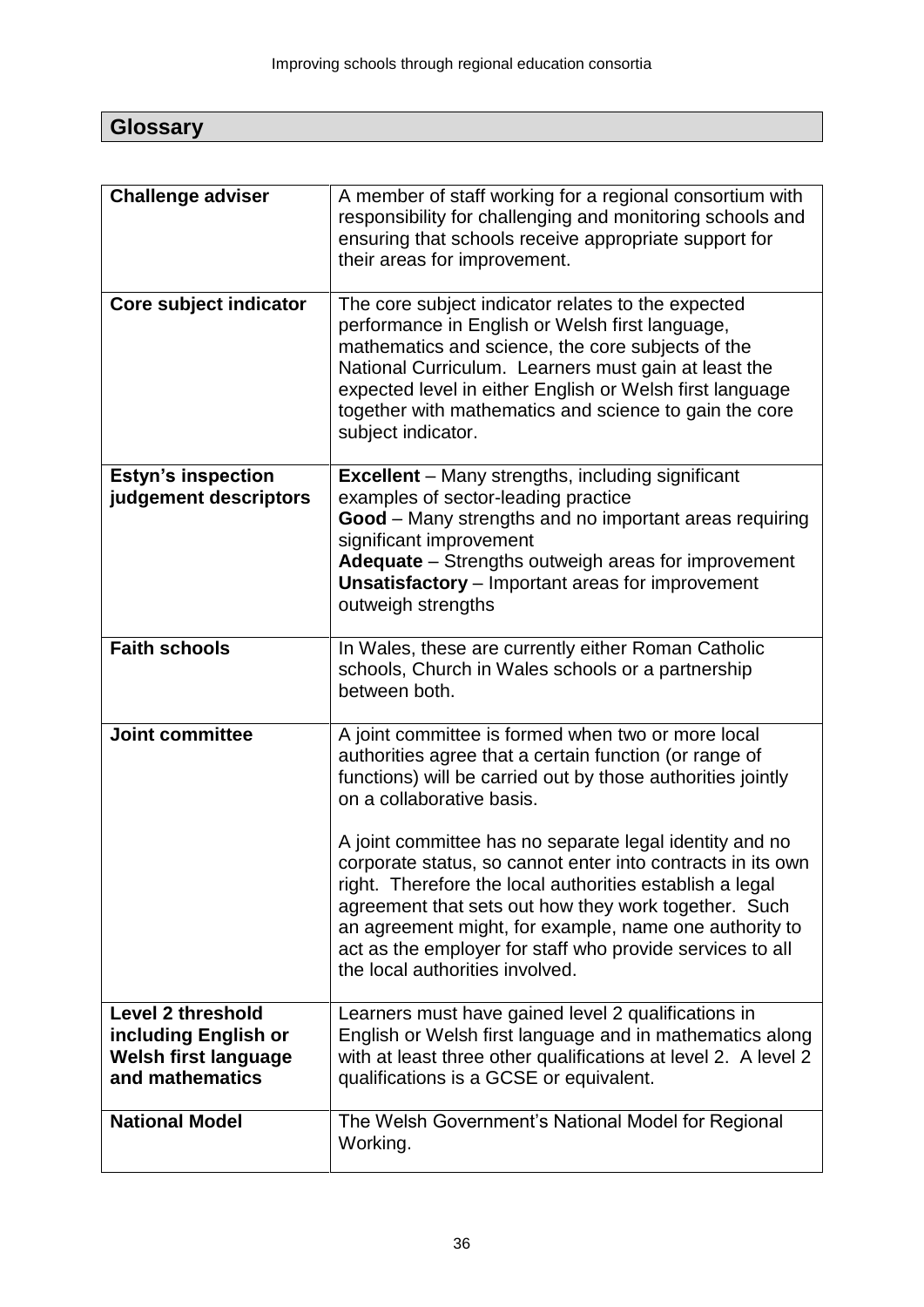| <b>National Support</b><br><b>Programme (NSP)</b> | The National Support Programme (NSP) was launched<br>by Welsh Government on 28 January 2013. This<br>programme offers specialist, additional support to help<br>teachers, headteachers and learning and teaching<br>assistants to implement the National Literacy and<br>Numeracy Framework (LNF) effectively.<br>The NSP provides hands-on support, tailored to the<br>needs of individual schools and aims to build on and<br>disseminate the good practice in literacy and numeracy<br>learning and teaching which already exists in schools. It<br>focuses on clusters of schools, collaborating with regional<br>consortia and working with system leaders to ensure<br>successful implementation of the LNF, (Welsh<br>Government, 2013c).                                                                                                                                                                            |
|---------------------------------------------------|-----------------------------------------------------------------------------------------------------------------------------------------------------------------------------------------------------------------------------------------------------------------------------------------------------------------------------------------------------------------------------------------------------------------------------------------------------------------------------------------------------------------------------------------------------------------------------------------------------------------------------------------------------------------------------------------------------------------------------------------------------------------------------------------------------------------------------------------------------------------------------------------------------------------------------|
| <b>OECD</b>                                       | Organisation for Economic Co-operation and<br>Development                                                                                                                                                                                                                                                                                                                                                                                                                                                                                                                                                                                                                                                                                                                                                                                                                                                                   |
| <b>PISA assessments</b>                           | The Programme for International Student Assessment.<br>PISA is an international study that was launched by the<br>OECD in 1997. It aims to evaluate education systems<br>worldwide every three years by assessing 15-year-olds'<br>competencies in the key subjects of reading,<br>mathematics and science.                                                                                                                                                                                                                                                                                                                                                                                                                                                                                                                                                                                                                 |
| <b>Regional consortium</b>                        | Unless specified otherwise, in this report the term refers<br>to the provision set up by a group of local authorities to<br>deliver school improvement services as set out in the<br>Welsh Government's (2014a)National Model for Regional<br>Working. This may not be the only consortium working<br>regionally on aspects education.                                                                                                                                                                                                                                                                                                                                                                                                                                                                                                                                                                                      |
| <b>Schools Challenge</b><br>Cymru                 | Within the overall strategy for school improvement set out<br>in the National Model for Regional Working, Schools<br>Challenge Cymru involves schools that have been in<br>lower Bands over the past three years, and where there<br>are particularly high levels of pupils eligible for free<br>school meals. There are four main themes for the<br>Challenge, drawing on the experiences of the London<br>and Greater Manchester Challenges. These are<br>leadership, learning and teaching, the pupil, and the<br>school and the community - including parents or carers.<br>Schools in the Challenge have four core entitlements:<br>A 'school on a page' template that provides a<br>snapshot of where their school is on its improvement<br>journey and what its strengths and areas for<br>improvement are.<br>A committed, experienced Adviser to support and<br>challenge the school on how it can improve, and to |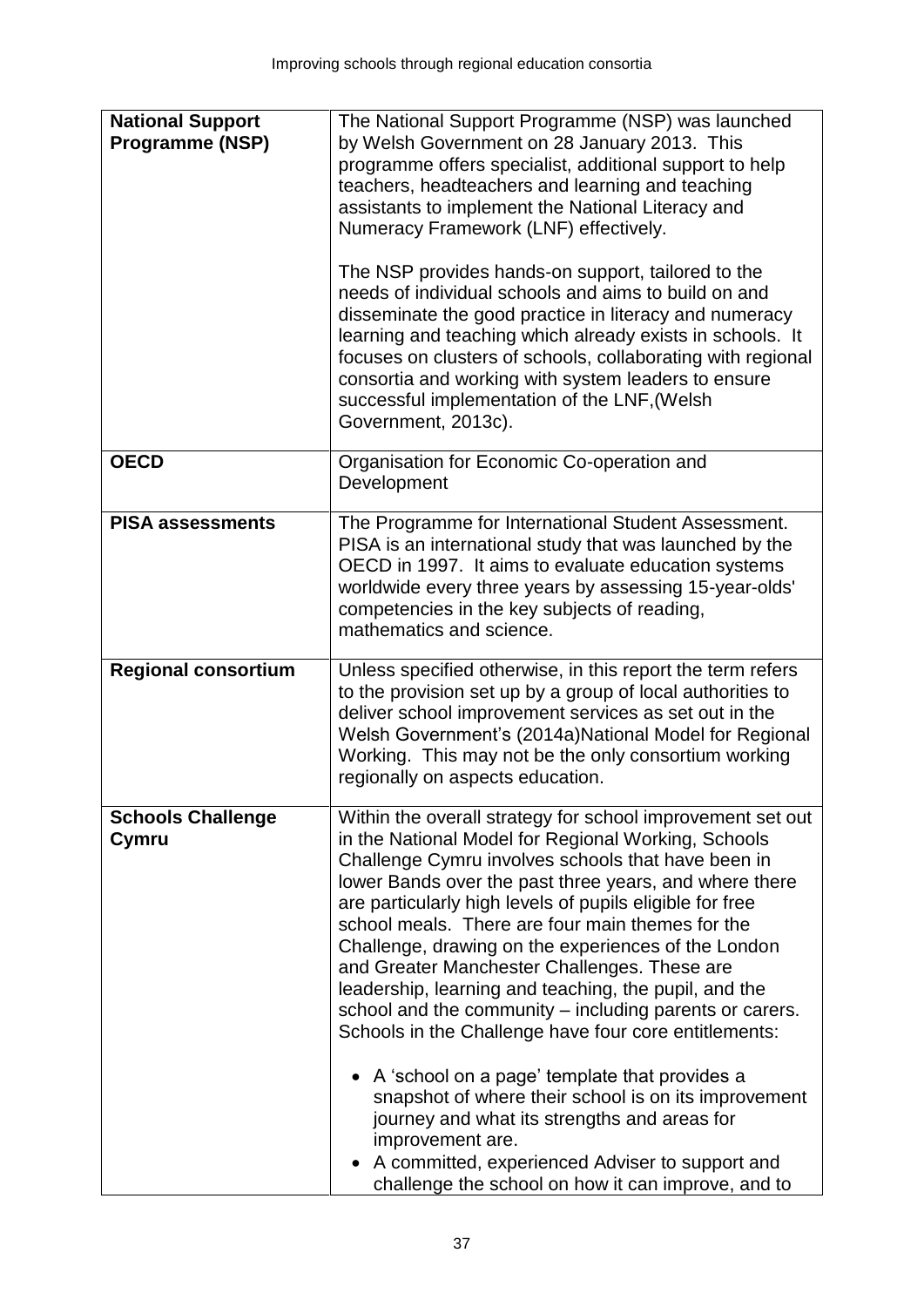|                       | help broker support<br>A Single School Development Plan, showing how the<br>schools efforts for improvement are drawn together,<br>including an entitlement to draw on additional<br>resource, as needed.<br>• An Accelerated Improvement Board to support the<br>school's leadership through its improvement journey,<br>(Welsh Government, 2014b, p4-5).                                                                                                                                                                                                                                     |
|-----------------------|------------------------------------------------------------------------------------------------------------------------------------------------------------------------------------------------------------------------------------------------------------------------------------------------------------------------------------------------------------------------------------------------------------------------------------------------------------------------------------------------------------------------------------------------------------------------------------------------|
| <b>System leaders</b> | The Welsh Government described system leaders as:<br>credible experts in the eyes of schools [who would]<br>be able to support and challenge a range of school<br>improvement challenges from 'turnaround' of an<br>underperforming school, tackling 'coasting' schools<br>and helping schools on their journey from 'good to<br>excellent', (Welsh Government, 2012, p.32-33).<br>The government provided a national specification of the<br>role and expected system leaders to be drawn from either<br>a local authority or school background, including current<br>serving school leaders. |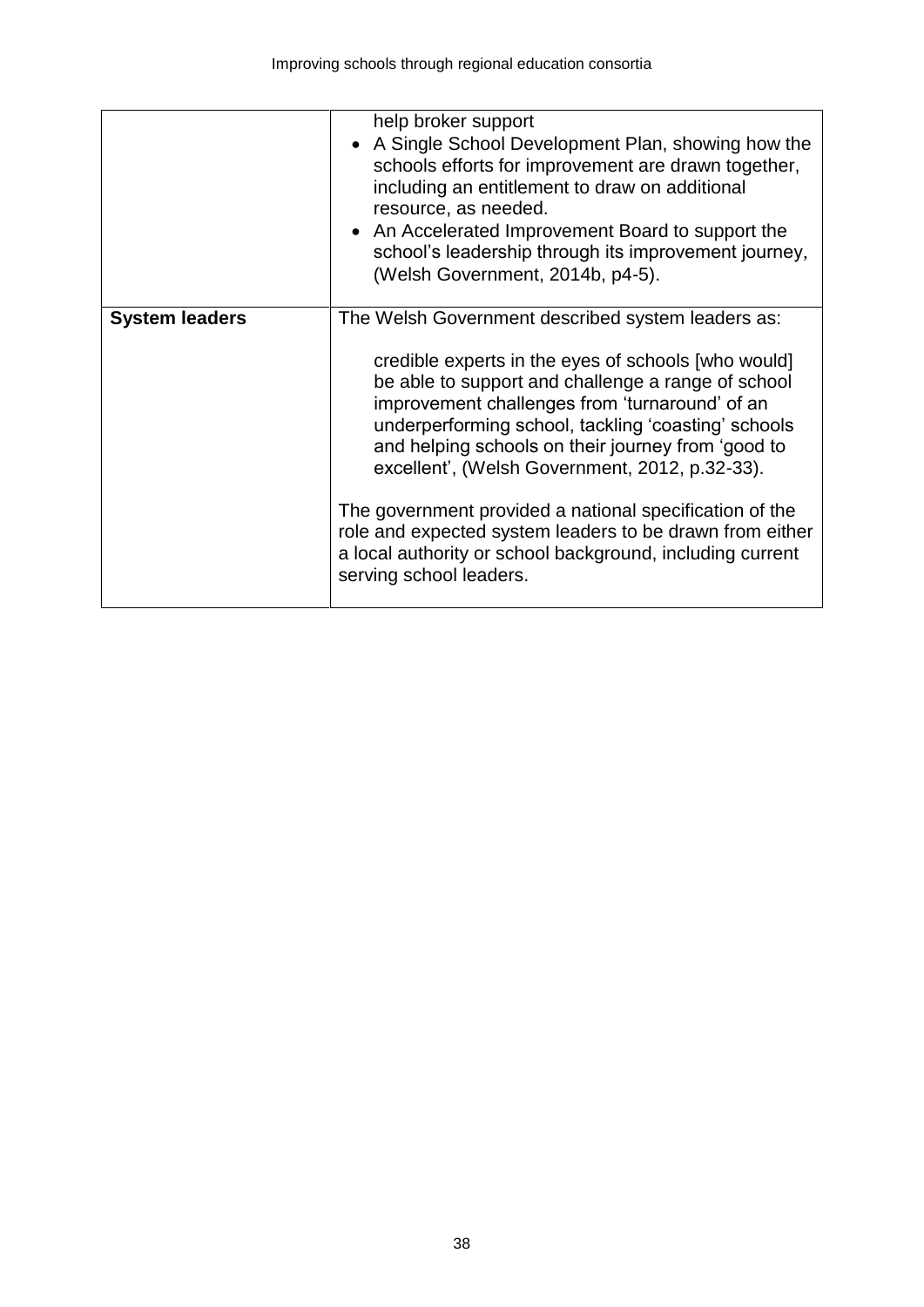### **Evidence base**

The findings and recommendations in this report draw on visits to all four regional consortia plus a range of other evidence. The fieldwork visits took place in partnership with Wales Audit Office staff between November 2014 and January 2015. During these visits, discussions took place with:

- regional consortia staff including challenge advisers
- senior local authority officers
- elected members
- headteachers selected from an approximate 10% representative sample of schools across the region
- governors from the selected schools

The regional consortia provided a wide range of evidence for consideration before, during and after the visits. This included, for example, legal agreements, policies, plans, self-evaluations, reports to scrutiny and records of work with schools. The latest date that evidence could be submitted for consideration for this survey was 31 January 2015.

Diocesan directors of education provided a joint written view of their relationship and work with regional consortia.

Additional evidence was drawn from:

- pre-inspection reports from local authorities for schools
- progress reports from local authorities for schools in follow-up
- inspection findings for schools and local authorities
- performance data
- school categorisation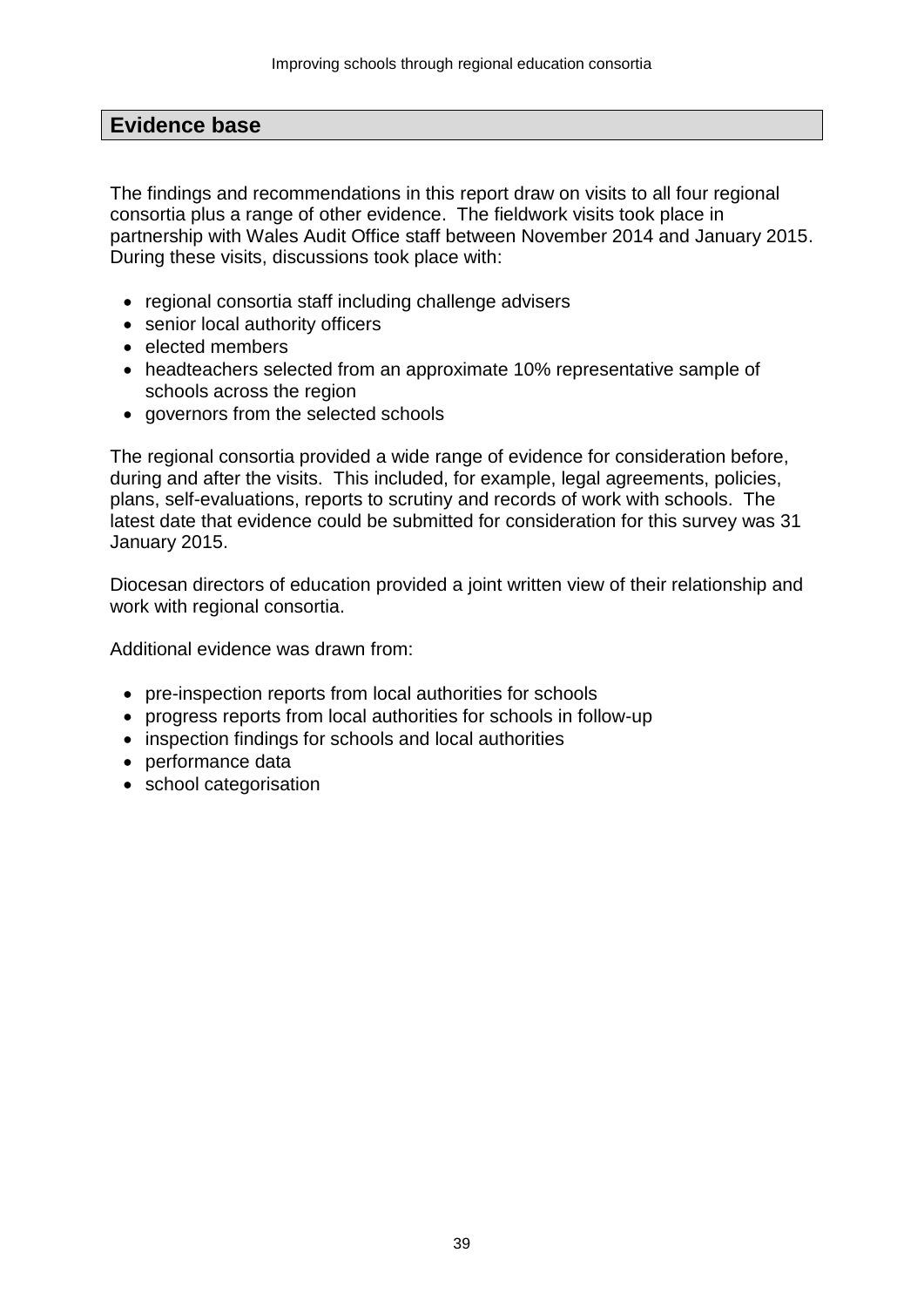### **Reference List**

Auditor General for Wales (2013) Covering Teachers' Absence. Cardiff: Auditor General for Wales. [Online]. Available from: <http://www.wao.gov.uk/publication/covering-teachers-absence> [Accessed 6 May 2015].

Commission on Public Service Governance and Delivery (2014) *Commission on Public Service Governance and Delivery: Full report.* Cardiff: Welsh Government. [Online]. Available from: [http://gov.wales/docs/dpsp/publications/psgd/140120-psgd](http://gov.wales/docs/dpsp/publications/psgd/140120-psgd-full-report-env2.pdf)[full-report-env2.pdf](http://gov.wales/docs/dpsp/publications/psgd/140120-psgd-full-report-env2.pdf) [Accessed 6 May 2015].

Estyn (2012) *Literacy in key stage 3.* Cardiff: Estyn. [Online]. Available from: [http://www.estyn.gov.uk/english/docViewer/248976/literacy-in-key-stage-3-june-](http://www.estyn.gov.uk/english/docViewer/248976/literacy-in-key-stage-3-june-2012/?navmap=30,163)[2012/?navmap=30,163,](http://www.estyn.gov.uk/english/docViewer/248976/literacy-in-key-stage-3-june-2012/?navmap=30,163) [Accessed 6 May 2015].

Estyn (2013) *The impact of teacher absence.* Cardiff: Estyn. [Online]. Available from: [http://www.estyn.gov.uk/english/docViewer/289898.7/the-impact-of-teacher-absence](http://www.estyn.gov.uk/english/docViewer/289898.7/the-impact-of-teacher-absence-september-2013)[september-2013](http://www.estyn.gov.uk/english/docViewer/289898.7/the-impact-of-teacher-absence-september-2013) [Accessed 6 May 2015].

Estyn (2014a) *Attendance in secondary schools.* Cardiff: Estyn. [Online]. Available from: [http://www.estyn.gov.uk/english/docViewer/329401.8/attendance-in-secondary](http://www.estyn.gov.uk/english/docViewer/329401.8/attendance-in-secondary-schools-september-2014)[schools-september-2014](http://www.estyn.gov.uk/english/docViewer/329401.8/attendance-in-secondary-schools-september-2014) [Accessed 6 May 2015].

Estyn (2014b) *Numeracy in key stages 2 and 3: An interim report.* Cardiff: Estyn [Online]. Available from:

[http://www.estyn.gov.uk/english/docViewer/337974/numeracy-in-key-stages-2-and-3](http://www.estyn.gov.uk/english/docViewer/337974/numeracy-in-key-stages-2-and-3-an-interim-report-november-2014) [an-interim-report-november-2014](http://www.estyn.gov.uk/english/docViewer/337974/numeracy-in-key-stages-2-and-3-an-interim-report-november-2014) [Accessed 6 May 2015].

Estyn (2014c) *ICT at key stage 3: The impact of ICT on pupils' learning at key stage 3 in secondary schools.* Cardiff: Estyn. [Online]. Available from: [http://www.estyn.gov.uk/english/docViewer/319300.8/ict-at-key-stage-3-the-impact](http://www.estyn.gov.uk/english/docViewer/319300.8/ict-at-key-stage-3-the-impact-of-ict-on-pupils-learning-at-key-stage-3-in-secondary-schools-july-2014)[of-ict-on-pupils-learning-at-key-stage-3-in-secondary-schools-july-2014](http://www.estyn.gov.uk/english/docViewer/319300.8/ict-at-key-stage-3-the-impact-of-ict-on-pupils-learning-at-key-stage-3-in-secondary-schools-july-2014) [Accessed 6 May 2015].

Estyn (2015a) *Literacy in key stage 3: An interim report.* Cardiff: Estyn. [Online]. Available from: [http://www.estyn.gov.uk/english/docViewer/343434/literacy-in-key](http://www.estyn.gov.uk/english/docViewer/343434/literacy-in-key-stage-3-an-interim-report-january-2015)[stage-3-an-interim-report-january-2015](http://www.estyn.gov.uk/english/docViewer/343434/literacy-in-key-stage-3-an-interim-report-january-2015) [Accessed 6 May 2015].

Estyn (2015b) *Good practice in mathematics at key stage 3.* Cardiff: Estyn. [Online]. Available from:

[http://www.estyn.gov.uk/english/docViewer/348457.2/Good%20practice%20in%20m](http://www.estyn.gov.uk/english/docViewer/348457.2/Good%20practice%20in%20mathematics%20at%20key%20stage%203%20-%20February%202015) [athematics%20at%20key%20stage%203%20-%20February%202015](http://www.estyn.gov.uk/english/docViewer/348457.2/Good%20practice%20in%20mathematics%20at%20key%20stage%203%20-%20February%202015) [Accessed 6 May 2015].

Estyn (2015c) *The impact of advisory teachers on funded non-maintained settings.*  Cardiff: Estyn. [Online]. Available from:

[http://www.estyn.gov.uk/english/docViewer/357411.6/the-impact-of-advisory](http://www.estyn.gov.uk/english/docViewer/357411.6/the-impact-of-advisory-teachers-on-funded-non-maintained-settings-may-2015/?navmap=30,163)[teachers-on-funded-non-maintained-settings-may-2015/?navmap=30,163,](http://www.estyn.gov.uk/english/docViewer/357411.6/the-impact-of-advisory-teachers-on-funded-non-maintained-settings-may-2015/?navmap=30,163) [Accessed 12 May 2015].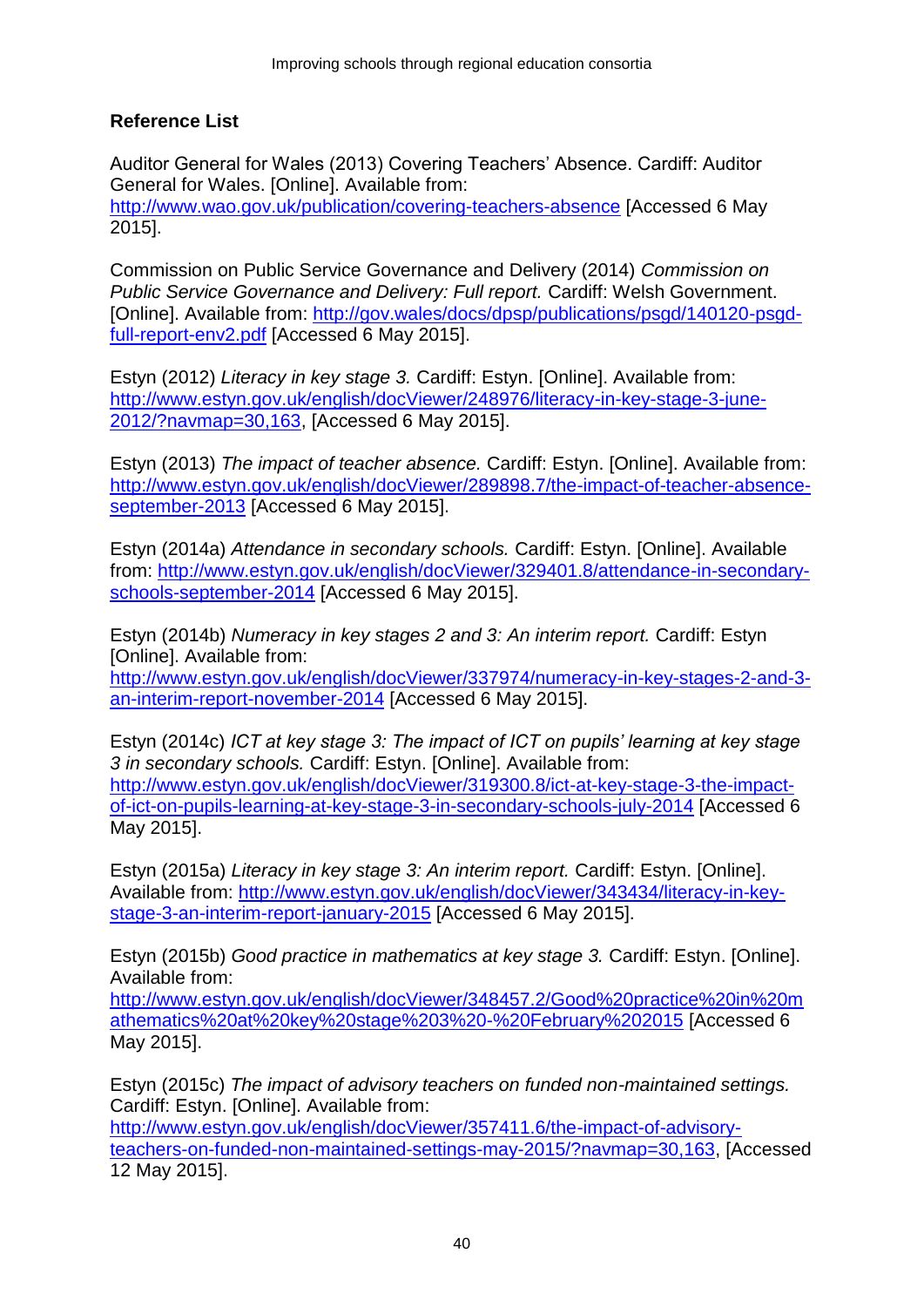Hill, R. (2013) *The future delivery of education services in Wales.* Cardiff: Welsh Government. [Online]. Available from:

<http://gov.wales/docs/dcells/consultation/130621-delivery-of-education-report-en.pdf> [Accessed 6 May 2015].

Minister for Education and Skills, Welsh Government (2011) *Teaching makes a difference.* 2 February 2011: Reardon Smith Theatre, Cardiff. [Online]. Available from:

<http://gov.wales/docs/dcells/publications/110202teachingmakesadifferenceen.pdf> [Accessed 6 May 2015].

OECD (2012) *Improving Schools in Wales: An OECD Perspective.* Paris: OECD Publishing. [Online]. Available from: [http://www.oecd.org/edu/Improving-schools-in-](http://www.oecd.org/edu/Improving-schools-in-Wales.pdf)[Wales.pdf](http://www.oecd.org/edu/Improving-schools-in-Wales.pdf) [Accessed 6 May 2015].

Welsh Government, Department for Education and Skills (2012) *Improving schools.*  Cardiff: Welsh Government. [Online]. Available from: <http://learning.wales.gov.uk/docs/learningwales/news/121025improvingschoolsen.pdf> [Accessed 6 May 2015].

Welsh Government, Department for Education and Skills (2013a) *The future delivery of education services in Wales: Consultation document.* Cardiff: Welsh Government. [Online]. Available from: [http://gov.wales/docs/dcells/consultation/130618-delivery-of](http://gov.wales/docs/dcells/consultation/130618-delivery-of-education-consultation-en.pdf)[education-consultation-en.pdf](http://gov.wales/docs/dcells/consultation/130618-delivery-of-education-consultation-en.pdf) [Accessed 6 May 2015].

Welsh Government (2013b) *Commission on Public Service Governance and Delivery.* [Online]. Available from: [http://gov.wales/topics/improvingservices/public](http://gov.wales/topics/improvingservices/public-service-governance-and-delivery/?lang=en)[service-governance-and-delivery/?lang=en](http://gov.wales/topics/improvingservices/public-service-governance-and-delivery/?lang=en) [Accessed 6 May 2015].

Welsh Government, Department for Education and Skills (2013c) *Contexts for learning and teaching: The National Support Programme.* [Online]. Available from: [http://learning.wales.gov.uk/resources/learningpacks/mep/numeracy/contexts-for](http://learning.wales.gov.uk/resources/learningpacks/mep/numeracy/contexts-for-learning-and-teaching/the-national-support-programme/?lang=en)[learning-and-teaching/the-national-support-programme/?lang=en](http://learning.wales.gov.uk/resources/learningpacks/mep/numeracy/contexts-for-learning-and-teaching/the-national-support-programme/?lang=en) [Accessed 6 May 2015].

Welsh Government, Department for Education and Skills (2014a) *National Model for Regional Working.* Cardiff: Welsh Government, (Doc 126/2014). [Online]. Available from: [http://gov.wales/docs/dcells/publications/140217-national-model-for-regional](http://gov.wales/docs/dcells/publications/140217-national-model-for-regional-working-en.pdf)[working-en.pdf](http://gov.wales/docs/dcells/publications/140217-national-model-for-regional-working-en.pdf) [Accessed 6 May 2015].

Welsh Government, Department for Education and Skills (2014b) *Schools Challenge Cymru: introduction for Pathways to Success schools.* Cardiff: Welsh Government, (Doc 145/2014). [Online]. Available from: [http://gov.wales/docs/dcells/publications/140620-schools-challenge-cymru](http://gov.wales/docs/dcells/publications/140620-schools-challenge-cymru-introduction-brochure-en.pdf)[introduction-brochure-en.pdf](http://gov.wales/docs/dcells/publications/140620-schools-challenge-cymru-introduction-brochure-en.pdf) [Accessed 6 May 2015].

Welsh Government, Department for Education and Skills (2014c) *Qualified for Life: An education improvement plan for 3 to 19-year-olds in Wales.* Cardiff: Welsh Government. [Online]. Available from:

<http://gov.wales/docs/dcells/publications/141001-qualified-for-life-en.pdf> [Accessed 6 May 2015].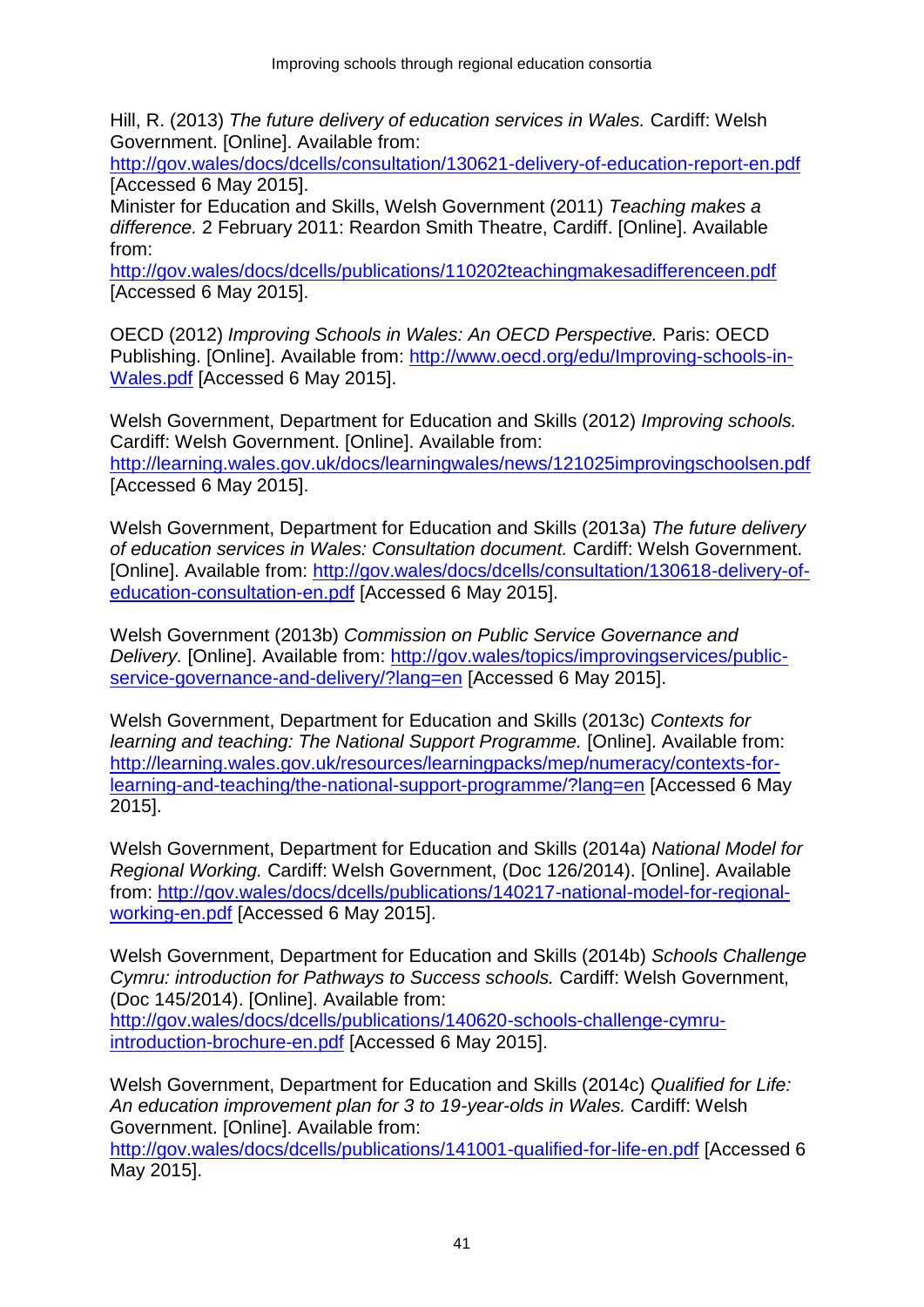Welsh Government, Knowledge and Analytical Services (2014d) *School Census Results 2014.* Cardiff: Welsh Government (Doc SDR 111/2014). [Online]. Available from: [http://gov.wales/docs/statistics/2014/140724-school-census-results-2014](http://gov.wales/docs/statistics/2014/140724-school-census-results-2014-en.pdf) [en.pdf](http://gov.wales/docs/statistics/2014/140724-school-census-results-2014-en.pdf) [Accessed 6 May 2015].

Welsh Government, Knowledge and Analytical Services (2014e) *End of foundation phase outcomes and National Curriculum teacher assessment of core subjects at key stages 2 and 3.* Cardiff: Welsh Government. [Online]. Available from: [http://gov.wales/statistics-and-research/end-foundation-phase-outcomes-national](http://gov.wales/statistics-and-research/end-foundation-phase-outcomes-national-curriculum-teacher-assessment-core-subjects-key-stages-2-3/?lang=en)[curriculum-teacher-assessment-core-subjects-key-stages-2-3/?lang=en](http://gov.wales/statistics-and-research/end-foundation-phase-outcomes-national-curriculum-teacher-assessment-core-subjects-key-stages-2-3/?lang=en) [Accessed 6 May 2015].

Welsh Government, Knowledge and Analytical Services (2014f) *Examination Results.* Cardiff: Welsh Government. Available from: [http://gov.wales/statistics-and](http://gov.wales/statistics-and-research/examination-results/?lang=en#/statistics-and-research/examination-results/?lang=en)[research/examination-results/?lang=en#/statistics-and-research/examination](http://gov.wales/statistics-and-research/examination-results/?lang=en#/statistics-and-research/examination-results/?lang=en)[results/?lang=en](http://gov.wales/statistics-and-research/examination-results/?lang=en#/statistics-and-research/examination-results/?lang=en) [Accessed 6 May 2015].

Welsh Government, Department for Education and Skills (2015a) *National School Categorisation System: Guidance document for schools, local authorities and regional consortia.* Cardiff: Welsh Government, (Doc 159/2015). [Online]. Available from:<http://gov.wales/docs/dcells/publications/150121-guidance-en.pdf> [Accessed 6 May 2015].

Welsh Government, Department for Education and Skills (2015b) *National School Categorisation System.* [Online]. Available from: [http://gov.wales/topics/educationandskills/schoolshome/raisingstandards/schoolbandi](http://gov.wales/topics/educationandskills/schoolshome/raisingstandards/schoolbanding/?lang=en) [ng/?lang=en](http://gov.wales/topics/educationandskills/schoolshome/raisingstandards/schoolbanding/?lang=en) [Accessed 6 May 2015].